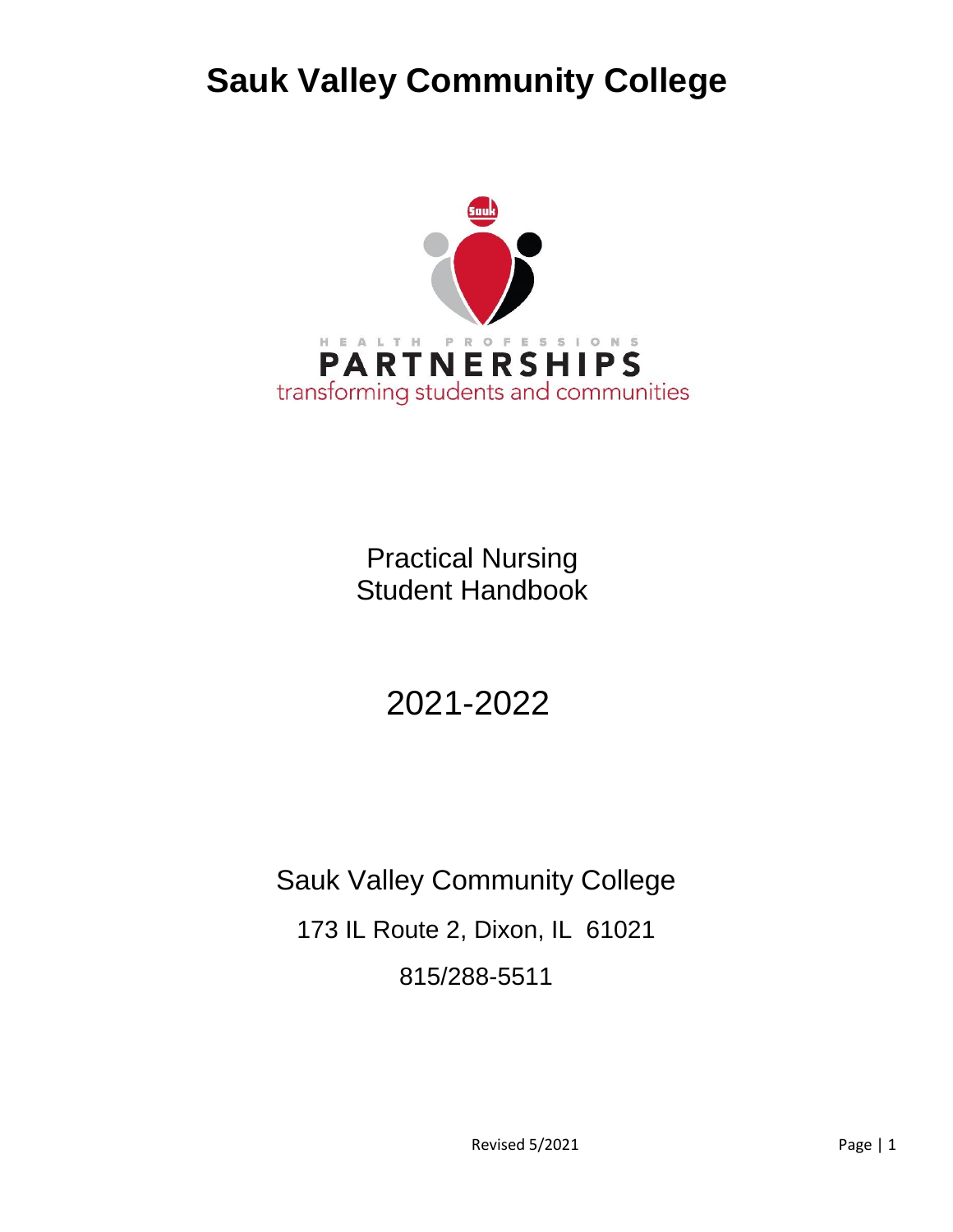# **Table of Contents**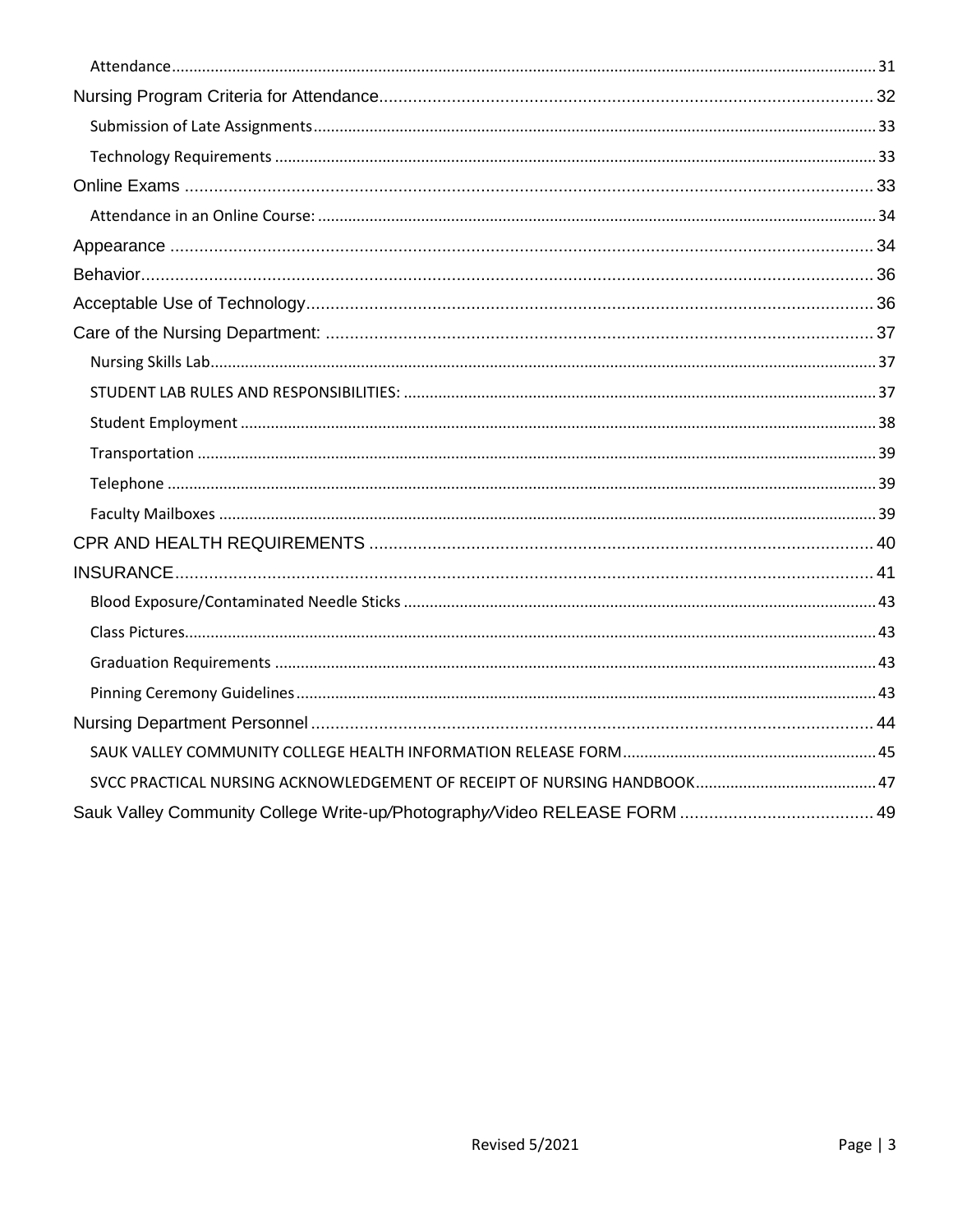# **MESSAGE FROM THE FACULTY:**

<span id="page-3-0"></span>The process of being educated as a nurse is one of the most thrilling, enlightening, sobering, unnerving pursuits known. You will learn to receive a small part of your patient's life, and in return, you will give a fragment of yourself to the patient.

Life at best is a continuous give and take. Many times, you will feel that you are giving more than your share of time, energy, and work. At other times, you may feel that you are taking more criticism, hard situations and general unpleasantness than the other fellow.

There is a special way of life in this new career you have chosen which needs to be learned, do not expect to learn it in a day, a week, or even a year. Even when you complete the program, you will only have a grasp of the mere essentials for practice -- your learning must continue throughout your life.

Each day will give you opportunities to grow, if you look for them -- you must assume responsibility for your learning.

We are here to help you. Along with the class work, we will also try to answer your personal questions or help you find the right direction. Never be afraid or embarrassed when you do not understand. Have the courage to ask for help and show willingness to consider suggestions. The responsibility is yours, when you need help, our door is open. The best way to be sure that the instructor is available is to make an appointment during the instructor's office hours, which are posted outside each instructor's office door.

You are on the threshold of a new life; you have made a choice and commitment to accepting the responsibilities of a student nurse. There will be joys and sorrows, successes, and failures. In the last analysis, each of you must, individually, work out your own education. Make the most of the formative months ahead to enable you to have a profitable and enjoyable experience.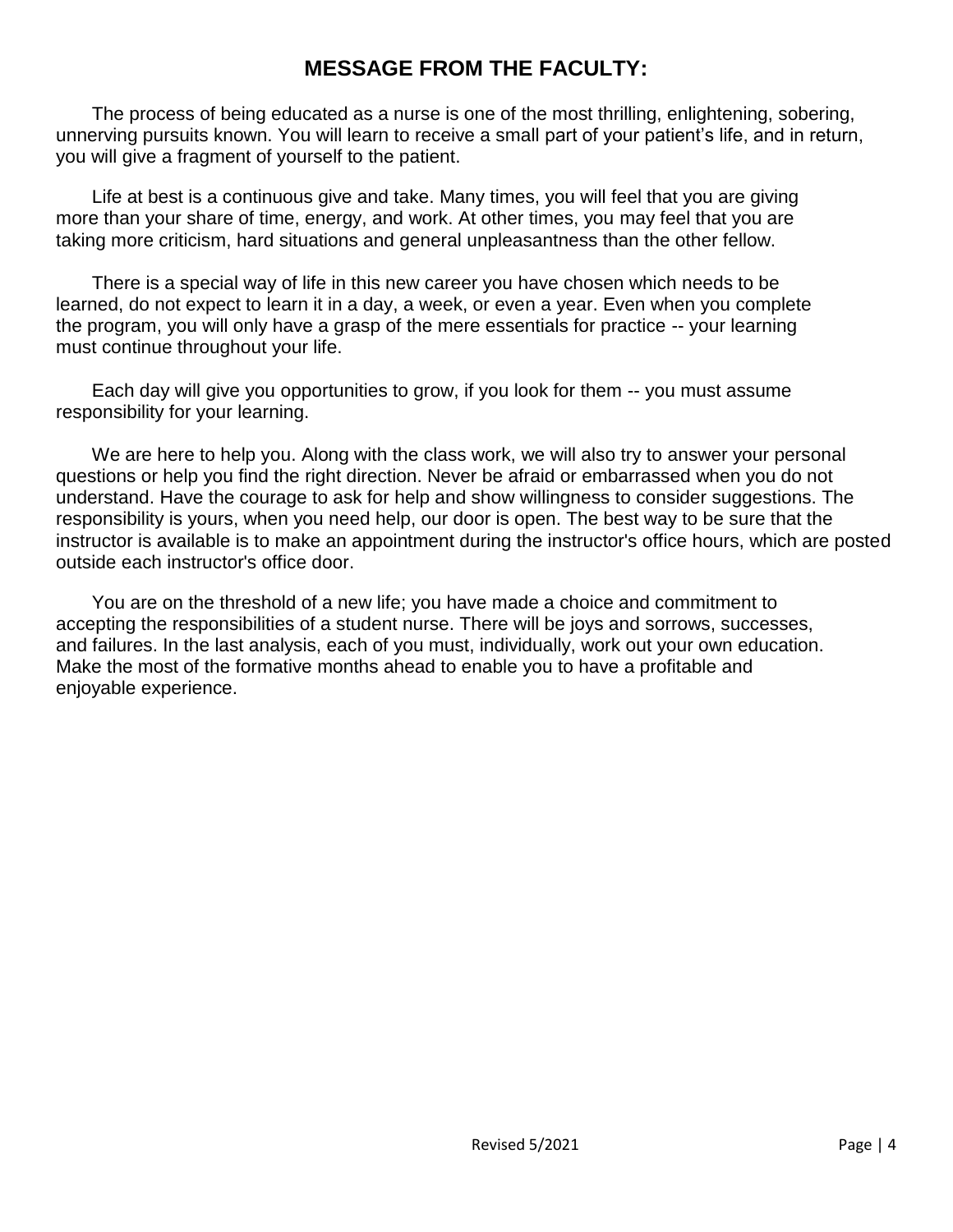# **Sauk Valley Community College Mission**

<span id="page-4-1"></span><span id="page-4-0"></span>Sauk Valley Community College is dedicated to teaching and scholarship while engaging the community in lifelong learning, public service, and economic development.

### **Sauk Valley Community College Nursing Program Mission**

The Sauk Valley Community College Nursing Program is dedicated to transforming the lives of our students and the communities they serve by providing a diverse, quality education.

# **SVCC Vision**

<span id="page-4-2"></span>Sauk Valley Community College will be recognized as a benchmark institution of higher education that provides exceptional learning opportunities in response to the diverse needs of its students and community.

# **Shared Ethical Values**

<span id="page-4-3"></span>Recognizing that education is the single best means of improving the quality of people's lives, we the people of the SVCC community commit to living these shared ethical values:

#### **Respect**

*We respect the worth and dignity of all people.*

#### **Responsibility**

*We value and advocate that all take responsibility for themselves, their learning, and the environment.*

#### **Fairness**

*We advocate fairness and just treatment of all people.*

#### **Integrity**

*We expect and constantly stand for integrity, honesty, and ethical treatment of all people.*

#### **Caring**

*We value the creation of opportunities in a caring environment.*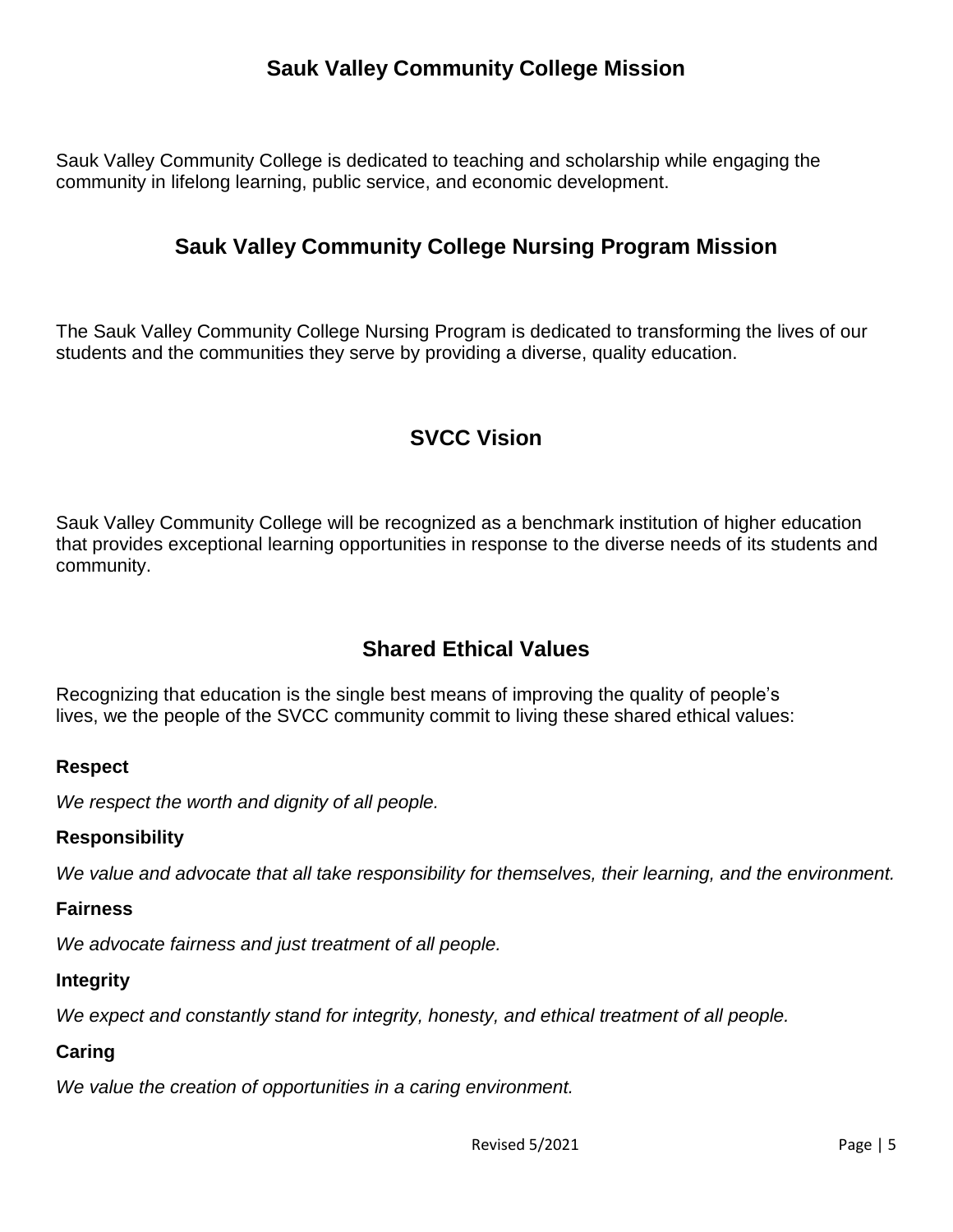# **Practical Nursing Program Philosophy Statement**

<span id="page-5-0"></span>In accordance with the mission and philosophy of the Sauk Valley Community College, the faculty of the Nursing Education Department accepts the following philosophy:

The philosophy of the Sauk Valley Nursing program is founded on the belief that the ever-changing environments of learning and health require a partnership between faculty, students and the individuals, families, and communities they serve. The program partners will contribute to the continued development of the knowledge, skills and attitudes that are needed to advance towards safe, quality nursing care.

Nursing is a learning process in which critical thinking, collaboration, communication, and evidence-based knowledge are utilized for the purpose of nurturing caring*,* ethical*,* professional healthcare providers. The nurse is accountable to the employer and larger communities as well by engaging in progressive evaluation of systems towards continuous improvement. The nursing process will be used as the nurse and patient collaborate towards holistic patient centered care.

Continuous improvement will be fostered in the learning environment. The students will be accountable for meeting measurable outcomes. The faculty serve as role models and design effective learning experiences so that graduates can be competent, entry-level practitioners in a variety of settings. The faculty and students are active drivers towards excellence as we all move to achieve personal and program goals.

Dependability, professional behavior, ethical and legal delivery as well as sensitivity to gender and cultural issues are expected of our faculty, staff, students, and graduates. The career goal of cooperation is demonstrated through effective communication and the outcome of initiative equates with the nurse's knowledge to continually expand through advanced education and research.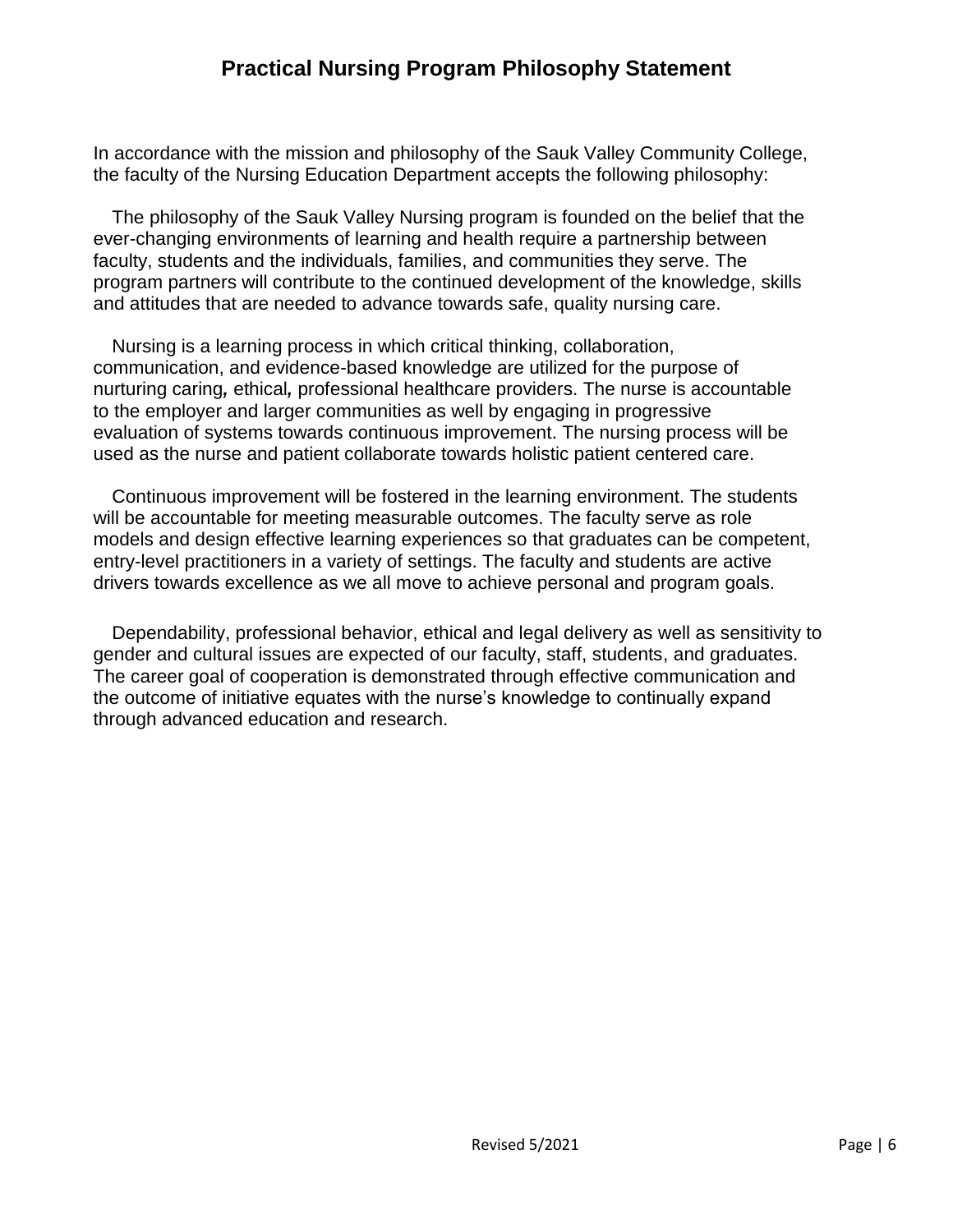# **SVCC LPN Student Learning Outcomes**

<span id="page-6-0"></span>Students can expect the following learning outcomes after completing a Practical Nursing (LPN) certificate from SVCC:

**Patient Centered Care:** *Demonstrate respect for the diversity of patients, families, and communities.*

**Safety***: Demonstrate safe, competent nursing care as part of the interdisciplinary healthcare team.*

**Evidenced Based Practice:** *Implement current evidence-based knowledge into practice.*

**Quality Improvement:** *Apply the systems and policies that are essential in the delivery of healthcare.*

**Teamwork and Collaboration:** *Participate in healthcare delivery to achieve quality individual, family, and community outcomes.*

**Informatics***: Utilize technology as a tool for communication and documentation of patient care.*

**Professionalism:** *Adhere to professional ethical and legal healthcare management principles.*

#### **References**

New Mexico Nursing Education Consortium (2012). *NMNEC Graduate learning outcomes*. Retrieved f[rom http://www.nmnec.org/curriculum.aspx](http://www.nmnec.org/curriculum.aspx)

Quality and Safety Education for Nurses (QSEN) Institute: Frances Payne Bolton School of Nursing, Case Western Reserve University (2020). QSEN competencies. Retrieved from <https://qsen.org/competencies/pre-licensure-ksas/>

National Council of State Boards of Nursing. (2020). *NCLEX-PN Examination Test Plan.*

Retrieved from [https://www.ncsbn.org/2020\\_NCLEXPN\\_TESTPLAN.pdf](https://www.ncsbn.org/2020_NCLEXPN_TESTPLAN.pdf)

Assessment of these outcomes will be through written exams, care plans, case studies, skills testing, clinical evaluations, interactions, assignments, ATI Comprehensive Predictor and NCLEX exams.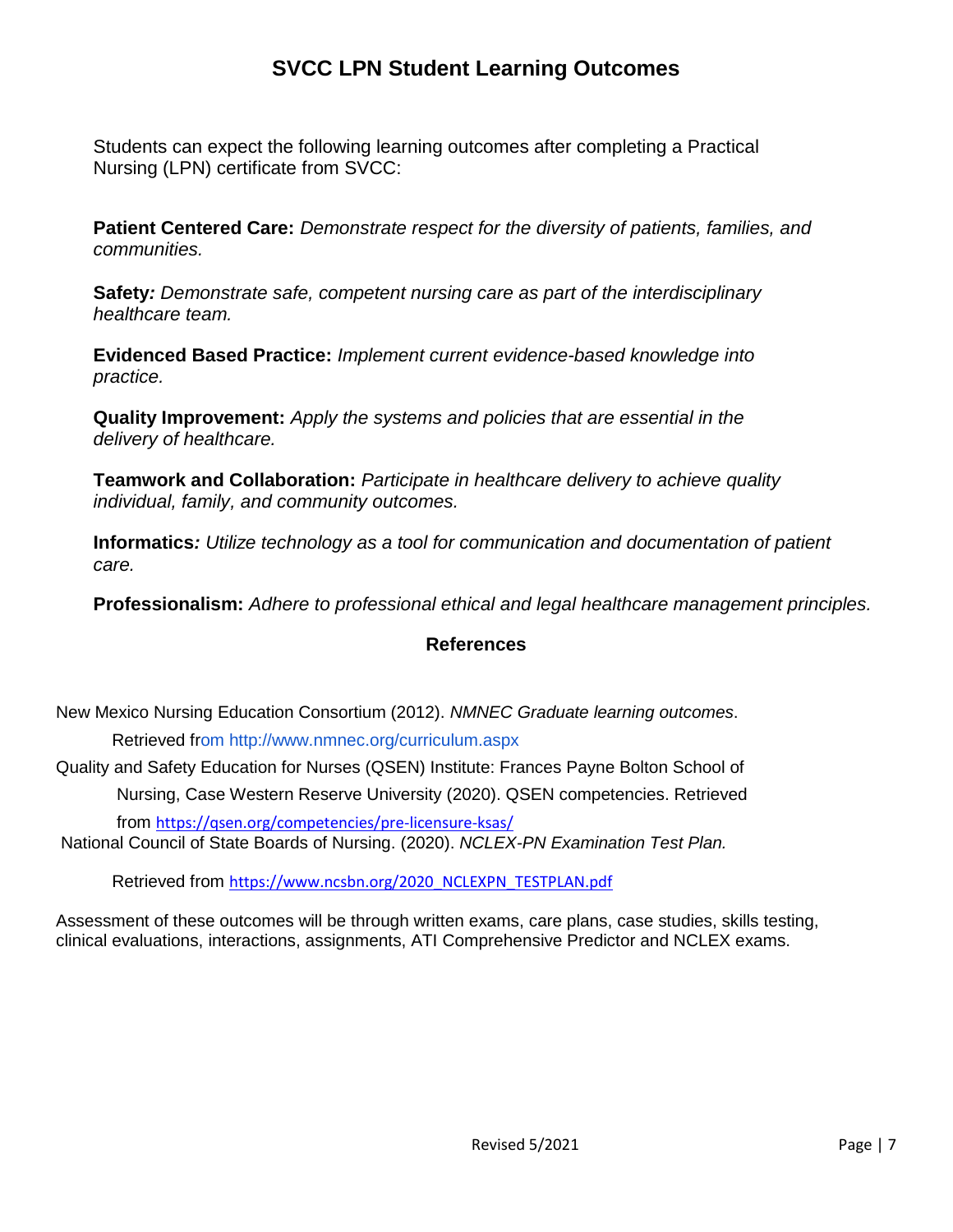### **Program Conceptual Framework**

<span id="page-7-0"></span>The faculty have selected Benner's "From Novice to Expert" as the conceptual framework or model to advance the principles of partnership, critical thinking, collaboration, communication and evidence based practice toward continuous process improvement of the graduate's knowledge and for the safe delivery of patient centered care. It is imperative that we provide a strong foundation for our students to build from, for not to do so would put patient care at risk.

Benner's theory based on the Dreyfus Model of Skill Acquisition helped us build our curriculum with a structural approach to thinking (Gardner, 2012). The ability to think critically is a key objective. We build upon each step and provide our learners with experiences that will hasten their learning growth (Hill, 2010). This is not only done through collaboration in the classroom setting with the faculty but also with the mentorship provided in the clinical settings that our clinical nurses promote. Simulation will also help us to maximize situational learning to bridge the gap of experiences needed to move the student/graduate toward becoming a competent practitioner at an accelerated rate (Cunningham et al, 2015).

We accept this theory for our framework as a general outlook on how we teach and learn as not all proposals in the model are acceptable. We see our novices as active learners not passive. Our learners question and reason and wish to know the "why" for any rule (Pena, 2010). These qualities will lead to the continuous process improvement that is needed for partnering with the patient and others for evidenced based practice in a caring environment.

#### **References**

- Benner, P. (1984). *From novice to expert; Excellence and power in clinical nursing practice.* Menlo Park, CA: Addison-Wesley.
- Cunningham, J., Baird, M., & Wright, C. (2015). Managing clinical education through

understanding key principles. *Radiologic Technology*, 257-273.

Gardner, L. (2012). From novice to expert: Benner's legacy for nursing education. *Nurse*

*Educator Today*, 339-340.

Hill, K. S. (2010). Improving quality and patient safety by retaining nursing expertise. *The Online Journal of Issues in Nursing*.

Pena, A. (2010). The Dreyfus Model of clinical problem solving and skills acquisition: A

critical perspective. *Medical Education Online*.

Students who have completed the required courses, achieved the required grade point average, and displayed nursing competence will receive a Practical Nursing certificate and be eligible to wear a school pin.

Revised 5/2021 **Page | 8**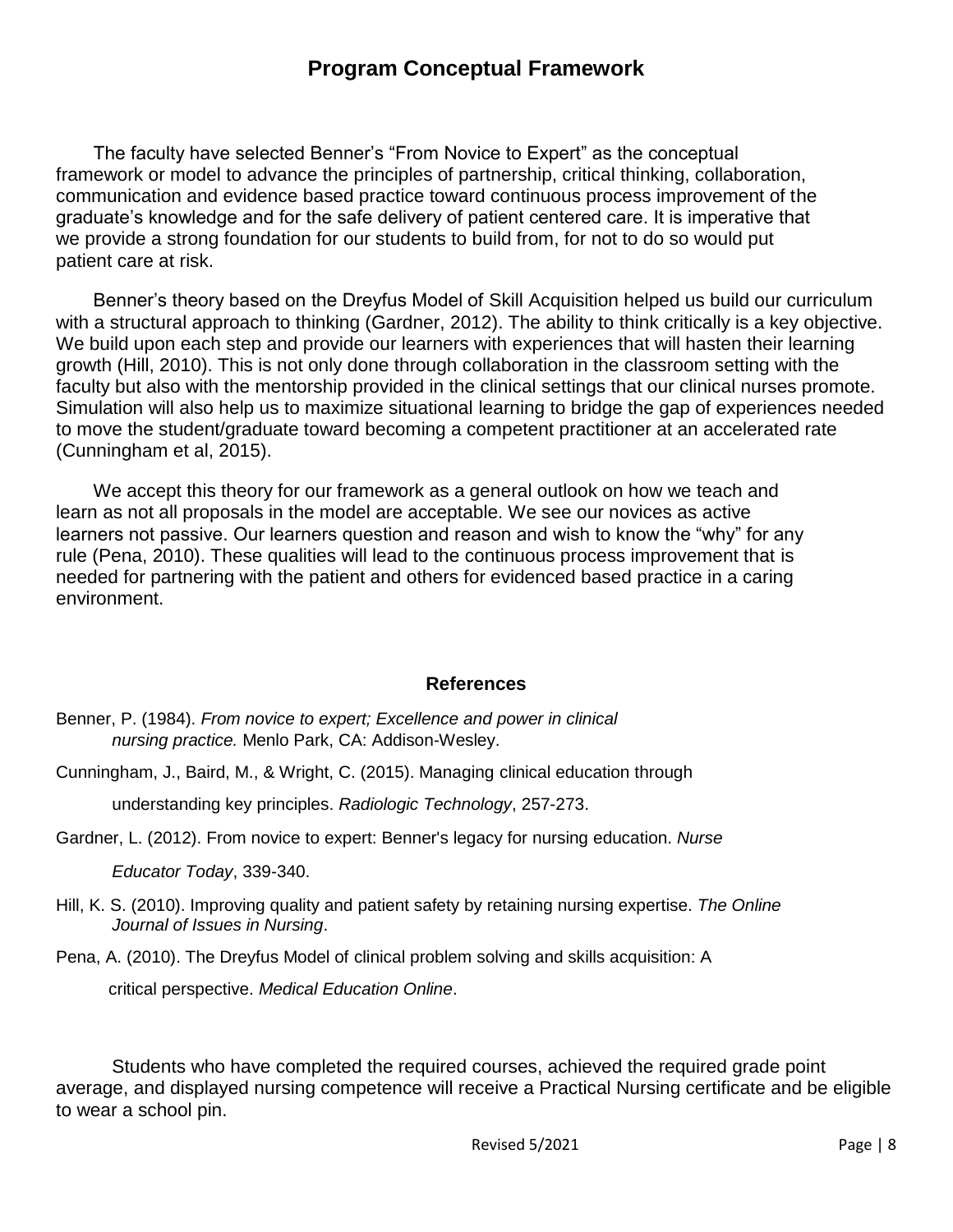The graduate of this program will be able to give the patient care as an entry-level practitioner on the health team, having been prepared with a specific body of knowledge and technical skills to provide nursing care utilizing the nursing process. The graduate will have the basis to grow in competency as she/he gains experience and will have the opportunity to participate in further learning experiences.

The graduate will be eligible to apply to take the NCLEX-PN Examination for licensure as a Licensed Practical Nurse, either in Illinois or in the state in which she/he expects to practice.

The members of the nursing faculty recognize our obligation to evaluate the student, the program, the graduate and to use such evaluation as the basis for curriculum study.

# <span id="page-8-0"></span>**Nursing (Practical Nursing Certificate) SVCC Curriculum Code E91**

This program prepares graduates to function with the knowledge, skill and attitudes needed to adapt quickly within the ever-changing healthcare environment for entry level nursing practice in a variety of health care settings. This program is approved by the Illinois Department of Financial and Professional Regulation and is a recognized Accreditation Commission for Education of Nurses (ACEN) nursing program.

### <span id="page-8-1"></span>**Work and Employment**

Licensed practical nurses assist in patient care with other interprofessional members under the direction of registered nurses, physicians, dentists, or podiatrists. They perform procedures and treatments such as measuring vital signs, applying dressings, and administering medications. LPNs work for nursing homes, clinics, and other health care facilities where patients with chronic conditions receive care. Advancement in health care education is generally required for acute care and the specialized areas of nursing practice.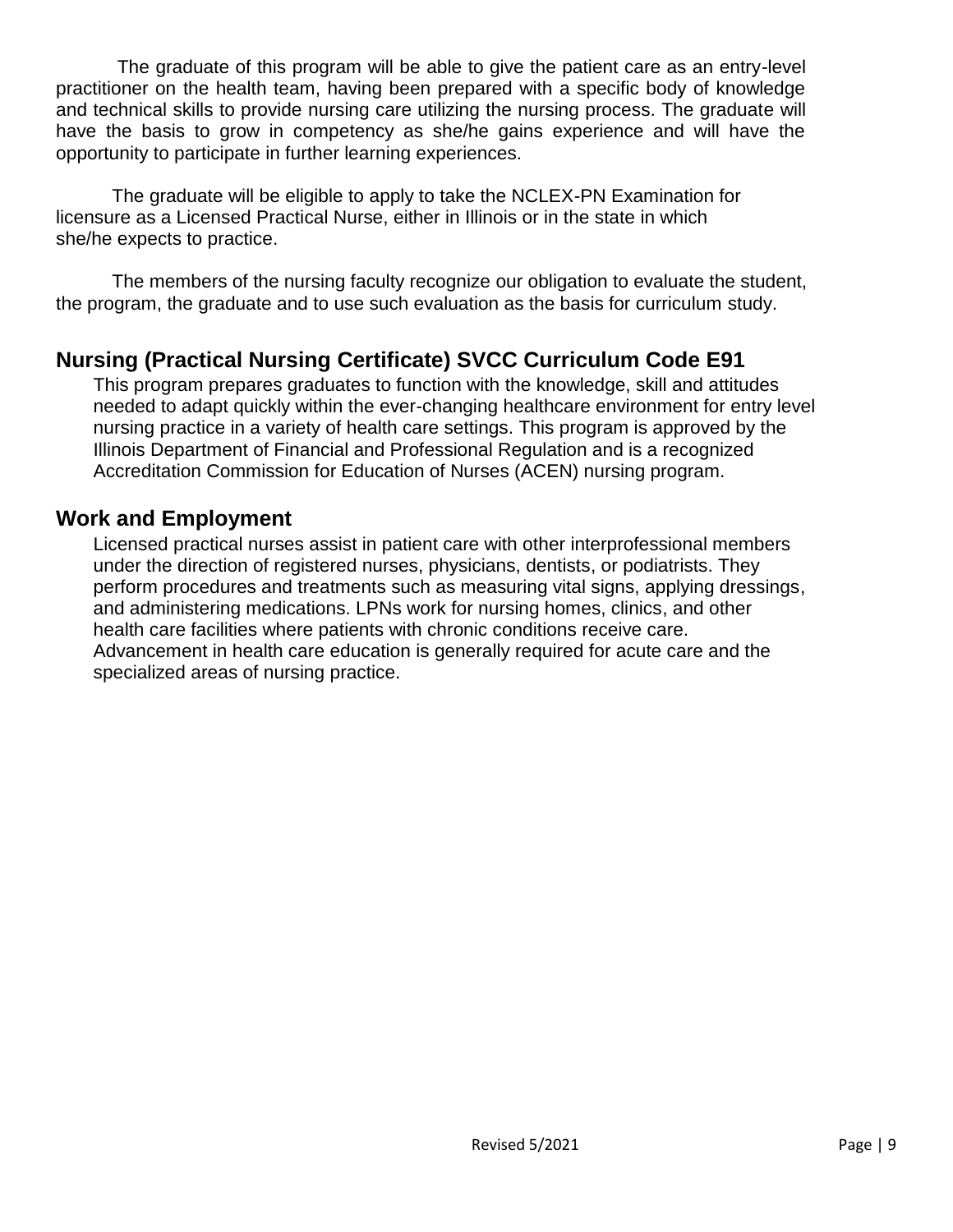# <span id="page-9-0"></span>**Major Field Requirements - Sem/Hrs.: 36**

- NRS 108: [Practical Nursing](http://catalog.svcc.edu/preview_program.php?catoid=8&poid=948&hl=LPN&returnto=search) Fundamentals 13 Semester hours
- [NRS 109:](http://catalog.svcc.edu/preview_program.php?catoid=8&poid=948&hl=LPN&returnto=search) Foundations of Modern Bedside Nursing I and Reproductive Health II 7 Semester hours
- [NRS 110:](http://catalog.svcc.edu/preview_program.php?catoid=8&poid=948&hl=LPN&returnto=search) Practical Nursing Foundations of Medical Surgical Nursing II 7 semester hours
- [NRS 111:](http://catalog.svcc.edu/preview_program.php?catoid=8&poid=948&hl=LPN&returnto=search) Practical Nursing Foundations of Medical Surgical Nursing III 6 Semester hours
- NRS 113: [Drug Dosage Calculations](http://catalog.svcc.edu/preview_program.php?catoid=8&poid=948&hl=LPN&returnto=search) 1 Semester hour
- NRS 115: [Intravenous Therapy](http://catalog.svcc.edu/preview_program.php?catoid=8&poid=948&hl=LPN&returnto=search) 2 Semester hours

#### <span id="page-9-1"></span>**General Education Requirements - Sem/Hrs.: 7**

- PSY 103: [Introduction to Psychology](http://catalog.svcc.edu/preview_program.php?catoid=8&poid=948&hl=LPN&returnto=search) 3 Semester hours
- BIO 108: [Introduction to Human Anatomy and Physiology](http://catalog.svcc.edu/preview_program.php?catoid=8&poid=948&hl=LPN&returnto=search) 4 Semester hours

#### **Total Hours Required for Certificate: 43**

The NRS courses are organized to be completed in a one-year sequence. However, provisions are made for those students who need to distribute the general education courses over a longer period-of-time. See suggested programs.

#### **Suggested Support Course(s)**

BIO 109 and 110 will meet the science requirements for the LPN program for students interested in advanced placement into the ADN program.

- NRS 116 [Medical Terminology for Health Careers](http://catalog.svcc.edu/preview_program.php?catoid=8&poid=948&hl=LPN&returnto=search) 3 Semester hour(s)
- BIO 109 [Human Anatomy and Physiology I](http://catalog.svcc.edu/preview_program.php?catoid=8&poid=948&hl=LPN&returnto=search) 4 Semester hour(s)
- BIO 110 [Human Anatomy and Physiology II](http://catalog.svcc.edu/preview_program.php?catoid=8&poid=948&hl=LPN&returnto=search) 4 Semester hour(s)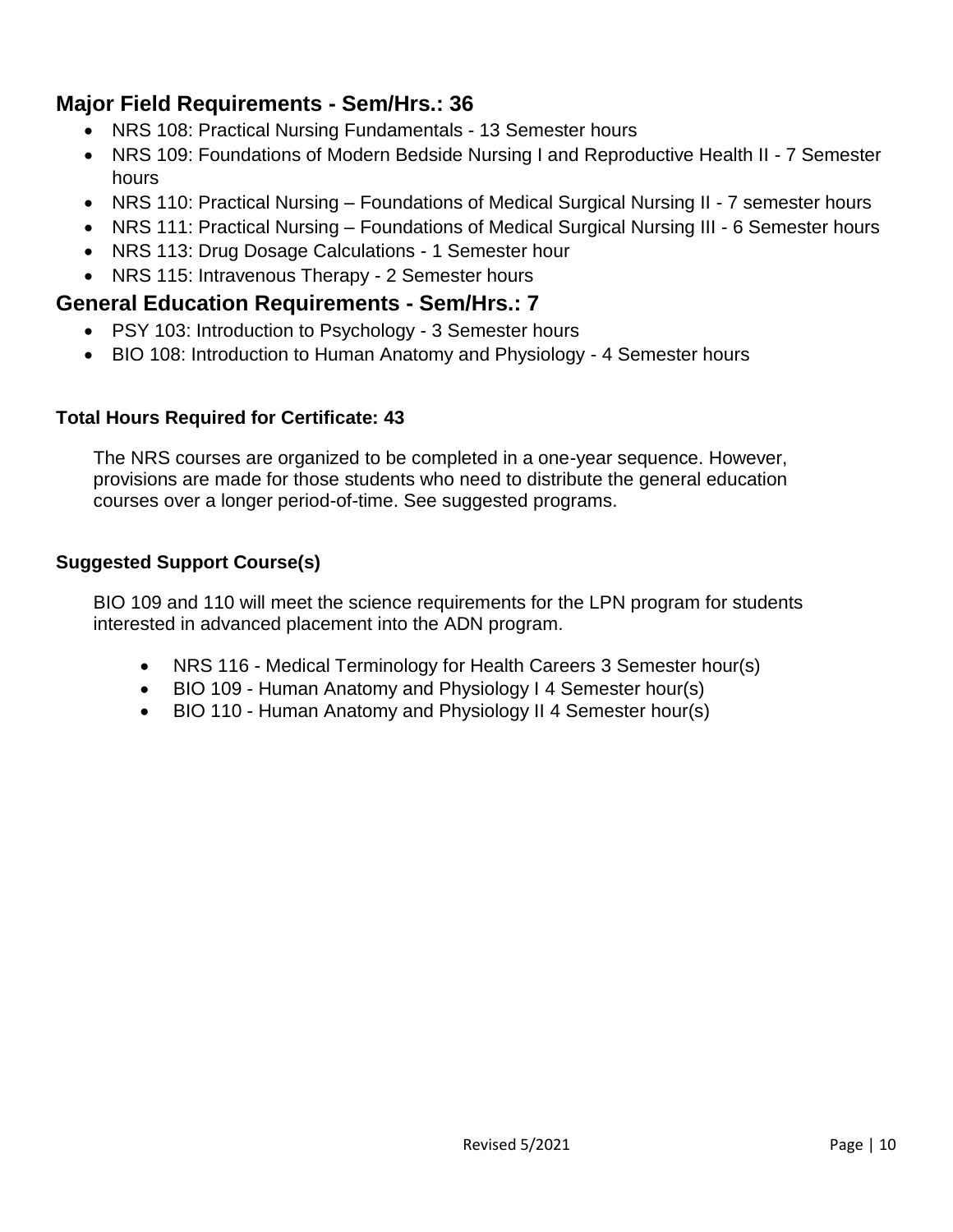# <span id="page-10-0"></span>**Suggested Program Options**

For students entering the Program in the fall semester:

#### **OPTION I**

First Semester - Sem/Hrs.: 23

- BIO 108 [Introduction to Human Anatomy and Physiology](http://catalog.svcc.edu/preview_program.php?catoid=8&poid=948&hl=LPN&returnto=search) 4 Semester hour(s)
- [NRS 108 -](http://catalog.svcc.edu/preview_program.php?catoid=8&poid=948&hl=LPN&returnto=search) Practical Nursing Fundamentals 13 Semester hour(s)
- NRS 113 [Drug Dosage Calculations](http://catalog.svcc.edu/preview_program.php?catoid=8&poid=948&hl=LPN&returnto=search) 1 Semester hour
- PSY 103 [Introduction to Psychology](http://catalog.svcc.edu/preview_program.php?catoid=8&poid=948&hl=LPN&returnto=search) 3 Semester hour(s)
- NRS 115 Intravenous Therapy 2 semester hour(s)

Second Semester - Sem/Hrs.: 14

- [NRS 109 -](http://catalog.svcc.edu/preview_program.php?catoid=8&poid=948&hl=LPN&returnto=search) Practical Nursing, Foundations of Medical Surgical II 7 Semester hour(s)
- [NRS 110 -](http://catalog.svcc.edu/preview_program.php?catoid=8&poid=948&hl=LPN&returnto=search) Practical Nursing, Foundations of Medical Surgical and Reproductive Health I 7 Semester hour(s)

Third Semester - Sem/Hrs.: [6](http://catalog.svcc.edu/preview_program.php?catoid=8&poid=948&hl=LPN&returnto=search)

• [111 –](http://catalog.svcc.edu/preview_program.php?catoid=8&poid=948&hl=LPN&returnto=search) Practical Nursing, Foundations of Medical Surgical III 6 Semester hour(s)

#### **OPTION II**

Begin NRS course sequence upon acceptance into the LPN program. The sequence of the NRS courses would then be same as Option I. Successfully complete the following courses:

- PSY 103 [Introduction to Psychology](http://catalog.svcc.edu/preview_program.php?catoid=8&poid=948&hl=LPN&returnto=search) 3 Semester hour(s)
- BIO 108 [Introduction to Human Anatomy and Physiology](http://catalog.svcc.edu/preview_program.php?catoid=8&poid=948&hl=LPN&returnto=search) 4 Semester hour(s)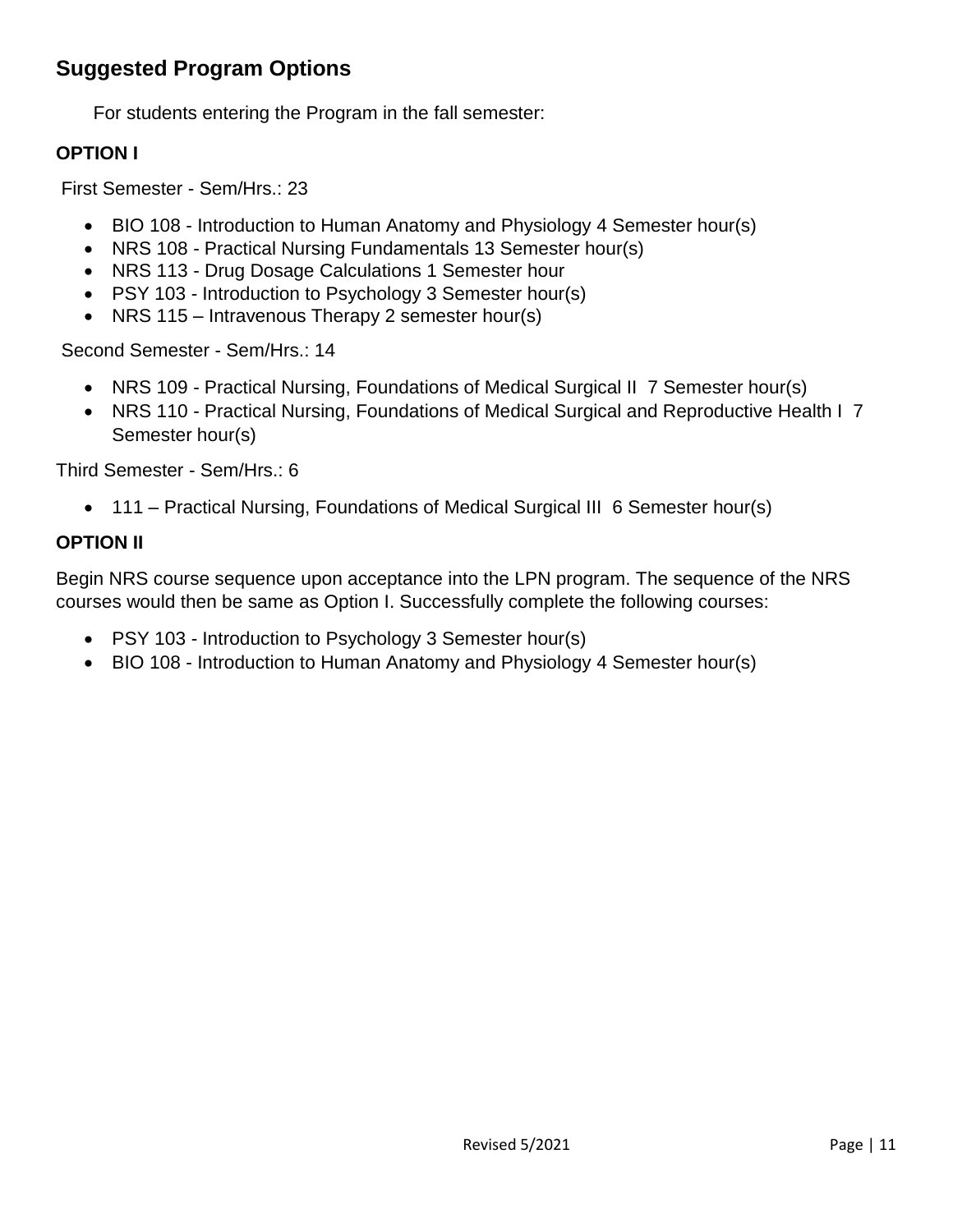### <span id="page-11-0"></span>**Personal History Information**

Upon completion of the nursing programs, graduates are eligible to apply to take the National Council Licensing Examination (NCLEX-PN). Candidates for the licensing examination will be required to provide the following information on the application for licensure (these questions must be completed by all applicants):

- 1. Have you been convicted of any criminal offense in any state or in federal court (other than minor traffic violations)? If yes, attach a certified copy of the court records regarding your conviction, nature of the offense, date of discharge, if applicable, from the probation or parole officer.
- 2. Have you been convicted of a felony?
- 3. If yes, have you been issued a certificate of relief from disabilities by the Prisoner Review Board? If yes, attach a copy of the certificate.
- 4. Have you had or do you now have any disease or condition that interferes with your ability to perform the essential functions of your profession, including any disease or condition generally regarded as chronic by the medical community, i.e. (1) mental or emotional disease or condition; (2) alcohol or other substance abuse; (3) physical disease or condition that presently interferes with your ability to practice your profession? If yes, attach a detailed statement, including an explanation of whether or not you are currently under treatment.
- 5. Have you been denied a professional license or permit, or privilege of taking an examination, or had a professional license or permit disciplined in any way by any licensing authority in Illinois or elsewhere? If yes, attach a detailed explanation.
- 6. Have you ever been discharged other than honorably from the armed service or from a city, county, state, or federal position? If yes, attach a detailed explanation.
- 7. December 2012: Illinois has made some changes on licensure approval especially concerning forcible felonies and sex offenders. A supporting document titled "Health Care Workers Charged with or Convicted of Criminal Acts (CCA) form will be required for Registered Nurses applications. "Illinois reviews each case on an individual basis. Make sure you include with your board exam application a letter of events in your own words along with copies of court documents showing that you are currently in compliance. Determination of licensure can only be made after an application for examination has been reviewed and if granted may require a probation period. For more details on **Section 1300.100 Refusal to Issue a Nurse License Based on Criminal History Record,** please go to the link:"

<http://www.ilga.gov/commission/jcar/admincode/068/068013000A01000R.html>

**CCA Form**: Health Care Workers Charged with or Convicted of Criminal Acts is also required. You must respond to each of the following questions with this form.

- 1. Are you currently charged with or have you been convicted of a criminal act that requires registration under the Sex Offender Registration Act?
- 2. Are you currently charged with or have you been convicted of a criminal battery against any patient in the course of patient care or treatment, including any offense based on sexual conduct or sexual penetration?
- 3. Are you required, as part of a criminal sentence, to register under the Sex Offender Registration Act?
- 4. Are you currently charged with or have you been convicted of a forcible felony?

If YES to any of the above, attach a certified copy of the court records regarding your conviction, the nature of the offense and date of discharge, if applicable, as well as a statement from the probation or parole office.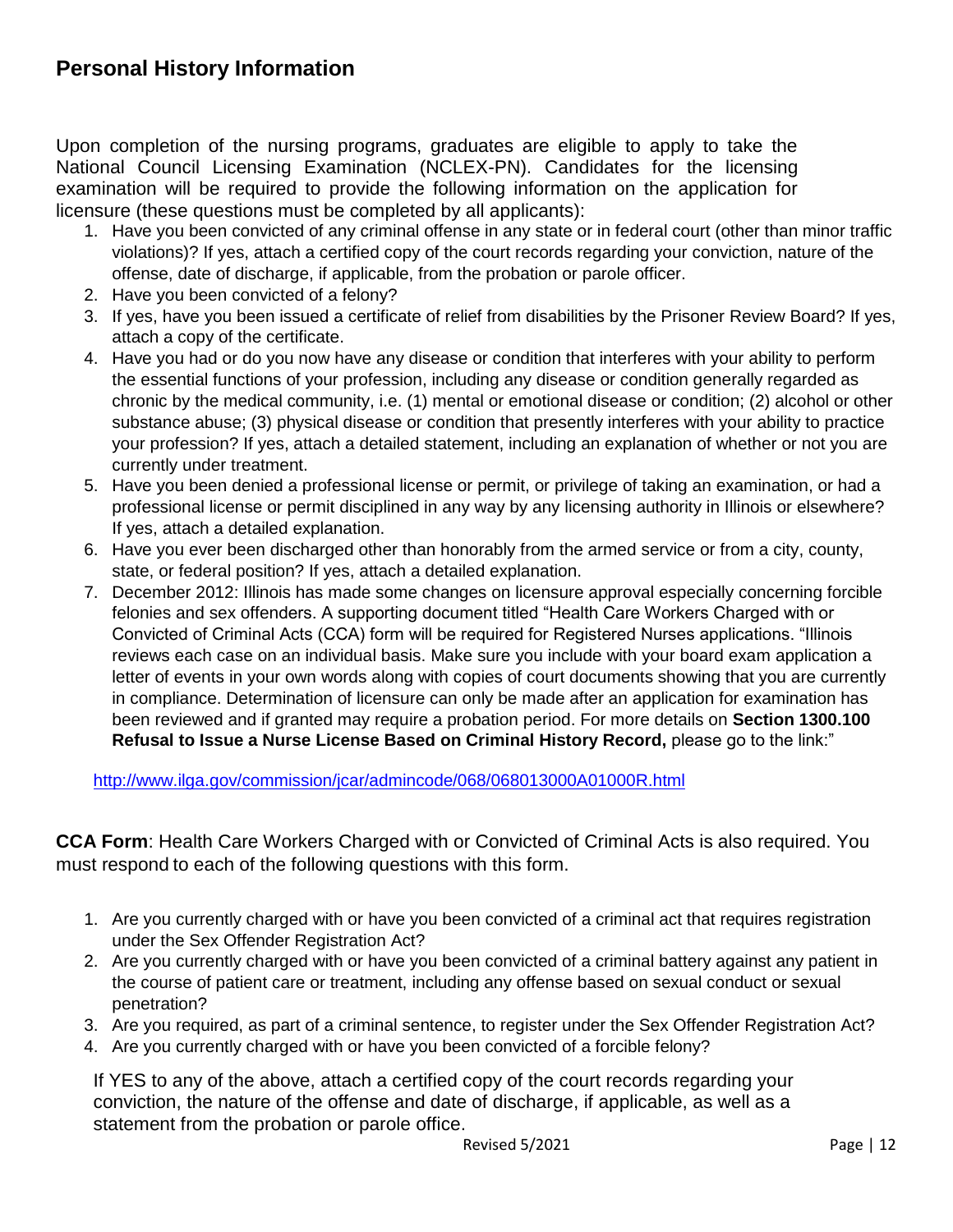Providing fraudulent information for the above may be grounds for refusal to issue the license and at the discretion of the Committee of Nursing and the Department of Professional Regulation, a review hearing may be required. The Committee will not conduct this hearing until the individual has completed the required approved nursing program in an approved school and has completed the necessary application forms for licensure required by the Department of Professional Regulation.

The decision to allow an individual to take the examination for licensure rests with the Committee. As a rule of thumb if you have been fingerprinted for anything even if it was not a felony, prepare a letter of events in your own words along with court documents verifying you are currently in compliance.

Effective April 2013: IDFPR will offer you a "Non-Binding Advisory Opinion" if you have a FELONY conviction of any kind and have questions on whether you can be licensed. The form is found on the IDFPR web link [http://www.idfpr.com/Forms/F2035.pdf.](http://www.idfpr.com/Forms/F2035.pdf) It is to be completed and mailed, including support documents to:

> Illinois Department of Financial and Professional Regulation Division of Professional Regulation Office of the General Counsel 320 W. Washington – 3rd Floor Springfield, IL 62786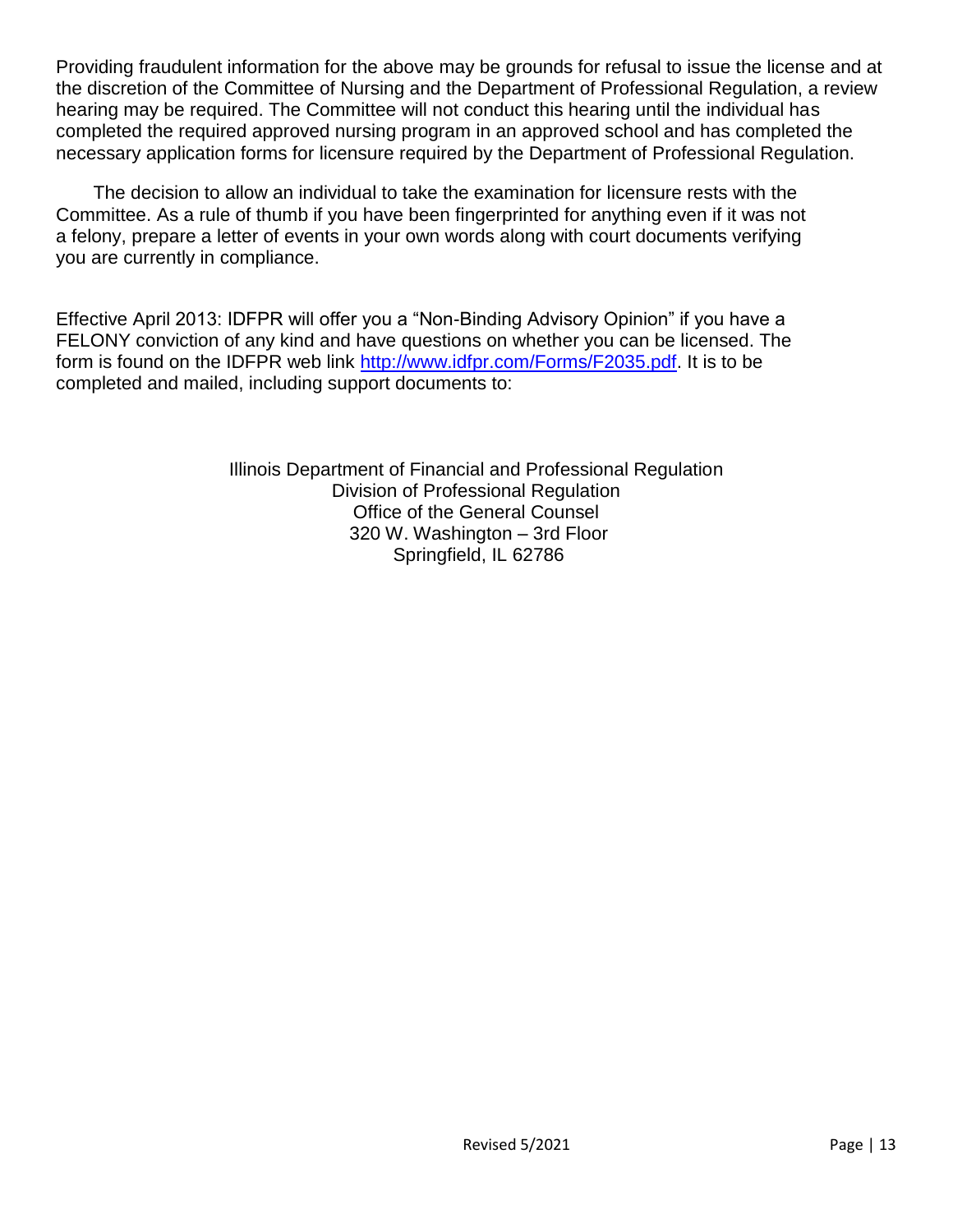# <span id="page-13-0"></span>**Criminal Background Check**

Sauk Valley Community College (SVCC's) Health Professions utilize local health care facilities for student learning. These facilities utilize background checks as a means to protect their clients/patients and have the right to extend the same standard as are set for health care facility employees in matters relating to the welfare of patients and the Standards of the Health Care Facility criteria to students. In the event that a student is denied a clinical practicum by a facility, alternatives for the student will be evaluated. In most cases, the student will be required to withdraw from the Health Professions Program.

The student is responsible for fees associated with the criminal background investigation and providing the requested information to Castle Branch. The student will be required to sign a disclosure/release form. The criminal background check must be completed, and approval granted by the facility, if applicable. Failure to do so will result in admission to the program being rescinded. Students who are absent for one semester will be required to be re-checked upon re-admission.

Students who are convicted of any criminal offense after program admission in any state or federal court (other than minor traffic violations) are responsible for reporting that conviction immediately to the Health Professions Department. Follow up with the clinical facilities will be completed and withdrawal from the program may be required.

# <span id="page-13-1"></span>**Affirmative Action**

Sauk Valley Community College is an equal opportunity employer and is committed to an effective policy of non-discrimination and equal opportunity in all employee and student relations. Except to the extent and subject to the exemptions as permitted by law, no qualified employee or student shall be excluded from the employment of educational opportunity, be denied benefits or be subjected to discrimination on the basis of differences in race, color, age, religion, national origin, ancestry, gender, sexual orientation (as that term is defined in the Illinois Human Rights Act), marital status, handicap, military status, or unfavorable discharge from military service classified as Re-3 or the equivalent thereof. (Complaints and inquiries related to this policy or any potential discriminatory concerns may be addressed to: Director of Human Resources, Sauk Valley Community College, 173 IL Route 2, Dixon, IL 61021, 815-288-5511.

# <span id="page-13-2"></span>**Financial Information and Assistance**

See SVCC catalog.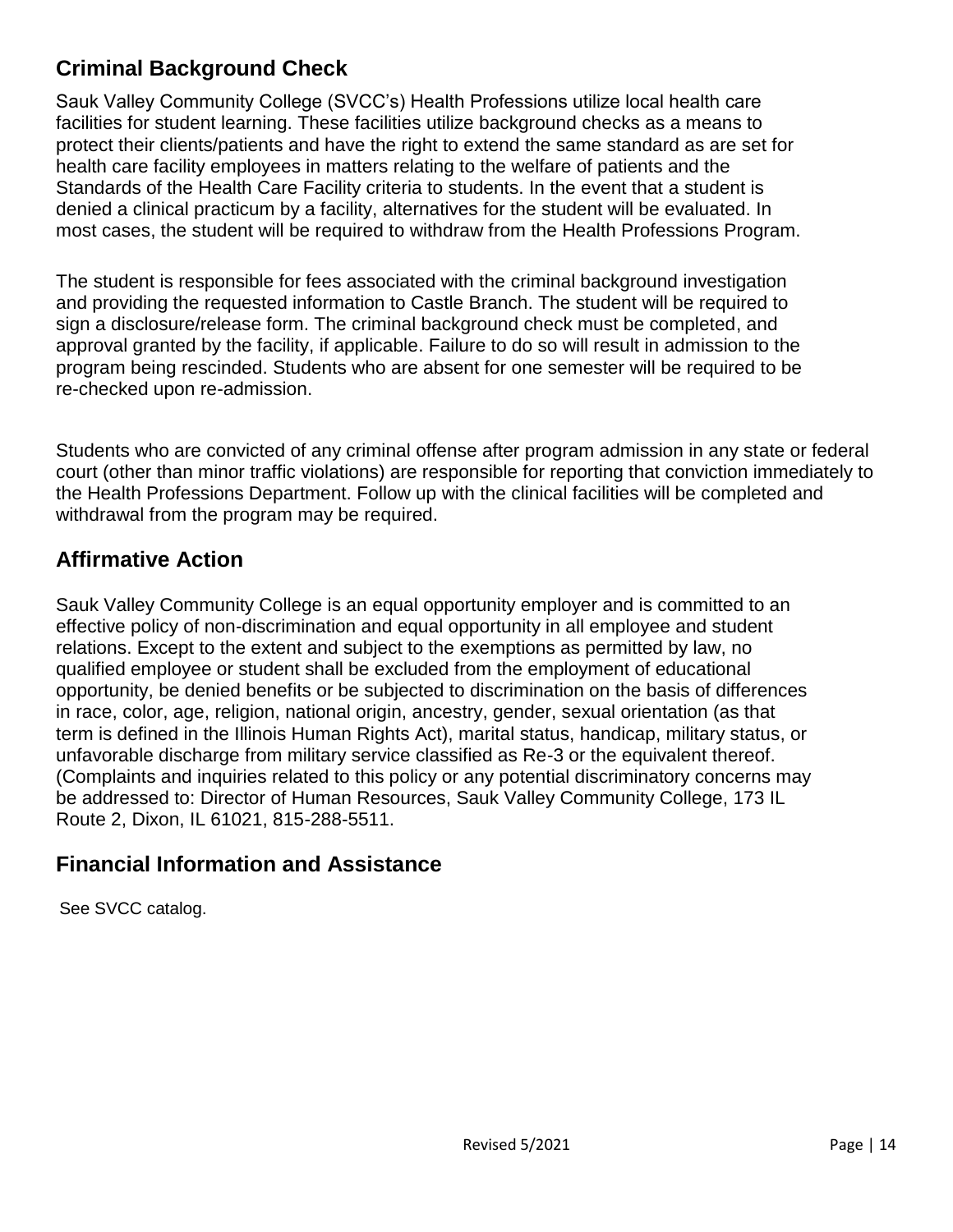# **POLICIES**

# <span id="page-14-1"></span><span id="page-14-0"></span>**Retention**

After admission to the nursing program, students will be evaluated frequently throughout each semester. To remain in good standing, the student must:

- 1. Abide by the rules and regulations established by the Nursing Program and Sauk Valley Community College. Failure to conform to established program policy will necessitate an appearance before faculty and Dean of Health Professions.
- 2. Demonstrate a high degree of professionalism and integrity in all activities as a student nurse. Social network site postings including clinical experience or nursing program information are also a consideration.
- 3. Abide by the rules and regulations of the college's "Code of Student Conduct and Disciplinary Procedures" as stated in the College Catalog.
- 4. Demonstrate integrity in all academic and professional matters.
- 5. Students found guilty of cheating will be disciplined.
- 6. Students with evidence of alcohol/substance abuse will be subject to discipline, which may include dismissal from the nursing program. Evidence of alcohol/substance abuse refers to a student who appears to be under the influence of drugs or alcohol during class or clinical. The student may be asked to undergo urine drug/ETOH testing at the student's expense. The student's emergency contact will be notified to provide transportation to a testing facility. Failure to comply or a positive screen without medical explanation will result in class/clinical failure. Other disciplinary actions may be determined by the Dean of Student Services and/or the Student Code of Conduct Review Board.
- 7. Achieve a grade of "C" or better in all major field courses, to be promoted to the next semester/sequence of nursing courses. The NRS 113 Math for Meds may be repeated in the subsequent spring semester during NRS 109/110 without disrupting student progression. If the course is a pre-requisite and/or co-requisite for any other NRS courses, the student will be advised as to what impact that may have on his/her program status.
- 8. If the student has received a failing grade ("F") in the laboratory or clinical portion of the course, the student is not eligible for withdrawal from the course; the failing grade has already been earned and will be submitted with course grades.
- 9. If a student fails a NRS course before the semester is completed, such as a failure in lab or clinical, the student may be allowed to complete concurrent course work but must complete a second chance plan for reinstatement to the nursing program before registering for classes the following semester. Only one reinstatement is allowed during the nursing program.
- 10.Demonstrate the ability to apply knowledge of nursing concepts and skills appropriate to the level of nursing in which he/she is currently enrolled.
- 11.Demonstrate the ability to establish and maintain effective interpersonal relationships with peers, members of the hospital staff and patients.

Rev. 6/06; 6/10 5/13; 5/14, 5/16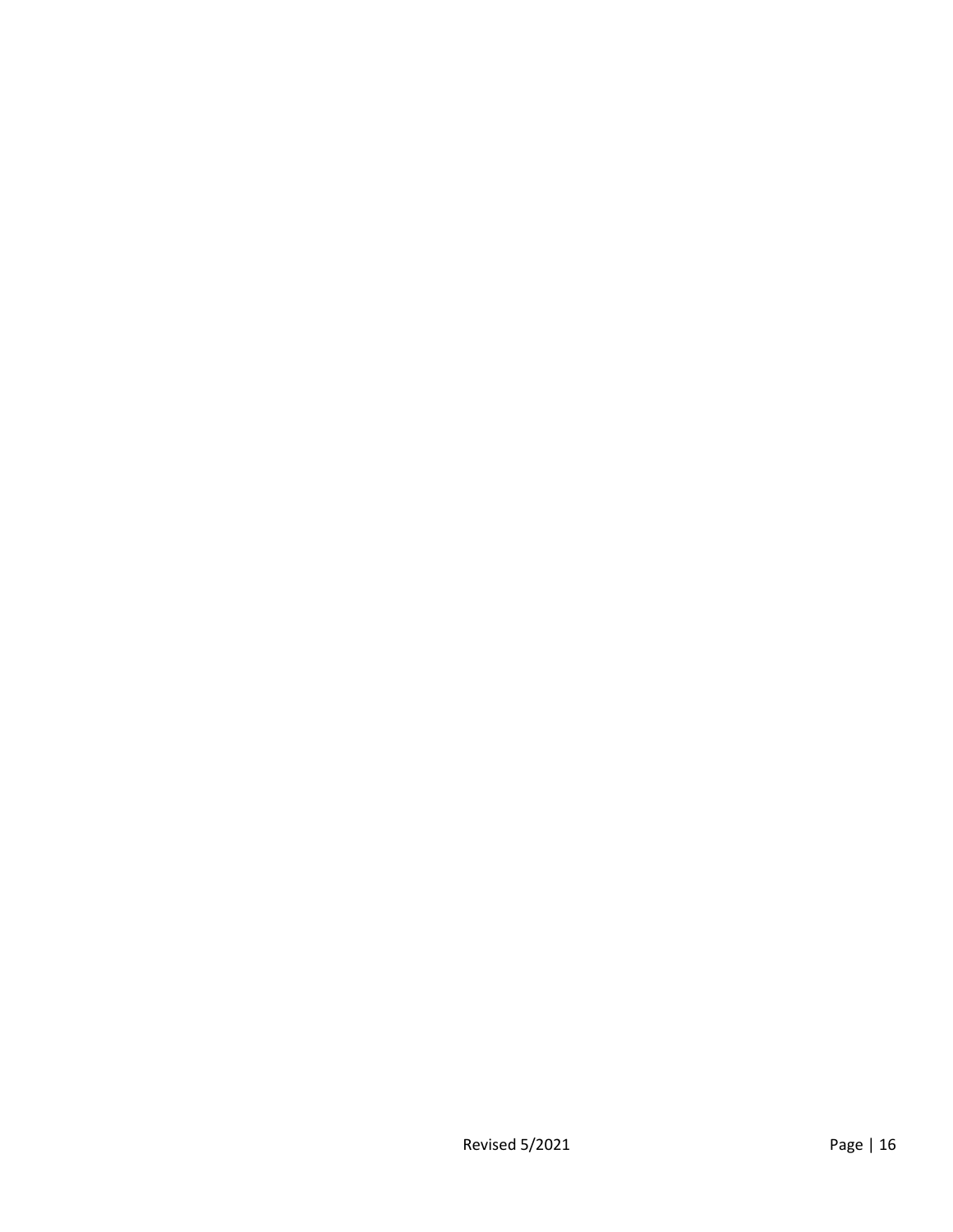# <span id="page-16-0"></span>**Sauk Valley Community College Nursing Program Professional Code of Conduct**

Students are expected to demonstrate responsibility and accountability for personal and professional behaviors in the classroom, laboratory, and clinical settings. Failure to exhibit any of the following behaviors may result in dismissal and/or an unsatisfactory grade for that day reflected on the clinical/lab evaluation tool. If the student is dismissed from clinical/ lab/lecture, the hours dismissed will be counted against the student's allowed time missed.

Expected Behaviors the Student Agrees to:

- 1. Accept responsibility for own behavior, actions, and education.
- 2. Adequately prepare for all classroom, clinical, and lab experiences.
- 3. Arrive to class, clinical site, and lab promptly (5-10 minutes prior unless specified otherwise).
- 4. Display professional appearance and behavior (eg. cover tattoos and no gum).
- 5. Appearance described in the student handbook is for both Clinical and Lab.
- 6. If the student is to dress for clinicals/ labs not requiring a uniform as stated in the handbook, closed toe shoes are still expected.
- 7. Act with honesty and integrity in relationships with patients, staff, peers, and faculty.
- 8. Maintain patient/client confidentiality; provide for privacy.
- 9. Advocate for patients/clients.
- 10. Properly identify patient/client.
- 11. Wash or sanitize hands when appropriate.
- 12. Answer call lights for all patients; assigned and not assigned.
- 13. Follow standard precautions.
- 14. Properly record information or observation when and/or where appropriate.
- 15. Notify the instructor and nursing staff prior to leaving the nursing unit.
- 16. Notify instructor and clinical site of absence at least one hour prior to classroom, lab, or clinical experience.
- 17. Know the status of the patient Report significant change to staff and instructor immediately.
- 18. Maintain patient/client safety; recognize and report errors or unsafe activity.
- 19. Complete care and report to the instructor and appropriate staff.
- 20. Recognize limitations in skills, knowledge, and abilities. Seek and utilize instructor and staff guidance in an appropriate manner.
- 21. Promote personal growth with reflection, self-assessment, and utilization of feedback.
- 22. Follow policies of the nursing program, Sauk Valley College, and clinical sites.
- 23. Misuse of Social Media will not be tolerated, please refer to the College Acceptable Use Policy, [https://www.svcc.edu/about/policies/aup.html,](https://www.svcc.edu/about/policies/aup.html) for further details.
- 24. All Assignments are to be completed for each course or an incomplete is given. If an assignment is completed after the due date it is up to the instructor for punitive action.

Student Signature: \_\_\_\_\_\_\_\_\_\_\_\_\_\_\_\_\_\_\_\_\_\_\_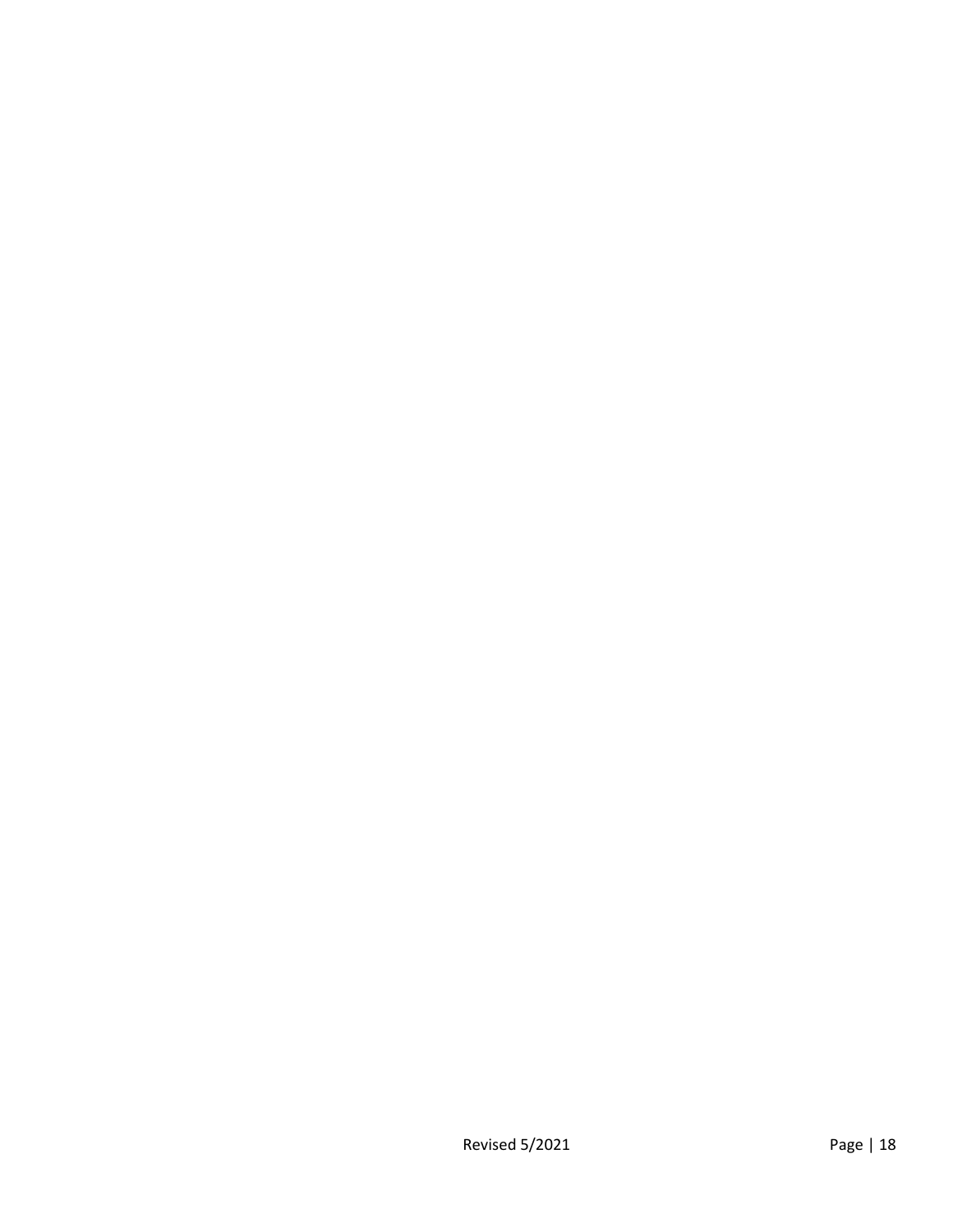# <span id="page-18-0"></span>**Guidelines for Unsatisfactory Clinical Performance in Nursing Courses**

Each student is expected to know the principles and satisfactorily perform skills and procedures which have been taught. The student is referred to the nursing course objectives.

The following areas are illustrative of the kind of unsatisfactory performance which can result in the dismissal of a student from the nursing program:

- 1. Breach of professional ethics i.e. honesty, integrity, confidentiality (see HIPAA policy)
- 2. Violation of attendance policies
- 3. Failure to correct, and then maintain deficiencies addressed by the instructor, as described in the Clinical Evaluation Policy. Examples include but not limited to:
	- i. skill remediation
	- ii. untimely submission of assignments
	- iii. uniform
	- iv. communication
	- v. appearance
- 4. Jeopardizing the physical or mental well-being of the patient. Some examples are:
	- i. administering a medication without first checking with the instructor.
		- ii. preparing the wrong dose or type of medication.
		- iii. administering a medication to the wrong patient.
	- iv. administering a medication without checking the patient's I.D. band.
	- v. omitting the administration of medication.
- 5. Jeopardizing a patient's safety, e.g:
	- i. leaving side rails down with a young child or confused adult.
	- ii. leaving the bed at a high level while a patient is in it.
- 6. being unable to correctly calculate math problems such as IV infusion rates or medication doses.
- 7. unable to accurately document in patient records/SimChart.
- 8. Behave in a manner that demonstrates mental/emotional instability, which may jeopardize the physical/mental well-being of the patient.
- 9. Other reasons deemed serious by the instructor(s) and/or the Dean of Health Professions.

After a recording of one (1) in a daily clinical evaluation, the student will be given a verbal warning.

After a recording of two (2) ones in the same category on the daily clinical evaluation and/or two (2) ones in more than one category in a single day, the student will be given a written warning and be placed on probation. Students placed on probation may have ancillary experiences such as ER, OR, home health care, wound care clinic, etc. omitted or delayed until the clinical performance is judged to be average or above by the instructor.

After a recording of three (3) ones in the same category on the daily clinical evaluation and/or three (3) or more categories in a single day, the student will need to meet with the instructor, and/or lead faculty and the Dean of Health Professions. This may result in failure of the course.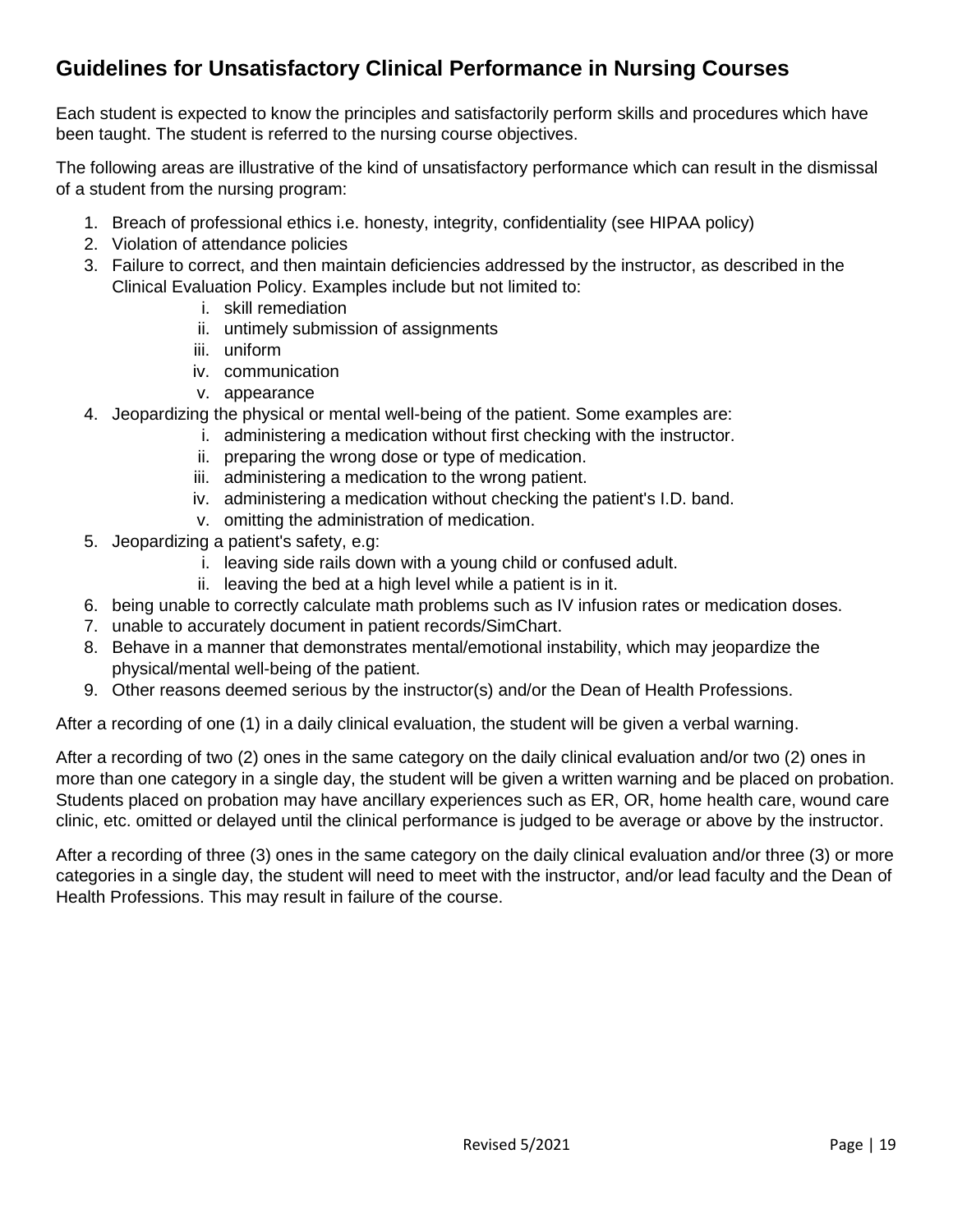# <span id="page-19-0"></span>**Additional Information Related to Clinical Performance**

| score        |                             | <b>Evaluation Criteria</b>                                                                                                                                                                                                                                                                                                                                                                                                                                                                                                                                                                                                                                                                |
|--------------|-----------------------------|-------------------------------------------------------------------------------------------------------------------------------------------------------------------------------------------------------------------------------------------------------------------------------------------------------------------------------------------------------------------------------------------------------------------------------------------------------------------------------------------------------------------------------------------------------------------------------------------------------------------------------------------------------------------------------------------|
| $\mathbf{2}$ | Meets Core<br>Expectations  | Provides safe, skillful, accurate, culturally competent nursing care with minimal<br>instructional guidance.<br>Arrives on time and fully prepared. CastleBranch up to date.<br>Frequently assists students and staff.<br>٠<br>Positive relationships reported by staff, others, or observed by the instructor.<br>Stays on task and uses time effectively.<br>٠<br>Identifies theoretical knowledge but needs support with applying EBP principles.<br>$\bullet$<br>Nursing care is patient-centered, and most assessment anomalies are recognized,<br>٠<br>but needs assistance identifying subtle signs of problems.<br>Follows EBP when providing patient care and/or education.<br>٠ |
| 1            | <b>Needs</b><br>Improvement | Requires frequent instructional guidance to perform culturally competent nursing<br>care safely and accurately.<br>Rarely unprepared/late/absent for clinical experience. CastleBranch up to date.<br>Often assists students and staff.<br>Positive relationships reported by staff, others, or observed by instructor<br>Has difficulty staying on task and/or establishing priorities.<br>٠<br>Identifies some principles, but consistently demonstrates difficulty in applying EBP<br>٠<br>to patient care.<br>Has difficulty identifying assessment anomalies.<br>Requires continuous instructor/staff assistance to identify patient specific EBP<br>methods.                        |
| <sup>0</sup> | Fails to meet<br>Standard   | Performs unsafe nursing care in a consistently inaccurate manner.<br>More than 2 occurrences of absence, late arrival, without communicating this to the<br>clinical instructor, or inadequate preparation.<br>CastleBranch not up to date.<br>$\bullet$<br>Rarely assists students and staff.<br>Negative relationships reported by staff, others, or observed by the instructor.<br>Unable to stay on task.<br>Unable to identify or apply EBP principles based on theoretical knowledge.<br>Unable to identify abnormal assessment findings.<br>Unable to complete nursing tasks or identify patient specific EBP methods without<br>substantial instructor/staff assistance.          |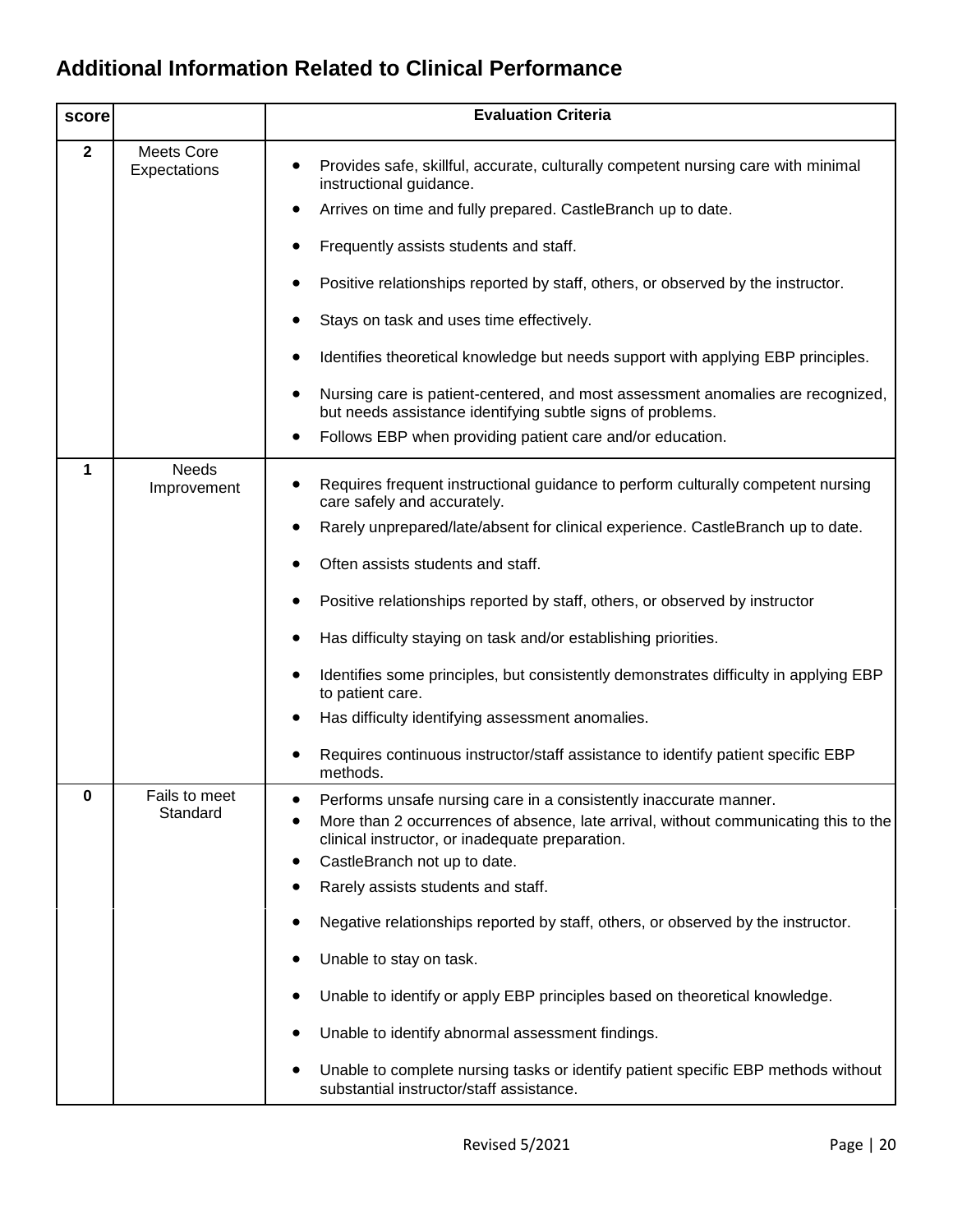- 1. \*\***Probation will be progressive throughout the nursing program until the student has been notified otherwise by the Dean of Health Professions.**
- 2. Successful completion of each course requires a 78.5% or a "C" in the classroom, clinical, and skills testing components. A student who is not demonstrating expected clinical performance standards will receive a failing grade for the course.
- 3. Unsatisfactory performances in the same specific tasks or requirements as recorded in previous courses may be reason for dismissal prior to the two unsatisfactory performances being recorded in any one course. In short, remediation of past unsatisfactory performances is expected. OTI cards and other documentation of concerns do carry over into subsequent semesters.
- 4. An unsatisfactory performance report may be deemed of such monumental significance (e.g., a performance resulting in a possible threat to the physical and emotional stability of a patient or falsifying records or professional ethics violation) that the student will be dismissed prior to receiving two unsatisfactory reports.
- 5. A student may be dismissed from a nursing course for clearly documented unsafe practice or failure to remediate performance, illegal and/or professional ethics violation. A grade of 'F' will be earned if the student has been involved in any illegal, unethical, or grossly unsafe practices and this issue will be considered regarding admission for any SVCC health professions program.
- 6. If a clinical facility refuses to allow a student to participate in a clinical experience at that facility, the student will be required to withdraw. A clinical failing grade may also be given.

A complete guidance program is available to the students through Sauk Valley Community College in which individual attention can be given to student problems. Students who fail to meet the minimum standards of the program will receive a warning, and at this time, a conference may be arranged with the faculty.

Admission to the Nursing Program does not guarantee continued enrollment. The student may be considered for dismissal at any time for unsatisfactory attendance, grades, clinical/skills performance, or conduct.

Students enrolled in Nursing Practicum courses may be withdrawn immediately from nursing courses if the student's clinical performance contributes to either the physical or emotional jeopardy of clients.

**Students may appeal any instructional or grade issues using established department and College appeal procedures.**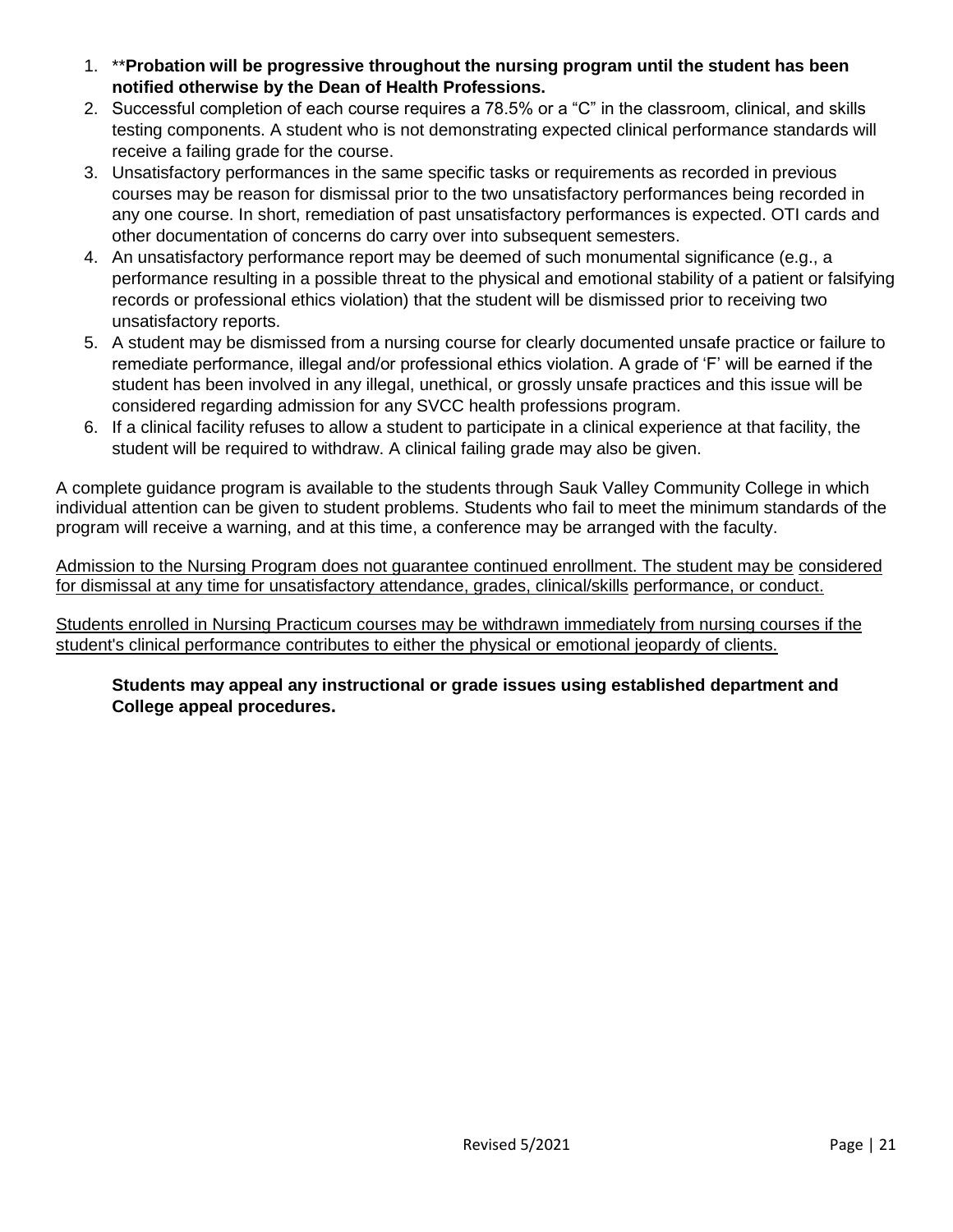# **HIPAA Policy**

<span id="page-21-0"></span>All those in health care must now comply with the federal regulations of the Health Insurance Portability & Accountability Act (HIPAA). This Act requires that individually identifiable patient information be disclosed on a need to know basis only. Care must be taken to minimize incidental disclosures. SVCC faculty and students understand the importance of patient confidentiality and have a strong desire to maintain confidentiality at all times.

To protect patient/client privacy, all personally identifying information must be removed from student papers, such as care plans or notes. Patient initials are the only identifier to be used for student logs or assignments. Chart forms are NOT to be copied or printed. It is the student's responsibility to assure that all papers are handled with caution to prevent careless circulation or handling by anyone other than the medical staff of the clinical site. Student papers with confidential patient information must be either carefully stored or shredded to prevent disclosure of such information. Confidentiality and privacy also extend to oral and electronic communications.

Students and faculty will only use patient information as is necessary for direct patient care and student learning.

Students will not be approved for clinical rotations until the following is completed:

- View the OSHA and HIPAA videos and compete the quiz.
- Sign the SVCC confidentiality agreement.
- View Point requirements are up to date throughout program.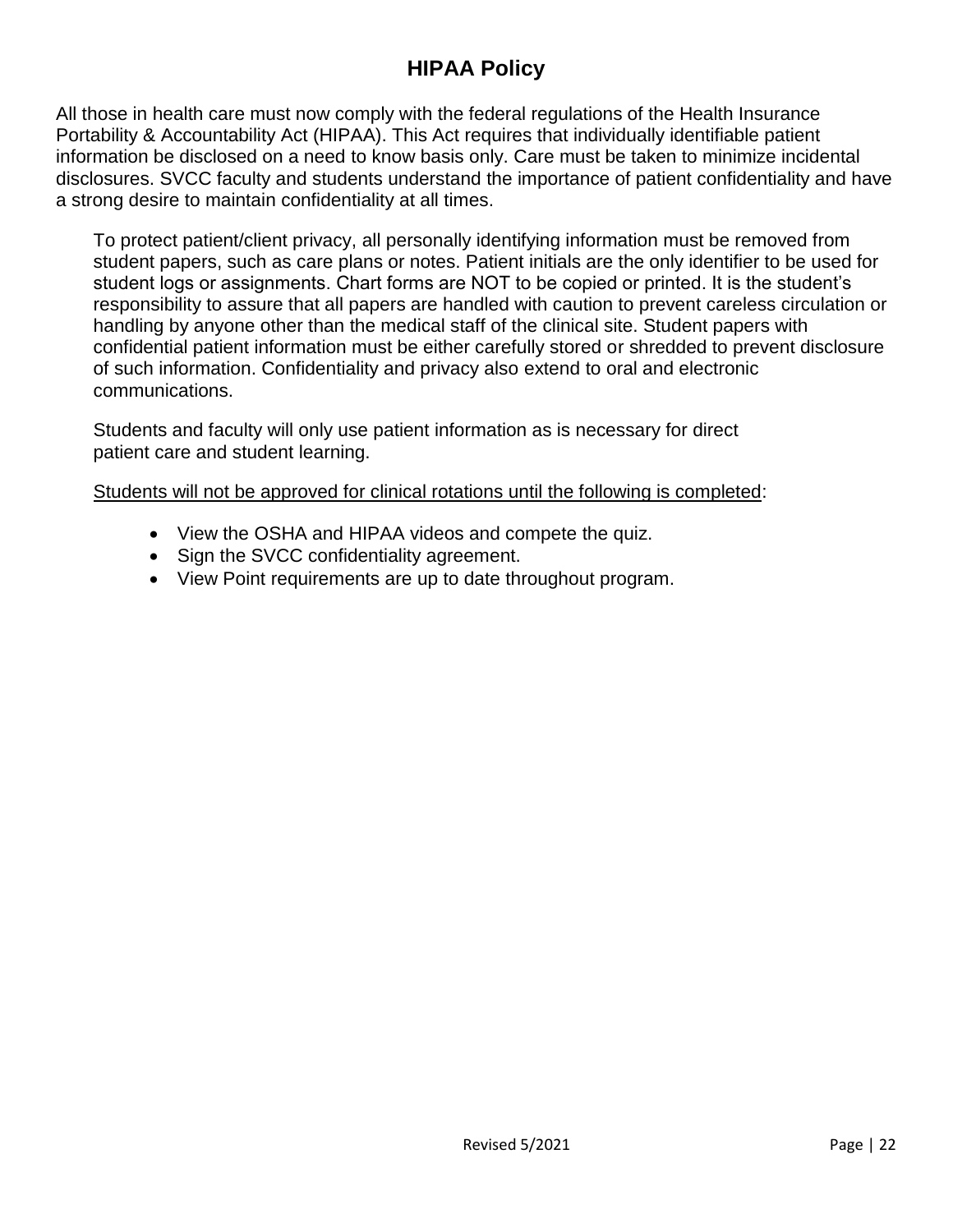# **SVCC Confidentiality Agreement**

<span id="page-22-0"></span>Because you have access to confidential information in the clinical setting, you agree to the following:

- 1. I will not access confidential information for which I have no legitimate need to know.
- 2. I will protect from disclosure demographic health information that could be used to identify a patient. This includes name, street address, city, county, precinct, zip-code, birth date, race, admission date, discharge date, date of death, diagnosis, type of treatment, telephone or fax number, email address, social security number, medical record or any other unique identifying number or code, name of institution, full face or medically specific photographs and all ages over 89 years.
- 3. I will secure any patient information to prevent circulation or handling of patient information to anyone other than the medical staff of the clinical site.
- 4. I agree not to post any clinical experience or nursing program information on any internet social media site.
- 5. Photography of students and faculty in the classroom and/or lab setting will not be transmitted to others without permission.
- 6. Clinical photos are not to be obtained and transmittal will be considered a serious HIPAA disclosure violation.
- 7. If I observe or have knowledge of unauthorized access, I will report it immediately to the nursing faculty or dean.
- 8. I understand that, if I violate the privacy policies of the clinical sites, applicable law or this agreement, I will be subject to disciplinary action.

By signing this agreement, I certify that I have read and understand its terms and will adhere to them.

| <b>.</b><br>510 | --- |
|-----------------|-----|
|-----------------|-----|

**Rev. 5/11; 5/15; 5/16; 4/18; 5/20**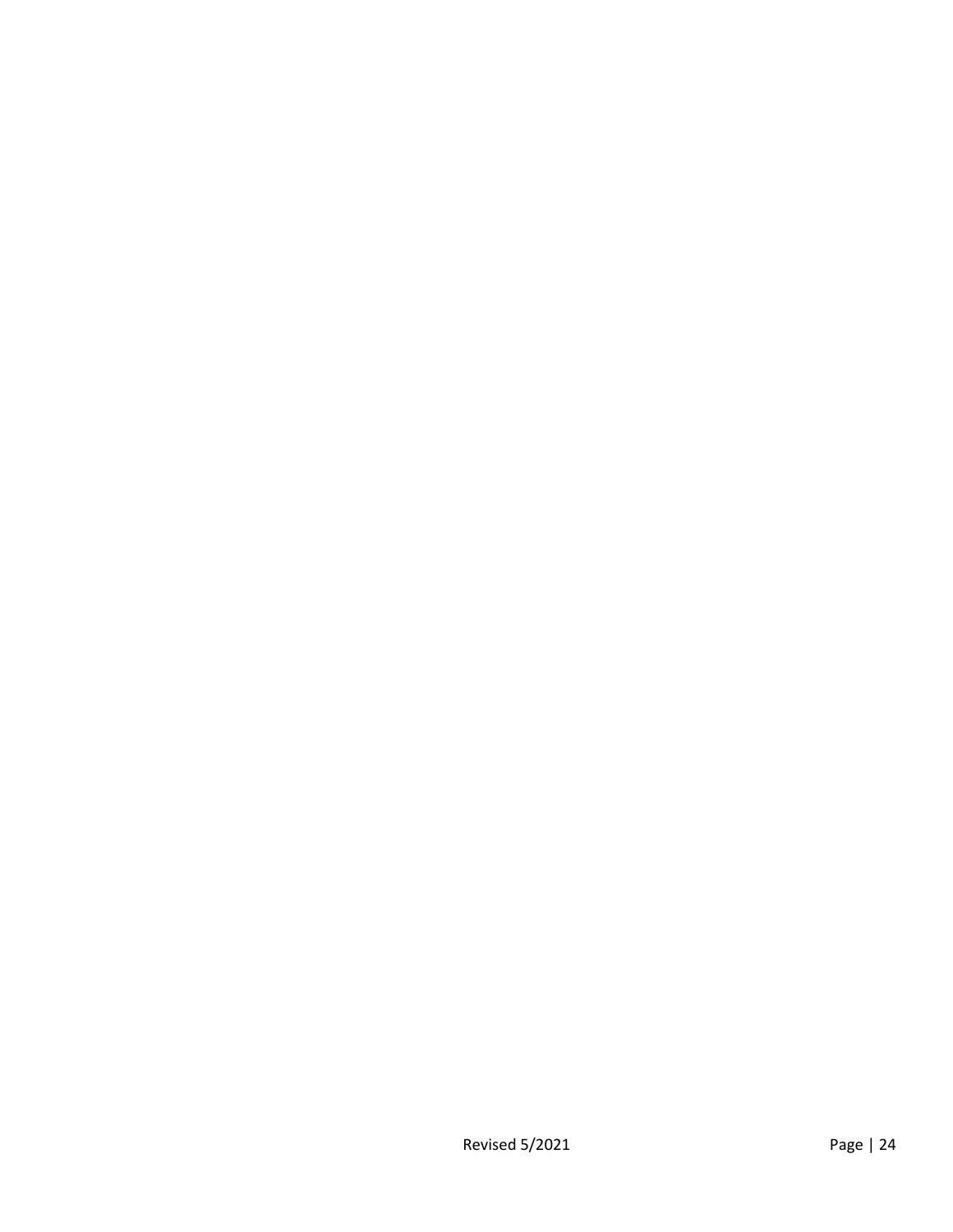### **LPN-Policy for Readmission**

<span id="page-24-0"></span>Students who have dropped, withdrawn from, or failed a course may be eligible for readmission into the program the following academic year. Students are responsible for completing a second chance contract by the end of the current semester to ensure timely completion of the program. Readmission to the Nursing program is not guaranteed. Students are allowed one second chance contract during the Nursing program.

#### Readmission

- 1. Readmission will not be considered for students who have failed and/or withdrawn to avoid academic/clinical failure, from two nursing courses at SVCC. Any student, who has decided to withdraw, must complete the withdrawal slip by the end of the 6th week in an 8-week course, by the end of the 8th week in a 12-week course and by the end of the 10th week in a 16-week course. At this time, a copy of the student's grade, to date, will be put in the student's nursing program file verifying their academic/clinical status. Students failing to meet these withdrawal dates will be assigned a "D" or "F" for the course.
- 2. A written request to the Dean indicating specific reasons for wanting to return and plans for success, with evidence that any previously identified problems have been corrected should be provided. The request follows the second chance contract and must be in the Dean's office at least 3 weeks before the end of the semester prior to the beginning of the semester the student wishes to re-enter.
- 3. Readmission is based on available slots and curriculum placement. Students who have the least amount of course work yet to complete will be given priority. Repetition of an 8-week course in the immediate subsequent 8 weeks must be determined by the end of week 6. Any student earning a failing grade in the first semester of the programming must reapply for admission and will again be part of the competitive selection process. If the number of readmission or advance placement requests exceeds space availability, applicants will be evaluated according to the program "Readmission Point System".
- 4. Students seeking readmission must be recommended by the majority of nursing faculty. A student may be asked to meet with the nursing faculty for review.
- 5. Students readmitted into any nursing course may be required to successfully pass a math dosage validation exam.
- 6. Students readmitted into any nursing course will be expected to have mastered all previously taught skills. Validation of these skills may be required.
- 7. A student may be required to complete an Independent Study as a refresher to update clinical skills.
- 8. A student who has been out of the nursing program for 3 years or more must apply for admission as a beginning student. No credit will be given for nursing courses previously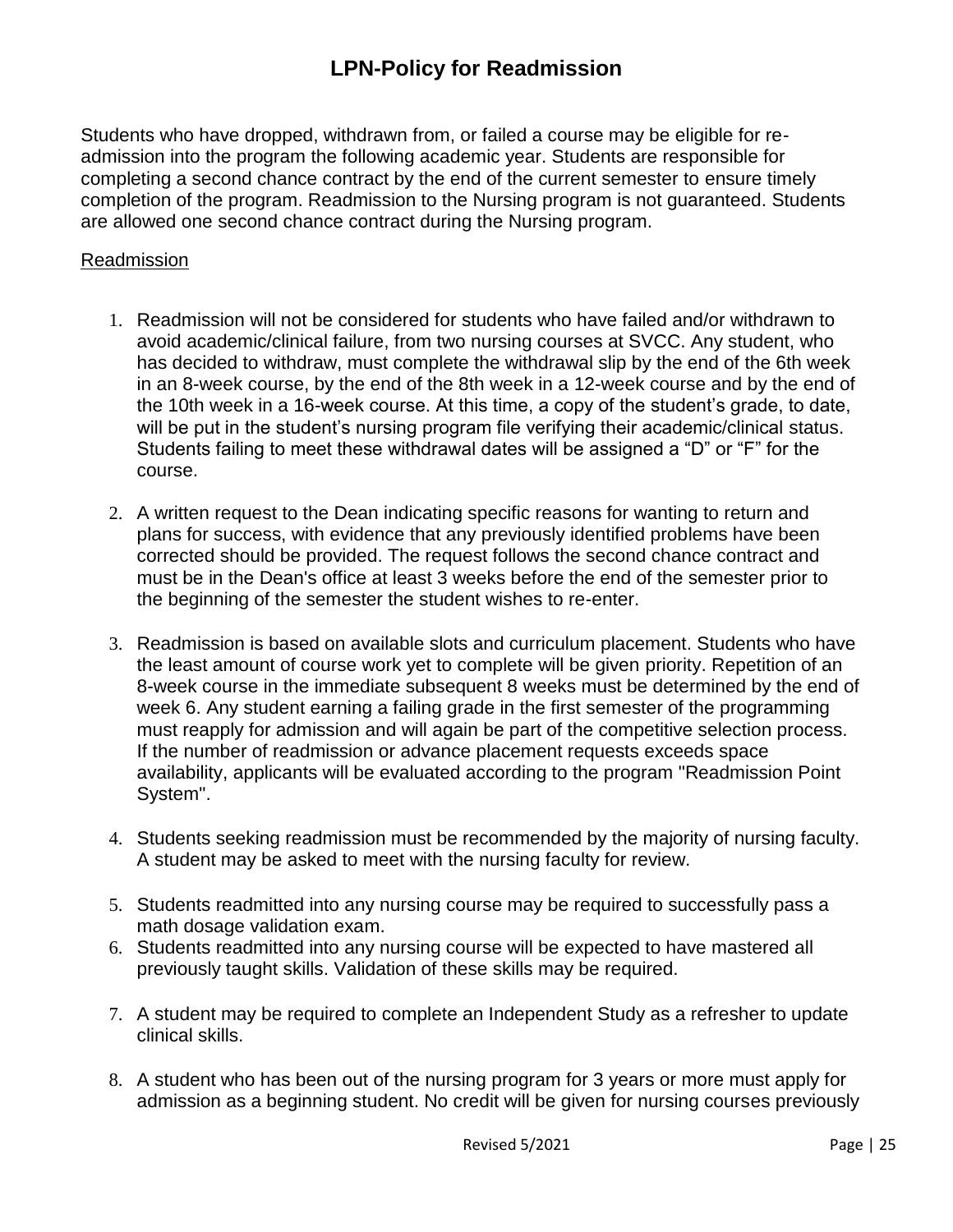taken. Science courses more than 5 years old must be repeated, unless they were completed at SVCC.

- 9. All nursing courses required for the Practical Nursing certificate must be completed within a four-year time frame. Students who do not complete the nursing program within this specified time frame will be required to repeat all nursing courses for credit.
- 10. The student will be on probationary status for the next 16-week semester. Further unsatisfactory performance will lead to permanent dismissal.

Rev. 5/14; 5/16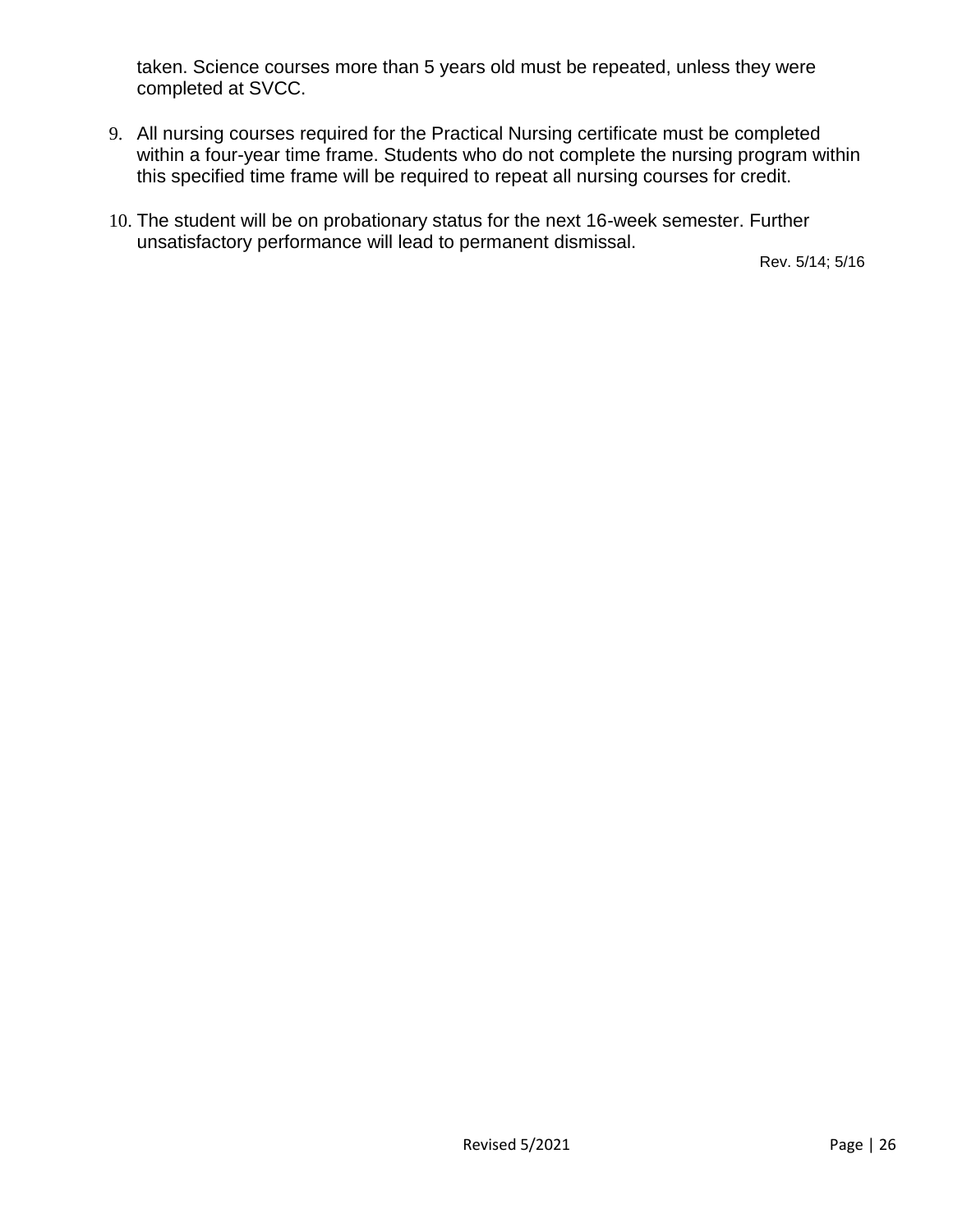# **Readmission Point System**

<span id="page-26-0"></span>

| Total points earned for initial admission:                                                |                                                                      |           |                       |  |
|-------------------------------------------------------------------------------------------|----------------------------------------------------------------------|-----------|-----------------------|--|
| 17 or higher<br>14.5 - 16.99 4 points<br>$12 - 14.4$<br>8-11.99 2 points<br>7.99 or below | 5 points<br>3 points<br>0 points                                     |           | Total: _______        |  |
| <b>Faculty recommendation:</b>                                                            |                                                                      |           |                       |  |
| Previous performance satisfactory in theory                                               |                                                                      | 2 points  |                       |  |
|                                                                                           | Previous performance satisfactory on clinical evaluations            | 2 points  |                       |  |
| Previous performance unsatisfactory in theory                                             |                                                                      | 0 points  |                       |  |
| Previous performance unsatisfactory on clinical evaluations                               |                                                                      | -2 points |                       |  |
|                                                                                           | Previous performance required probation                              | -1 points |                       |  |
|                                                                                           |                                                                      |           | <b>Total:</b> _______ |  |
|                                                                                           | <b>Classroom and clinical attendance</b>                             |           |                       |  |
|                                                                                           | No more than 1 classroom/lab and 1 clinical week of absence 3 points |           |                       |  |
|                                                                                           | 2 - 3 classroom/lab and 1 clinical week of absence                   | 2 points  |                       |  |
|                                                                                           | 3 - 5 classroom/lab and 1 clinical week of absence                   | 1 point   |                       |  |
|                                                                                           | Absentee issues discussed with student                               | 0 points  | <b>Total:</b> ______  |  |

#### **Bonus points**

**Three** bonus points will be awarded to those qualified applicants that have met the requirements and were placed on the waiting list.

**Cumulative Total Points: \_\_\_\_\_\_\_\_\_**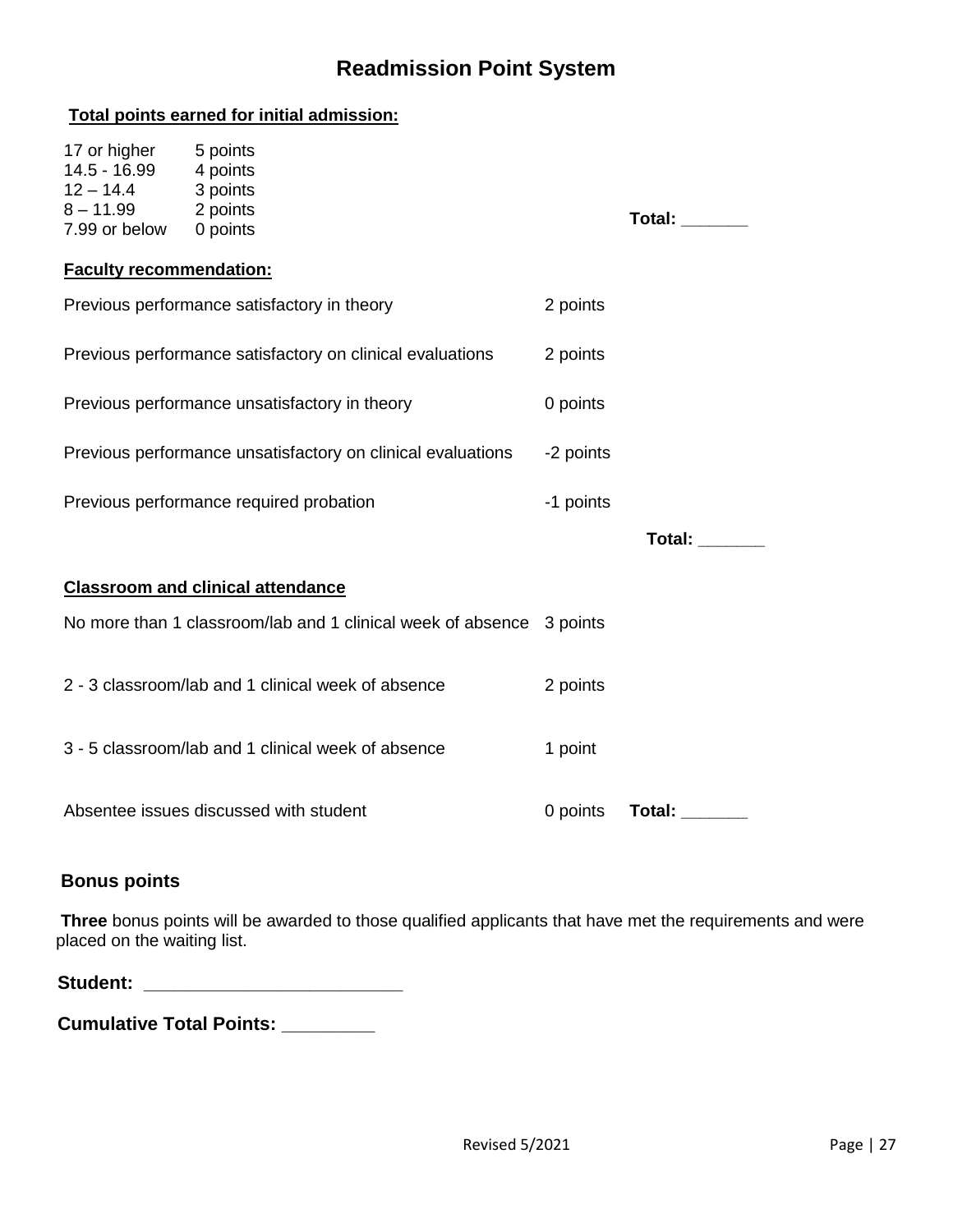### **General Course Considerations**

<span id="page-27-0"></span>Grades for nursing courses will be determined through evaluation of tests, written assignments, clinical and skills performance. This evaluation listing is an indication of possible grade determinations. It is not meant to be all inclusive or restrictive in any way. Evaluation criteria are ultimately at the instructor's discretion.

Nursing courses comprise classroom and clinical (laboratory) components. On official grade reports, the student will receive the grade achieved in the classroom portion of the course.

• APA format is the standard for any referenced nursing course work. Students are strongly encouraged to purchase a *Publication Manual of the American Psychological Association, 7th Edition.*

### <span id="page-27-1"></span>**Grading Criteria**

Grading in the nursing courses utilize a two-tier system. The student **MUST** first obtain an exam average *≥* 79% in Tier 1. Failure to achieve *≥ 79%* on exams will result in a "D" or lower in course. Upon successful completion of tier one (Tier one points include exam scores, ATI Proctored Exam, Skills Test and Final Exam only), all other course points will be added to compute final grade. (Tier two points include but are not limited to: points received from quizzes, lab, clinical papers, and clinical evaluation).

Students are expected to track their own grades. At any time, the student's total points divided by the total points possible yields the students current % grade.

If a student chooses to withdraw from the course early, exam grades will be utilized to determine if the student withdrew with a "passing" or "failing" grade. (ie: if the student's overall exam average is 80% or higher, the student will have recorded in their nursing school file a withdrawal "passing" report. If the student's overall exam average is less than 79%, the nursing school file will have a withdrawal "failing" report).

In Tier I individual exam scores will be carried out to the hundredth place. Rounding of scores to whole numbers will be done at one point, during the last computation in Tier 2 for the calculation of the final grade. Rounding of the final grade to a whole number will follow usual mathematical principles (e.g. 74.45% rounds to 75% whereas 74.44% rounds to 74%).

The theory grade for NRS major field courses will be based on the following:

#### **Grading Scale**

| $A = 93 - 100$ |
|----------------|
| $B = 86 - 92$  |
| $C = 79 - 85$  |
| $D = 72 - 78$  |
| $F =$ below 72 |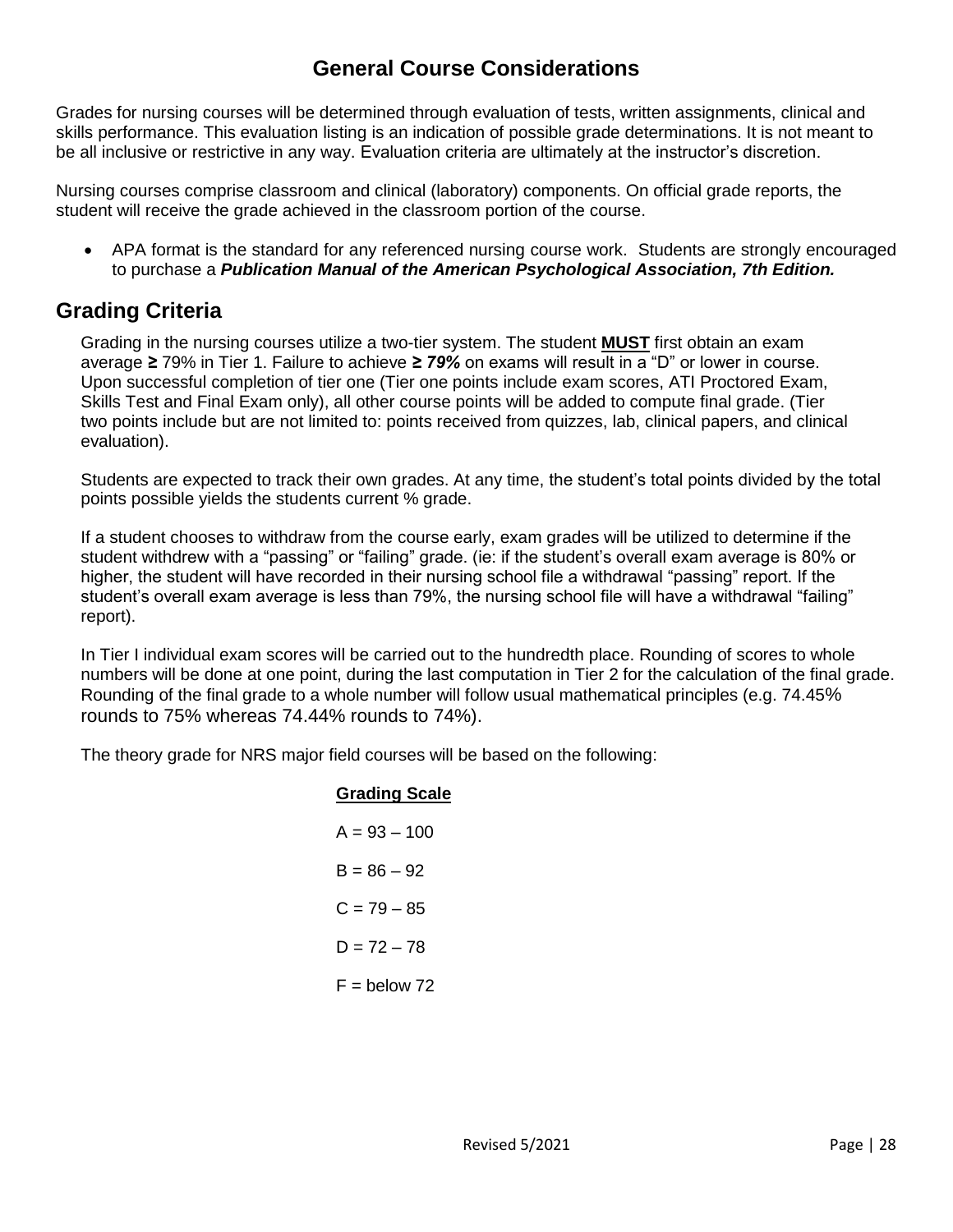# <span id="page-28-0"></span>**Scoring and Grading of the Nursing Skills Assessment**

- The score entered into tier one and is equal to a written test score
- **Passing Score** 78.5% (39.25 points or above)
- o **PLUS** 80% (16/20) or higher on medication administration portion of the skills assessment
	- **Remediation**  Required for scores below 39.25 points or 78.5%.
		- o Required if Medication Administration score < 80%
- Two or more Nursing Skills Evaluation completed during a course will be averaged and entered into Tier one as one test score

**Passing Score** – 78.5% (39.25 points or above). **Remediation** – Required for scores below 39.25 points or 78.5%. Required if Medication Administration score < 80%

#### **Remediation Process**

The instructor completes a Clinical Practice Remediation (**CPR card**) for each skill within the test.

**EXAMPLE:** Hand Washing, Insulin Administration, and Foley Catheter Insertion are drawn.

**Student A** - Scores 5, 17, and 15 respectively (individually percentages of 100%, 85%, 60%). Total Score is 37 points or 74%.

**Student B** – Scores 5, 15, and 18 respectively (individual percentages of 100%, 75%, 80%). Total Score is 40 points or 80%; because the medication administration score is below 80% (16/20).

#### *Both students remediate for Hand Washing, Insulin Administration, and Foley Catheter Insertion.*

#### **Student Responsibilities**

- 1. The student schedules day and time for re-testing by selecting an available instructor date and time in the Skills Remediation Google Doc.
- 2. The student practices the skills listed on the CPR card.
- 3. Once comfortable with skill performance, the student has two peers, on separate occasions, evaluate all three skills. The peer evaluator will attach the assessment forms, sign, and document score/percentage on the CPR card.
- 4. The student provides the completed remediation documents (CPR card along with the peer evaluation sheets documenting the scores) to the instructor conducting the reassessment.
- 5. The student must successfully demonstrate "CPR skills" to the instructor with a score of 78.5% or higher before performing a NEW Skills Assessment, drawing three random skills.

#### **Reassessment Scores/Grade**

39.25-50 points – Earns the initial skills assessment score

 $\langle 2|$  = 39.2 – Earns a score of zero (0)

- 6. Remediation must be completed within two weeks or the student receives a score of zero (0).
- 7. Students requiring remediation will partner with another student or the instructor during clinical experiences until successful completion of the reassessment.
- 8. Failed remediation may result in clinical failure.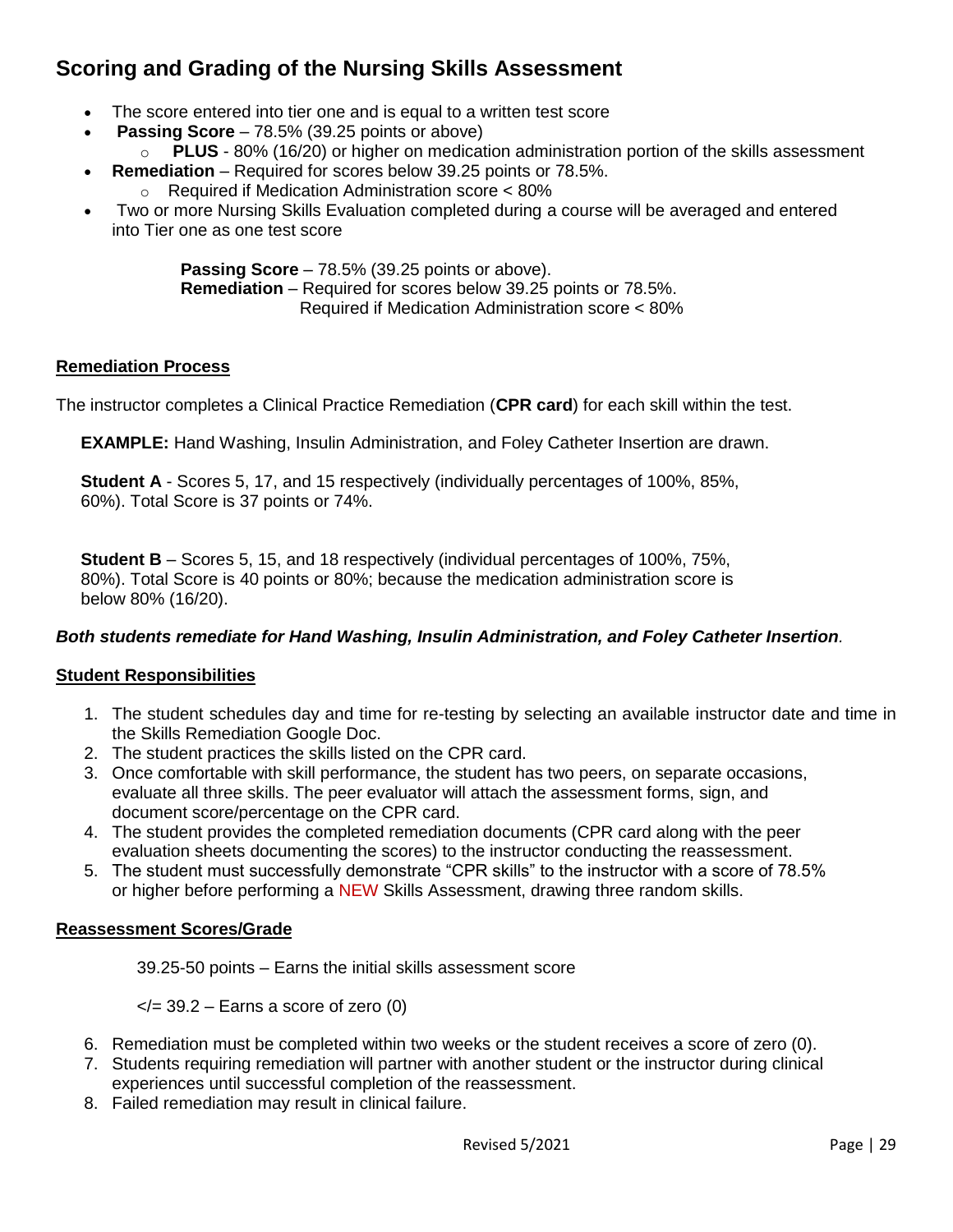# <span id="page-29-0"></span>**Standardized Testing Policy**

This is found in individual course syllabi.

### <span id="page-29-1"></span>**General Considerations**

For a student to pass a nursing course, all assignments -- written or otherwise -- must be in by the deadlines established by the instructors.

- Clinical performance is evaluated during laboratory activities, clinical rotations. and skills testing. A student must demonstrate ability in all three areas. Daily clinical evaluations and skills testing points are added to the final course grade.
- Each student will receive an evaluation from their instructor at the completion of each course. When these evaluations are discussed, each student will have the privilege of responding in writing to their evaluation.
- Successful completion of a nursing course requires a "C" in the classroom, satisfactory clinical and skills performance. A student who is unsatisfactory in any one of these areas will receive a failing grade for the course.
- The readmission procedure is described on page 22-24. Students are allowed one second chance contract during the nursing program.
- A student may maintain his/her position in the program and repeat NRS 113 course one time without impacting the second chance contract.
- Simulations are videotaped for debriefing purposes. The tape is deleted in 48 hours.

# <span id="page-29-2"></span>**Student Grade Appeal(s) and/or Grievance(s)**

Any grade appeal or grievance should be initiated with the instructor responsible for determining the grade. If the problem cannot be resolved at this level, a student may initiate the appeals process by establishing a meeting with the Dean of Health Professions. If the problem is not resolved at this step, the student would follow the Academic Appeal Procedure outlined in the college catalog.

#### <span id="page-29-3"></span>**Code of Conduct**

Violations of Student Code of Conduct will be processed as described in the college catalog.

#### <span id="page-29-4"></span>**Campus Security Report**

"The campus security report is available on the College's Web page at

*www.svcc*.*edu*.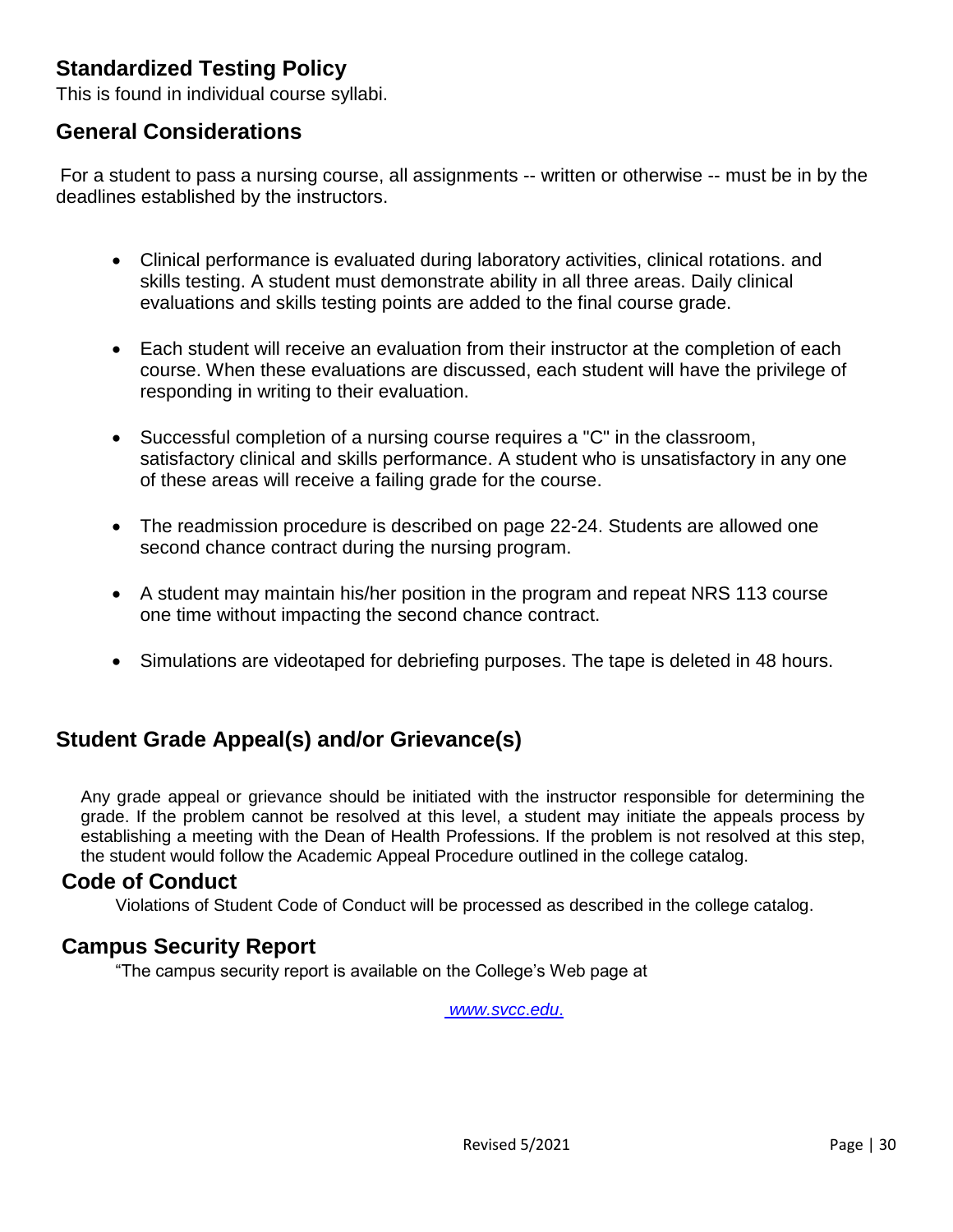# <span id="page-30-0"></span>**Attendance**

Prompt and regular attendance in the classroom, the laboratory, and the clinical practicum are essential for the nursing student. Repeated absences and tardiness may put the student on probationary status. Attendance and timely arrival are professional behaviors and are expectations to be successful in each course of the nursing program.

**One week's worth of clinical and/or lab time will be permitted for absences. Anything exceeding one week will result in a meeting with the student, faculty, and Dean of Health Professions to determine the next steps. This may result in probation, an incomplete or repeat of the course.**

The experiences are interrelated and absence from the lecture and campus laboratory sessions will make the student less effective in the clinical area. Campus laboratory hours are part of clinical laboratory hours.

Absence from campus laboratory hours will be counted as a clinical absence.

It is strongly recommended that students not work a night shift prior to a morning clinical, classroom or campus laboratory experience. If the instructor determines the student is unable to be alert or attentive and there is any question as to whether the student can safely provide patient care (clinical) or they are disruptive to the classroom or campus lab setting, the student will be dismissed and documented as absent for that time period.

Instructors will maintain attendance records. Repeated absences will jeopardize your status in and potential readmission to the program.

Tests which are missed because of absences are to be made up within one week. It is the student's responsibility to contact the instructor and schedule the makeup of the announced test the day they return to school. Five percent of the total number of test items may be deducted from your raw score (your number right) if the test is not taken on the day it is scheduled. Special consideration may be given to unusual circumstances.

#### **Clinical orientation activities are Mandatory.**

• Computerized charting training

Due to cost and time constraints for both the college and hospitals, it is MANDATORY that you attend these sessions as scheduled. Clinical time will not be allowed if absent from computerized charting training. Exceeding clinical absence time allowed for the scheduled NRS course(s) will require withdrawal from NRS courses with a clinical component. Any deviations will be addressed directly with the Dean of Health Professions.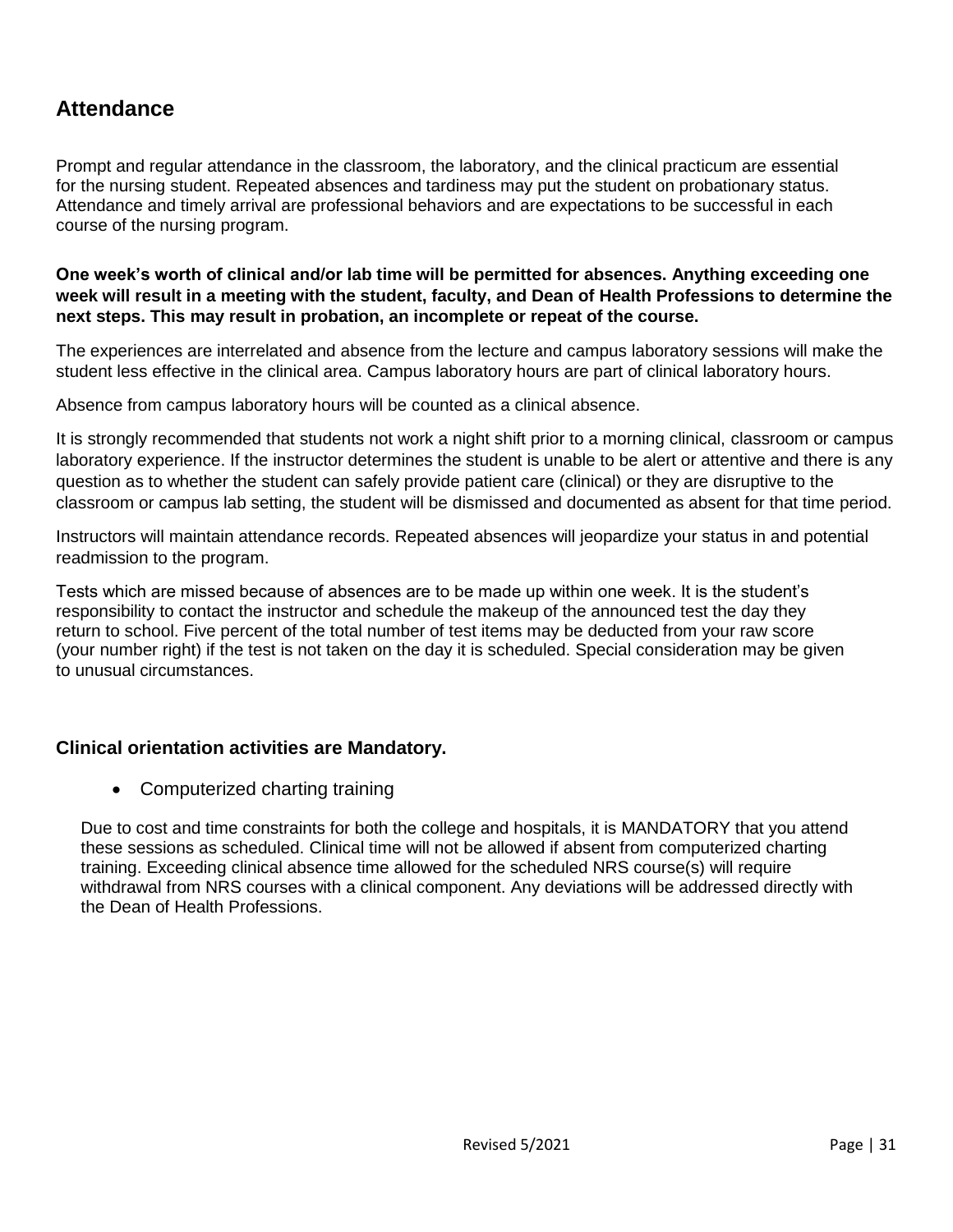# **Nursing Program Criteria for Attendance**

- <span id="page-31-0"></span>• Synchronous online lecture expectations mirror those of face-to-face lectures:
	- $\circ$  The student is "fully present" throughout the lecture and visible at all times to the instructor and class in the online meeting room.
	- o Limited/No distractions (family, phone, etc.)
	- o Class-time is dedicated to learning
		- Do not clean, fold laundry, watch television, etc.
- The student participates in discussions and activities
	- $\circ$  If you are unable to meet the attendance criteria, you are considered absent.
	- $\circ$  If you are too ill to meet the attendance criteria, you are considered absent.

#### **Absence –**

Lecture (Traditional and Synchronous Online)/Clinical/Lab:

- If you are going to be absent, late, or leave early YOU MUST contact your instructor by text/email/telephone as directed by individual instructors. Students need to be available for further instructor communication.
- Do not contact the clinical facility, unless otherwise directed by the instructor.

#### **No call/ No show Policy –**

Lecture (Traditional and Online Synchronous)/Clinical/Lab:

- 1st absence within one semester: If a student fails to attend their scheduled day, there will be a 25-point deduction from Tier 1.
- 2nd absence within the same semester: If a student fails to attend a second scheduled day, there will be a 50-point deduction from Tier 1.
- Continued absences will be an additional 25-point deduction for each absence in the rest of the nursing program.

*Point deductions will be progressive throughout the nursing program for No call/No shows.*

#### **Tardy or Leaving Early Policy (for any reason) –**

- This policy includes lecture, clinical, lab, simulation activities; and begins anew with the start of each course.
- Consequences for violating this policy:
	- o Any combination of 3 tardies and/or leaving early (even one minute) from Lecture (Traditional or Synchronous Online)/ Clinical/ Lab will result in a 10-point deduction from Tier 1.
	- o Each additional tardy or leaving early will result in another 10-point deduction from Tier 1 of that course.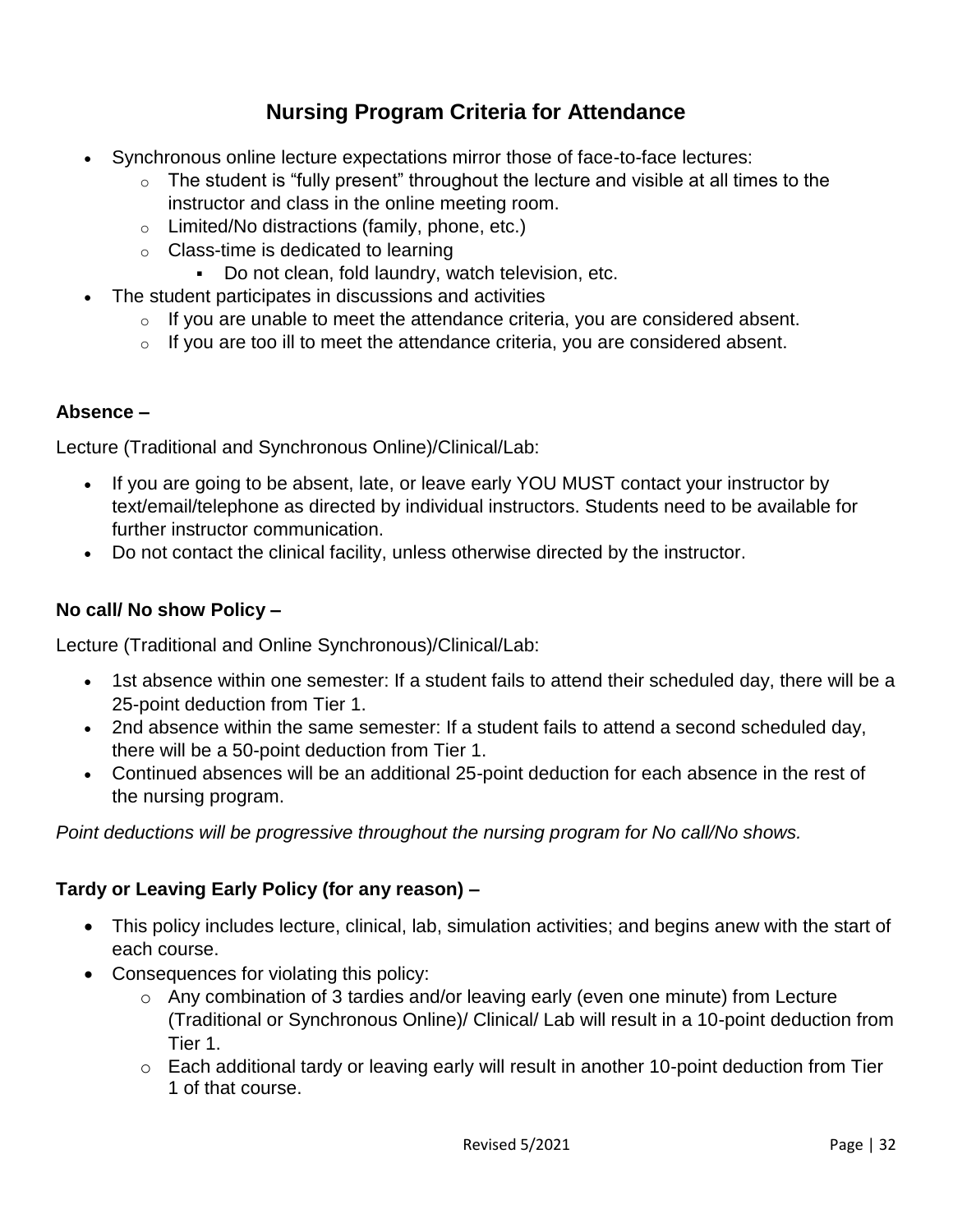# <span id="page-32-0"></span>**Submission of Late Assignments**

The expectation is for students to submit assignments on or before the due date. All assignments must be completed for each course or an incomplete grade will be given.

- Assignments submitted after the due date are subject to punitive action, which is at the course instructor's discretion.
- Each instructor will outline the consequences of late submissions in their course syllabus.

# <span id="page-32-1"></span>**Technology Requirements**

Technology is an integral part of higher education and necessary for success in all nursing courses. Fundamental nursing student technology needs include:

- A laptop with webcam, microphone. NO CHROMEBOOKS
	- o SVCC will provide a loaner laptop to those in need.
		- You will not be able to upload anything without IT permission
	- $\circ$  The SVCC Foundation may be able to help with the purchase of a laptop computer
- Reliable internet
	- $\circ$  This is especially necessary for any online or synchronous online course that uses video chat platforms and lockdown test browsers.
- Microsoft Word
	- o Available at no cost from the SVCC Information Technology Department
		- 815-835-6229

# <span id="page-32-2"></span>**Online Exams**

Students may be required to use an exam browser with webcam when completing exams for any online course. Reliable internet access is essential. The Browser with use of Webcams is as follows:

- Students will be required to complete a "Practice Test" at the beginning of a course to ensure student knowledge and platform function.
- Before beginning to test, students must show their face and student ID to the camera.
- The students must keep their head up with face forward and focused on the computer screen. Any deviation and the browser will alert the instructor.
- Do not cover or block the camera at any time. This creates a black screen and prevents video monitoring.
	- $\circ$  Students will be given a (one) warning if there is no video.
	- $\circ$  If unreliable internet is the cause of the video malfunction, it is the student's responsibility to find and use a reliable source for all subsequent tests.
		- Computer access is available on campus
	- $\circ$  If video monitoring is interrupted a second time, the student's test score is reduced by 5%.
	- $\circ$  Further occurrences of video monitoring interruption The student receives a zero (0) for their test grade.
- The timing of online exams is at the discretion of each course instructor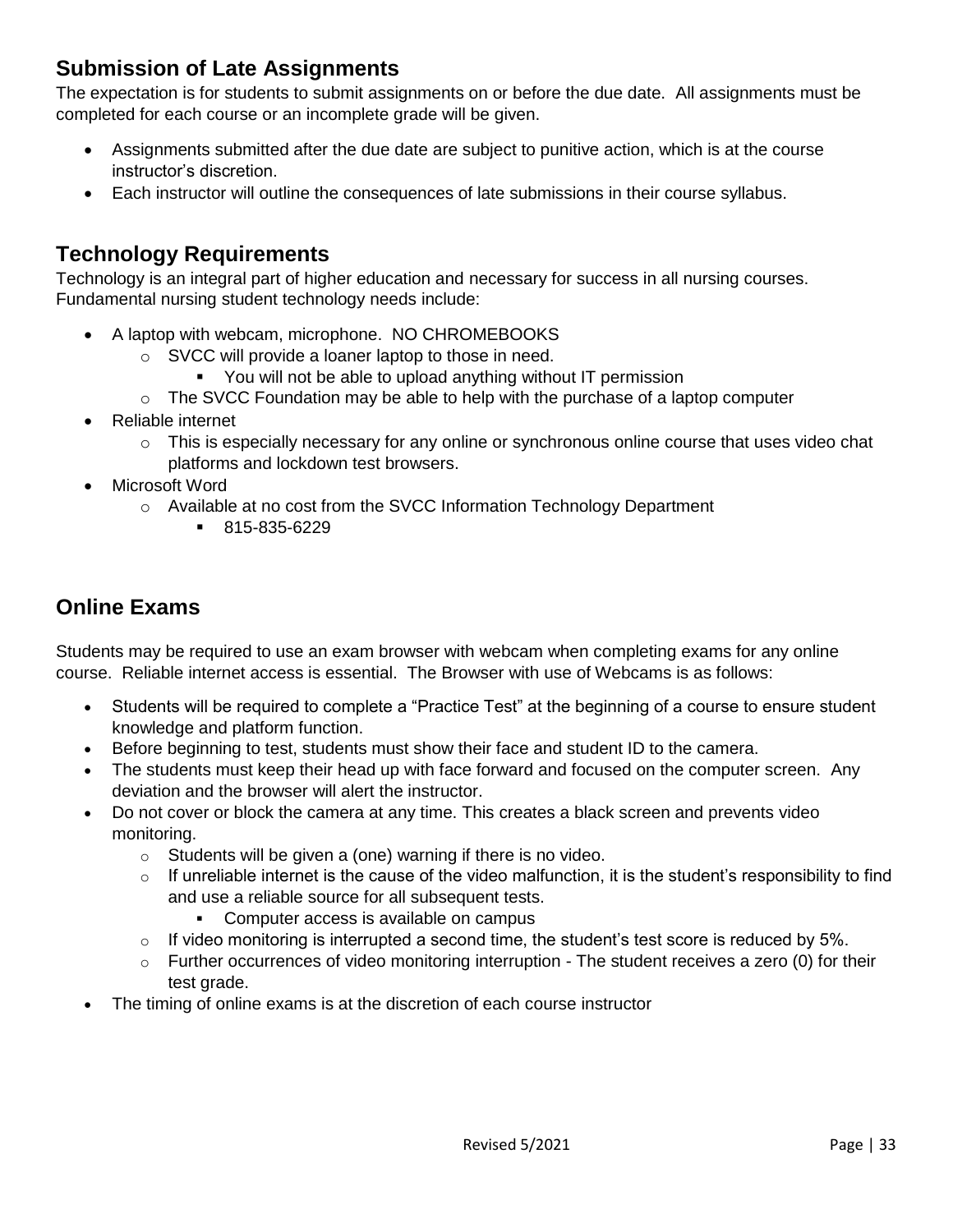### **Attendance in an Online Course:**

<span id="page-33-0"></span>To be in attendance in an online course you need to be actively completing course activities throughout the semester. *Simply logging into your online course is not sufficient to show you are actively completing the course*. If you are not actively working in the course, you may be dropped from the course, especially on the tenth day of the semester and at midterms. Evidence of active pursuit of course completion may include: replying to discussions, completing quizzes, submitting assignments, and emailing your instructor. Please refer to the course syllabus for more information

### **Appearance**

#### <span id="page-33-1"></span>**Students are expected to dress in the following manner for CLINICAL and LAB experiences that require a uniform:**

- 1. Complete student uniform -- clean, pressed, buttons intact.
- 2. School insignia
- 3. White shoes and white hose/socks. No open toe, open heel or canvas shoes are allowed due to OSHA regulations.
- 4. Identification (SVCC Photo ID) \*
- 5. Bandage scissors.
- 6. Watch with a second hand.
- 7. Full length slip with dress uniform.
- 8. White non ribbed crew neck long sleeved t- shirt may be worn under uniform. No lab coat.
- 9. Stethoscope
- 10. Pen light
- 11. Jewelry is not allowed except for:
	- a. Smooth wedding band allowed except when practicing in specialty areas.
	- b. One small earring stud per ear is allowed.
- 12. No visible body piercing, no facial or tongue piercing is allowed. Any tongue or other visible body piercing must be removed for clinical.
- 13. Tattoos must be covered.
- 14. No colored underclothing
- 15. No chewing gum.
- 16. No unnatural hair colors are allowed
- 17. Ear gauges are not allowed by local hospital employers. During the program, flesh tone plugs and no increase in size is expected.
- 18. Free of smoke and fragrances.
- 19. Username and password for computerized charting or other technology systems.
- 20. Fit of uniform should be appropriate for height and weight.
- 21. Nails must be safe length (1/4 inch maximum), clean and neatly manicured. If nail polish is worn, it should be clear or pale in color and chip free. No artificial nails of any type, no studs or jewelry on nails is allowed.
- 22. Hair must be clean, neat, off the collar and away from the face with no unnecessary hair accessories. We request that male students do not wear beards unless trimmed and well groomed.
- 23. Good personal hygiene, cleanliness of self, uniform and general attire for sanitary and aesthetic reasons is essential.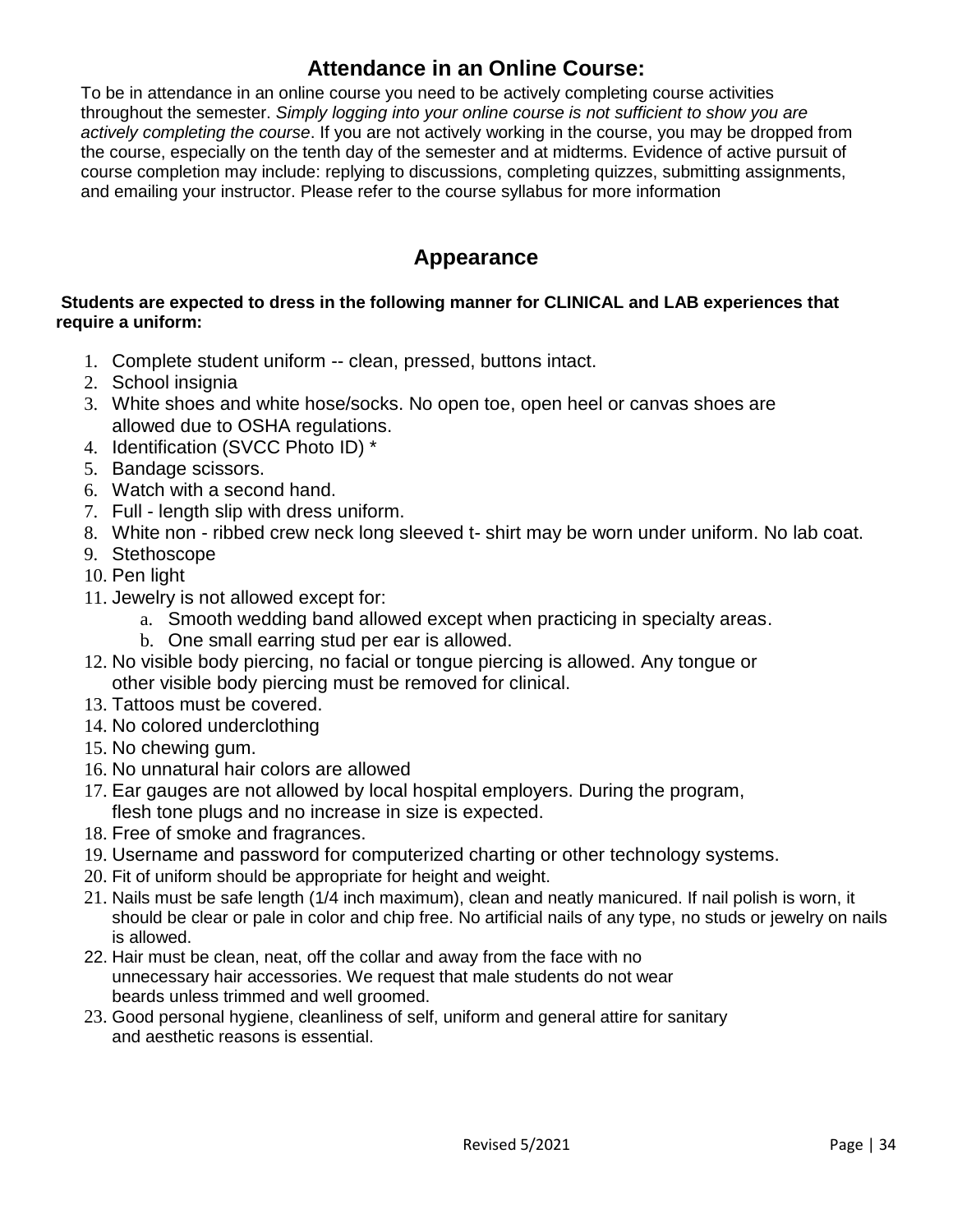Students are highly discouraged from appearing in public places (excluding Sauk Valley Community College) while in uniform. A lab coat must be worn when a student is in uniform outside of the clinical site including Sauk Valley Community College. A student in uniform at locations other than their clinical site or SVCC may be considered for reprimand depending on the location.

\*One SVCC Photo ID is provided by the Health Professions Office through student fees. The student is responsible for the cost if the ID must be replaced.

#### **Students are asked to dress in the following manner for clinicals not requiring a uniform:**

- 1. Street clothes demonstrating good grooming and professionalism. Blue jeans, spandex elastic pants or baggy string - tie pants, sweat suits, halter tops, crop tops, tops with scoop necks or backs, tight sweaters, see through fabrics, mini-skirts, shorts or similar attire will not be accepted.
- 2. Free of smoke and fragrances.
- 3. Appropriate jewelry and hair styled according to the handbook.
- 4. Body piercing policy according to the handbook.
- 5. Name tags are to be worn (psychiatric experiences may be an exception).
- 6. Lab coats are generally recommended.

#### **Student are asked to dress in the following manner for clinicals requiring scrubs:**

- 1. Students will change into scrub attire. Student uniforms will be worn into the hospital.
- 2. SVCC Photo ID is required.

Rev. 5/14; 5/15; 5/16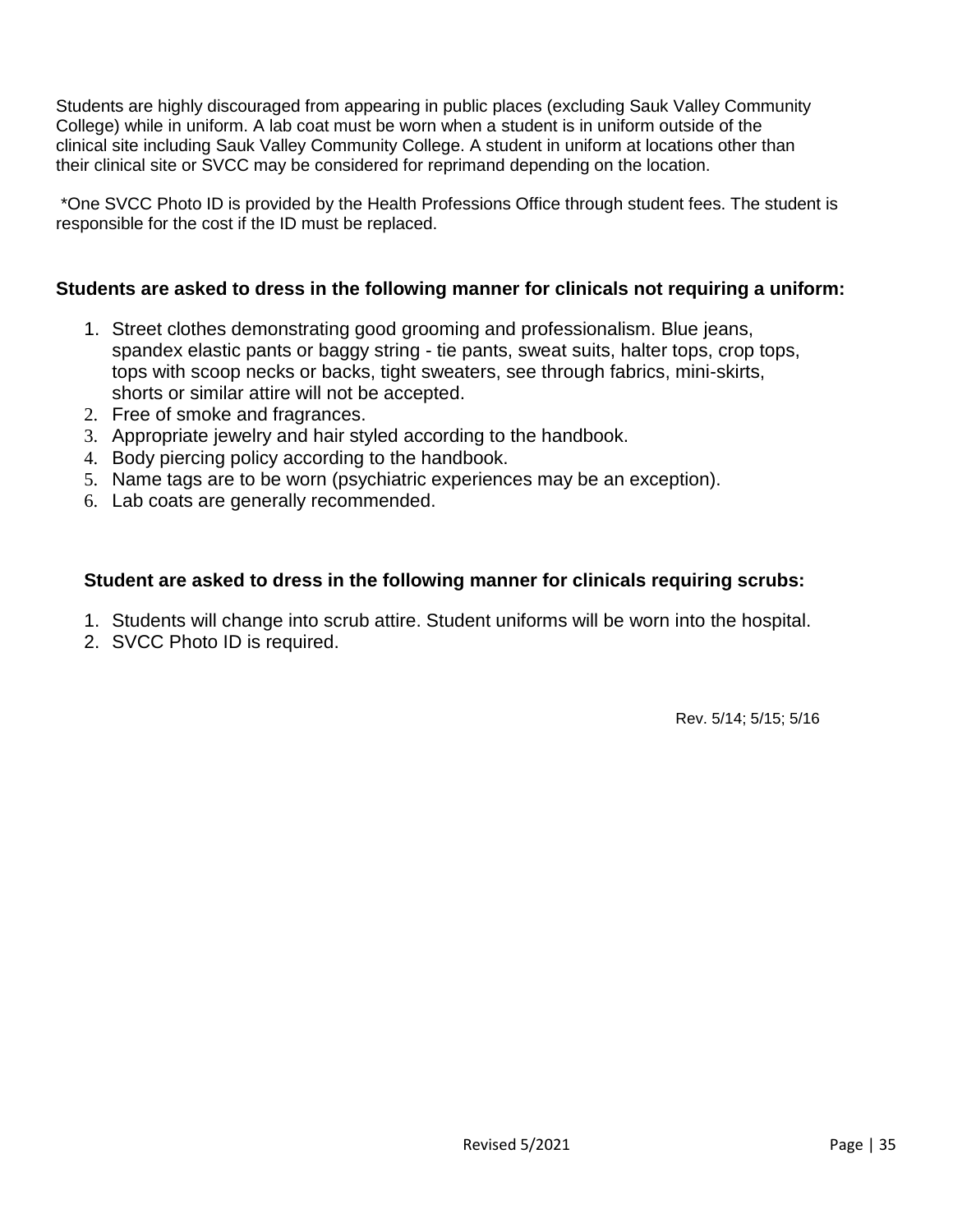# <span id="page-35-0"></span>**Behavior**

Students should be aware that they are guests at the clinical sites. They are expected to display behavior that reflects common courtesy and manners. In addition, communication should be free of crude and offensive terminology.

Students must recognize the limitations imposed by the Nurse Practice Act 'Scope of Practice' definitions. You may not perform a clinical skill outside of the SVCC clinical setting. You may not perform a skill if it has not been a part of your completed curriculum up to that point. Your role as an employee of the facility versus student status vary. Your role as a clinical student is the one to be adhered to during scheduled clinical times. Consult with your clinical instructor for specific direction as needed.

No smoking policy for all clinical rotations. Failure to follow this or any other policy may result in the student being sent home from clinical.

<span id="page-35-1"></span>The student is to report to the faculty and primary nurse before leaving clinical for the day.

# **Acceptable Use of Technology**

Students should turn off all electronic devices while in the classroom unless they have the consent of the instructor. Electronic items include, but are not limited to cell phones, laptops, tablets, MP3 players, voice and video recorders. Students violating this policy may face college disciplinary action. In addition, students are subject to the [SVCC Acceptable Use Policy](https://www.svcc.edu/about/policies/aup.html) [\(svcc.edu/about/policies/aup.html\)](http://svcc.edu/about/policies/aup.html). Any violations of that would be handled at the institutional level.

Rev. 6/02; 4/05; 4/08; 6/10; 5/12; 5/14; 5/15; 5/16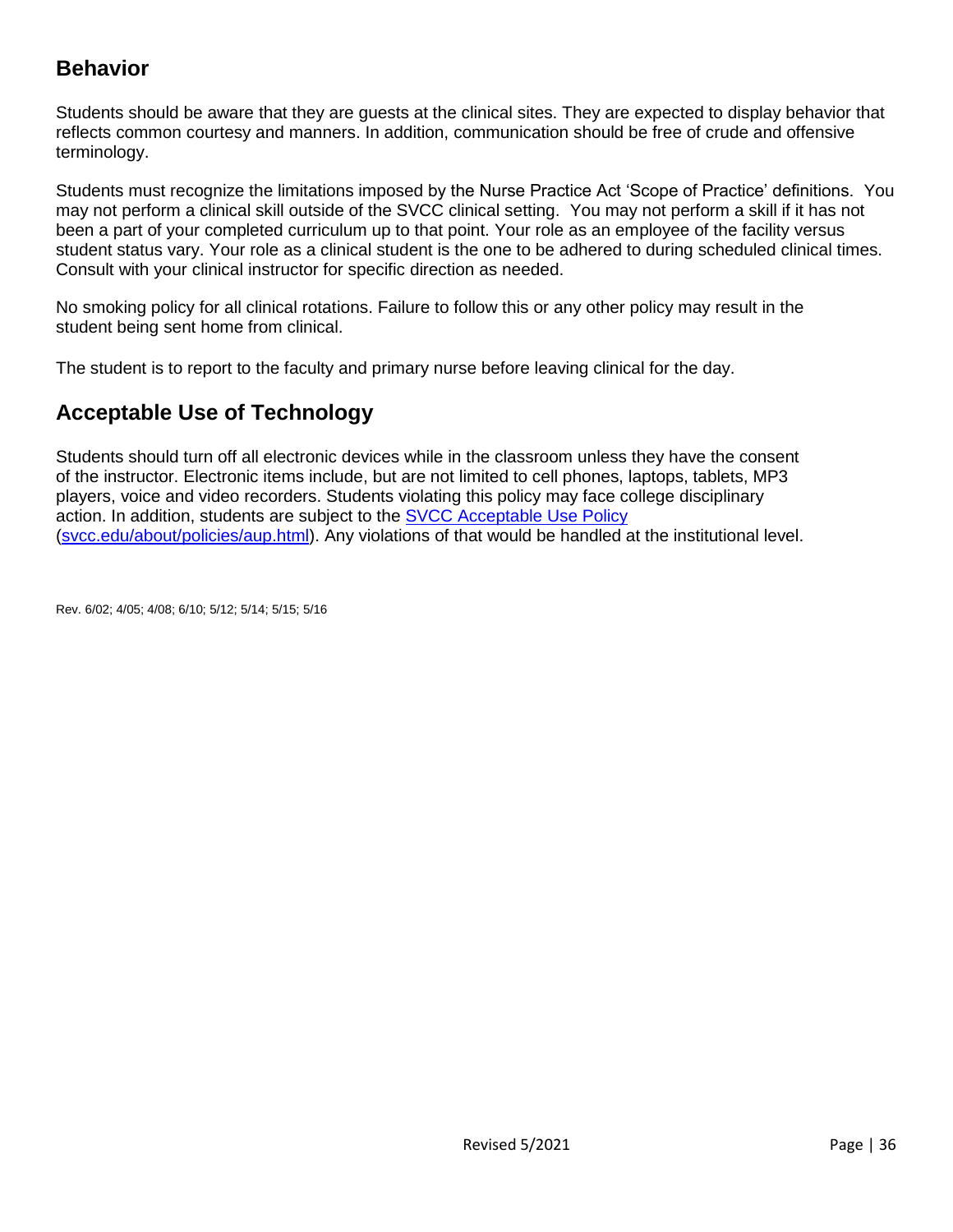### <span id="page-36-0"></span>**Care of the Nursing Department:**

#### **Food, Drink, Gum Policy**

**NO** food, gum, or drink of any kind in the Nursing Department (hallway, classroom, labs, and lockers). Water (No Flavored Water) with a lid will be allowed in the classroom. Please do not set drinks on the ground outside of the classroom or lab; if found they will be thrown away. Educational activities that incorporate food and/or drinks are at the discretion of each instructor.

### <span id="page-36-1"></span>**Nursing Skills Lab**

While enrolled in the nursing programs at Sauk Valley Community College, students will have required scheduled laboratory time. During this scheduled time, instructors will discuss the nursing skills assessment scoring elements for use in the lab. Equipment orientation will also be completed.

In addition, students will be expected to individually practice nursing skills during open lab, as needed or assigned. The lab supervisor, **who is a registered nurse**, will be present in the lab to assist you.

Scoring elements should **ALWAYS** accompany students during practice time and ALL scheduled laboratory experiences. Additional resources (skills texts, procedure manuals, etc.) will also assist the student and should be brought, as needed. If you need further clarification of a procedure, **ALWAYS**  consult your instructor.

# <span id="page-36-2"></span>**STUDENT LAB RULES AND RESPONSIBILITIES:**

#### **Lab Dos**

- Neatly return supplies and equipment to the appropriate storage area.
- Recycle by repackaging or placing specific recyclable items into designated collection trays.
- Throw trash away.
- Straighten bed linens and replace any soiled or wet linens.
- Notify lab coordinator of restocking needs (verbally and with a detailed list of items).
- Restock exam gloves, as necessary.
- Be considerate of others by practicing quietly.
- Students should use current nursing students as patients in the nursing lab.
- Always bring Skills Booklet.
- Provide honest constructive feedback to peers.
- Notify the lab coordinator if soap, towels, or sanitizer need replacement.
- Cell phones are to be turned off or on vibrate while in the lab. If your phone vibrates, leave the lab, and pursue your conversation in an area outside the lab.

#### **Lab Don'ts**

- **DO NOT** leave the lab(s) in a mess.
- Students should **NEVER** perform any invasive procedures on themselves or others. Any injury sustained in the lab must be reported to the lab supervisor immediately.
- Do not remove any supplies or other items from the lab.
- No food or drink in labs.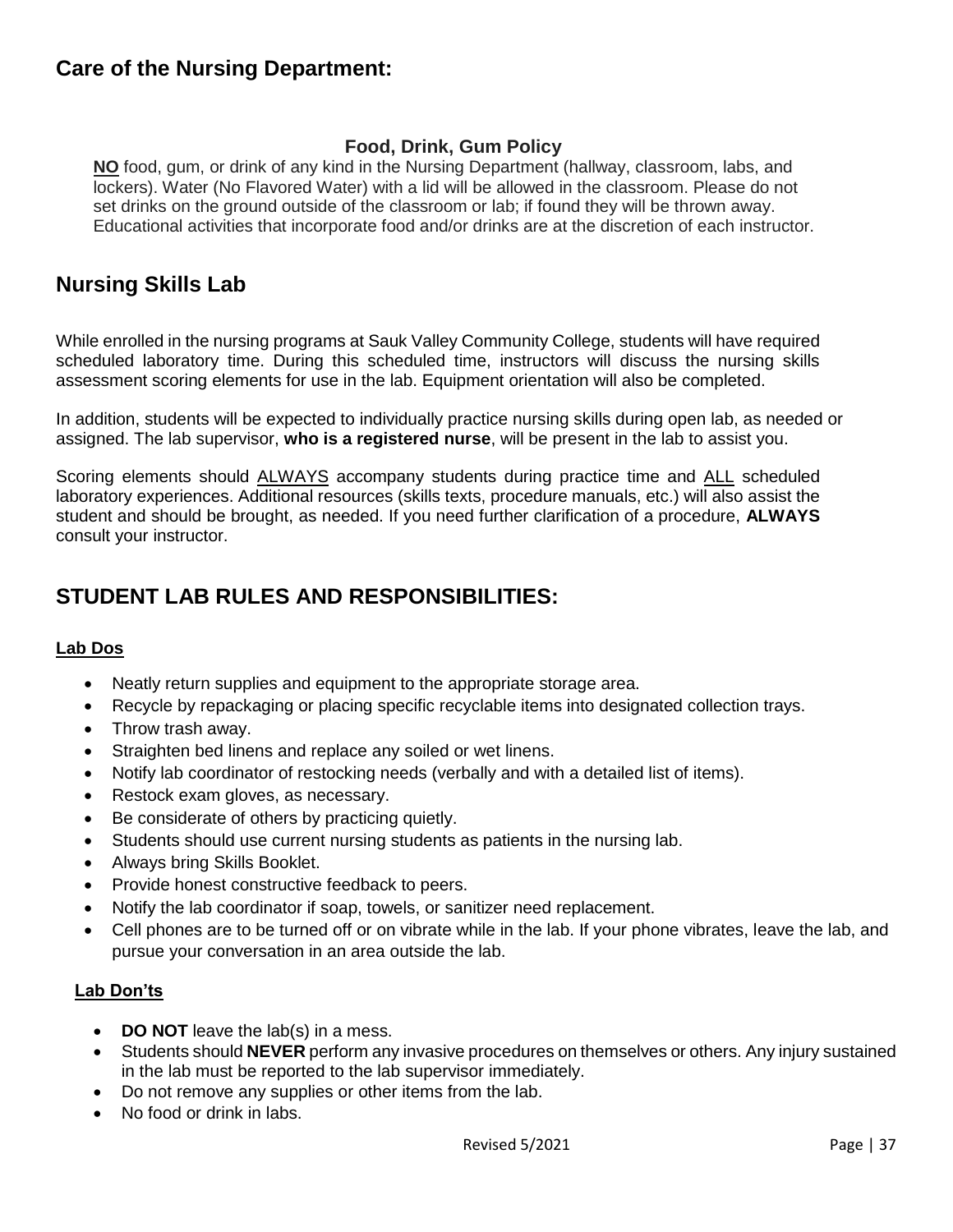- Individuals who are not nursing students are not allowed in the nursing labs without permission of the lab supervisor or instructor.
- No cell phone distractions. No one is to be talking on cell phones in the lab.
- Do not instill liquids into manikins.
- Do not use betadine or povidone iodine products on manikins (causes staining).
- Student use of the Lab Supervisor's telephone is prohibited, except in an emergency.
- Student items of perceived value left in the lab or misplaced will be placed in the lab supervisor's office. Items will be taken to the lost and found after one week. Please **DO NOT**  call the lab supervisor and ask her to look for the items.

#### **Open Lab Practice and Assignments**

- It is recommended that students check the calendar outside of each LAB to plan practice time. Students should sign in and out of the LABS. The sign in/out clipboards is located outside 2G08 (Kim's Office).
- Since sound control is poor in the nursing area, we ask students to be considerate of classes in session while they are practicing.

#### **Equipment and Supplies**

- Supplies are limited; students will need to re-use some items. Waste will be monitored. Students will receive information about items to be re-used during their orientation to the lab.
- Supplies cannot be removed from the lab. **SYRINGES ARE CONTROLLED ITEMS, CONSIDERED TO BE CONTRABAND BY THE STATE OF ILLINOIS.** Therefore, syringes should **NEVER** be taken from the lab.
- Please **DO NOT** instill solution into the mannequins (as in enemas, irrigations, tube feedings, etc.) unless a mannequin part is present within to collect the solution. Use only dishwashing solutions or water-soluble lubricant. Povidone Iodine is not to be used on the mannequins.
	- $\circ$  Request assistance from the lab supervisor for reservoir needs prior to or at the end of a lab or practice time.
		- i.e. NG irrigation, bladder irrigation, etc.

#### <span id="page-37-0"></span>**Student Employment**

In accordance with the Illinois Statutes and the rules and regulations of the Department of Financial and Professional Regulation, the student may be employed only in a capacity which does not require a nursing license. Scope of practice definitions must be adhered to.

The nursing faculty strongly advises a student not to work full-time. Further, the nursing faculty requests that the students advise the nursing instructors of the number of hours per week that they work. The faculty expects alertness in class for the student's academic success and especially in the clinical areas for the safety of the patients. The student uniform, including white nurse's shoes, must not be worn at the place of employment.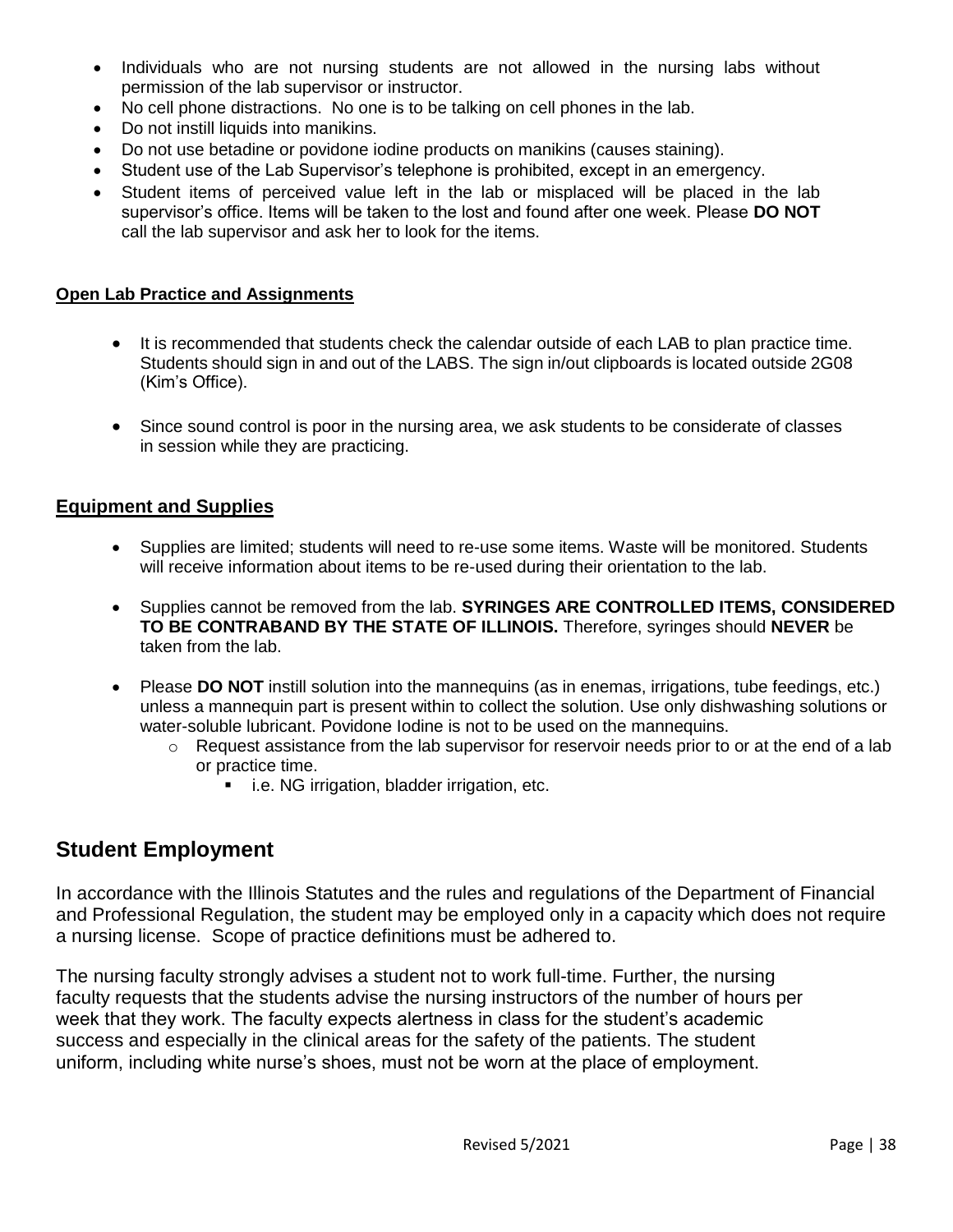# <span id="page-38-0"></span>**Transportation**

Students are responsible for their own transportation to the college and cooperating agencies.

# <span id="page-38-1"></span>**Telephone**

Students are reminded to provide the Dean of Health Professions office with **telephone number and email updates**, so that students may be contacted regarding school matters. Please note that the Admissions office does not automatically update the Health Professions office with changes.

# <span id="page-38-2"></span>**Faculty Mailboxes**

Faculty can always be reached by leaving a note in the Health Professions Office, 2G10 for placement in the instructors' mailbox.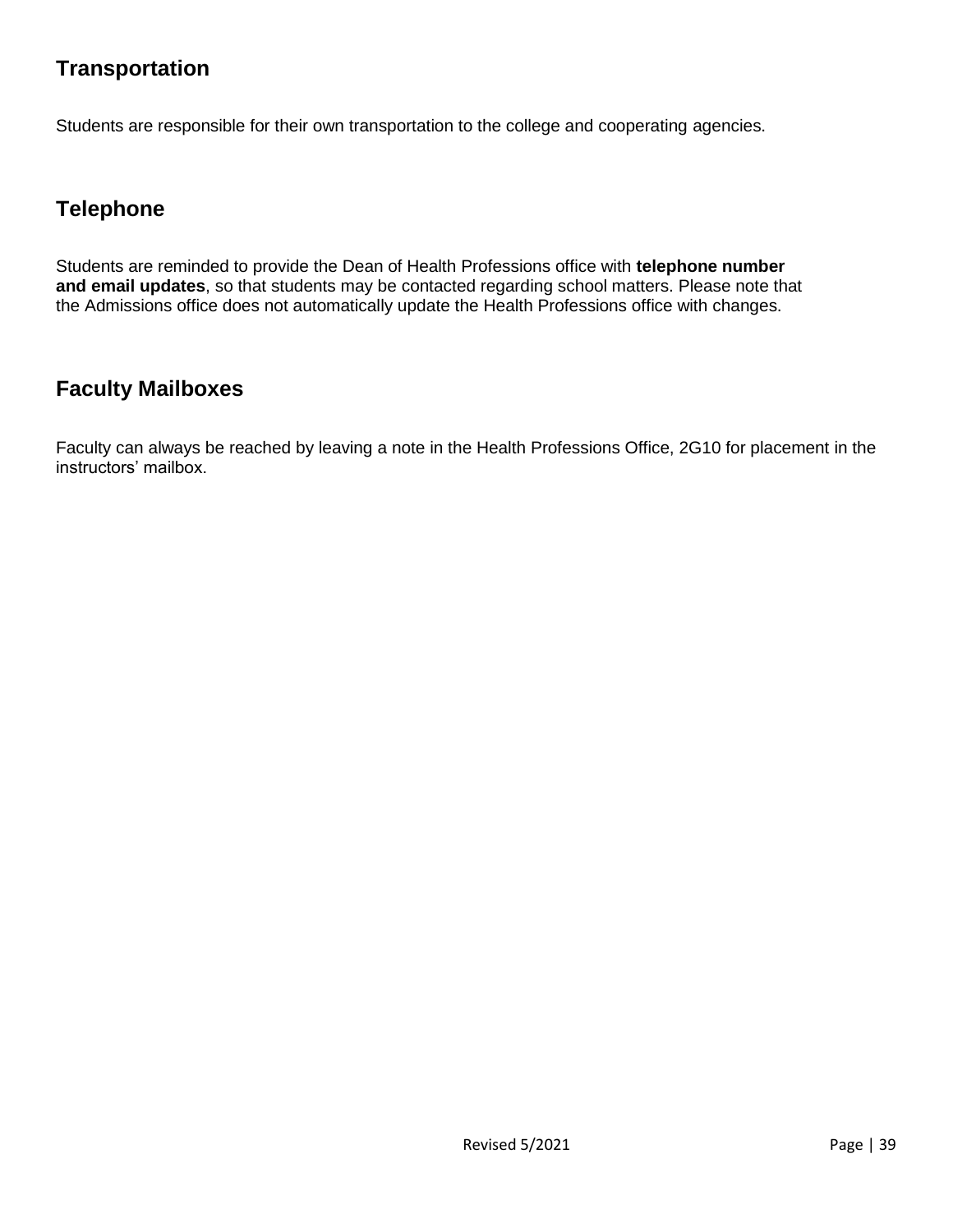# **CPR AND HEALTH REQUIREMENTS**

(**Must** be met before first clinical day)

#### <span id="page-39-0"></span>CPR Requirements

Each student must document that they have CPR for Healthcare Providers or Professional Rescuer certification. This certification must be current and maintained throughout the program. Online course work training is acceptable, however in person skills testing is required.

#### **Health Requirements**

A medical record must be completed by the student and the student's healthcare provider upon admission to the program and subsequent years. Forms are to be uploaded on the Castle Branch website by assigned deadlines. Clinicals cannot be attended if CPR, health information or criminal background checks are not complete and given the green check with Castle Branch. The medical record shall include the following:

- A physical examination by the student's private practitioner. The examination must have occurred no more than three (3) months prior to the beginning of classes. (See physical form).
- Immunizations (See physical form)
	- $\circ$  Rubella, Mumps and Rubeola (2 doses). All applicants must provide evidence of immunity to Rubella, Mumps and Rubeola by laboratory titers, proof of immunization or medically documented history of the disease.
	- $\circ$  Two-step Mantoux skin test (1 3 weeks apart) or QuantiFERON Gold Blood Test. (Chest X-ray if Mantoux positive). Symptom sheet if previous documented clear chest x-ray. One step or repeat QuantiFERON Gold Blood test is an annual requirement.
	- o Hepatitis B, positive antibody titer report or declination. Declination NOT recommended.
	- $\circ$  Varicella series of two doses, positive antibody titer or medically documented history of disease required.
	- o Tdap booster within the past 10 years required.
	- $\circ$  Influenza vaccination or declination annually. Influenza immunization is highly recommended. It may be required by your clinical facility with no exceptions other than a documented anaphylaxis reaction from your healthcare provider. If the clinical facility you attend allows declination, and you choose to decline you will be required to wear a mask per the facility policy.

**You will not be allowed to attend clinical until the physical examination, immunizations and CPR requirements are met. (See clinical absence policy in syllabi).**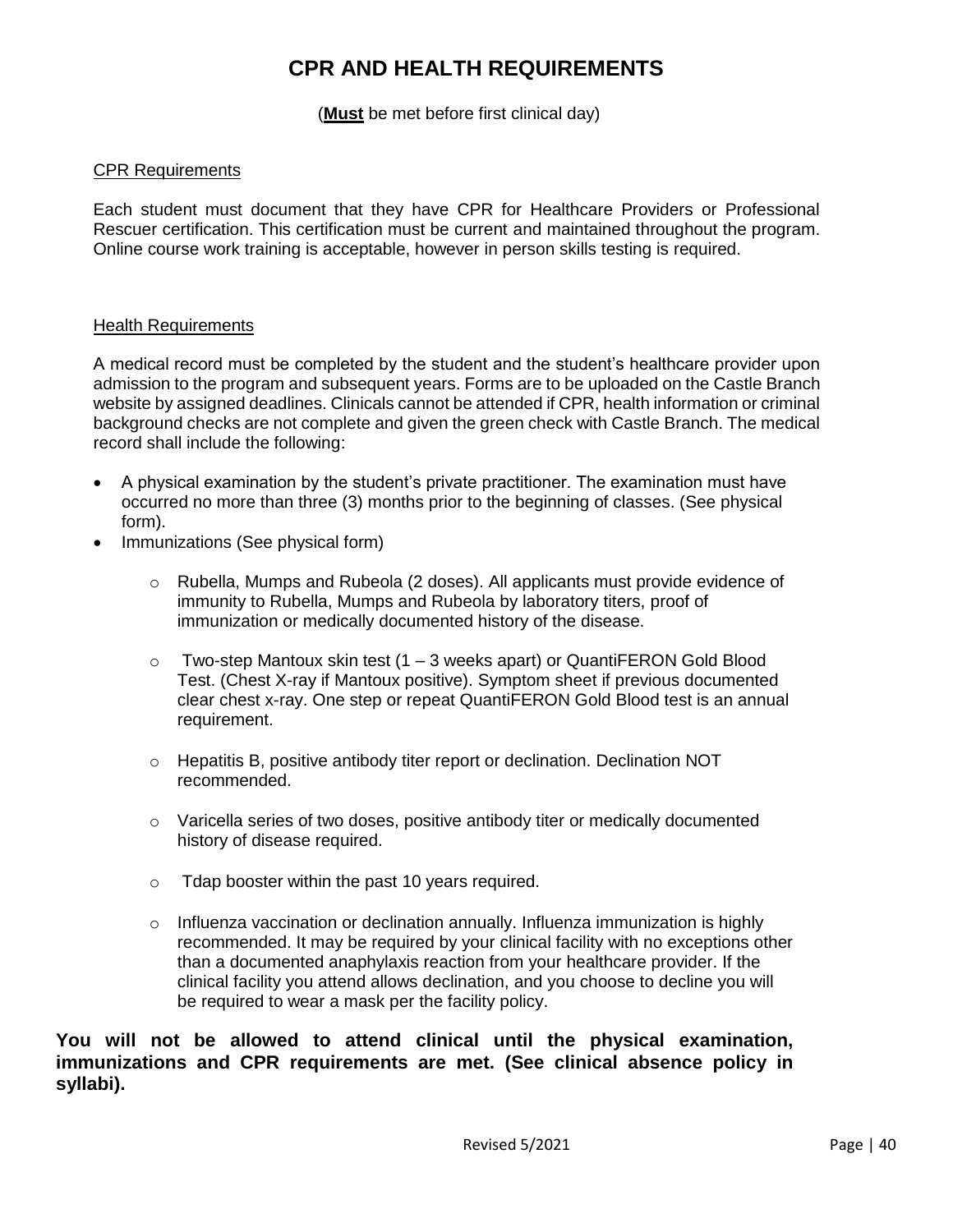#### **Pregnancy**

If a student is pregnant or becomes pregnant, **or is trying to become pregnant**, she must notify **her Clinical Instructor.** A student who knows she is pregnant may continue in the LPN program with her health care provider's written permission. **However, some aspects of the clinical component may be contraindicated in women who are pregnant. Surgical cement when being mixed can have a toxic component for pregnant women. Please assure your surgical rotation has this consideration explored for the safety of you and your baby.**

#### **Illness**

Patient safety must be assured. Variations in your health status may prompt the need for additional medical follow up and a written release from your health care provider documenting your ability to provide safe and effective patient care.

Students who have been hospitalized and/or have had surgery, extended illness, newly diagnosed or chronic illness, pregnancy, or an accident, must obtain a written statement from their physician giving medical consent to return to school and attend clinical. Students undergoing prescribed medical treatment with a controlled substance shall report this treatment to their Instructor. The use of controlled substances as part of a prescribed medical treatment program is not grounds for disciplinary action, although it is important for the Instructor to know such use is occurring.

#### **Injuries**

Any injury to the student or the client while on duty must be reported immediately to the instructor. Necessary forms must be completed. Neither the college nor the health facility is responsible for student injury or disease contracted at the clinical site.

#### <span id="page-40-0"></span>**INSURANCE**

#### **Accident**

Accident insurance is required for all nursing students and is included in nursing lab fees. You are covered by a Travel Accident policy (outlined below), while you are going to, attending, and returning from your collegesponsored courses (clinicals) at locations other than Sauk Valley Community College.

More specifically coverage commences at the actual start of an anticipated trip, whether it be from Sauk Valley Community College, or your residence, to your destination (e.g. CGH Medical Center). Coverage shall terminate immediately upon return to Sauk Valley Community College, or to your residence, whichever shall first occur.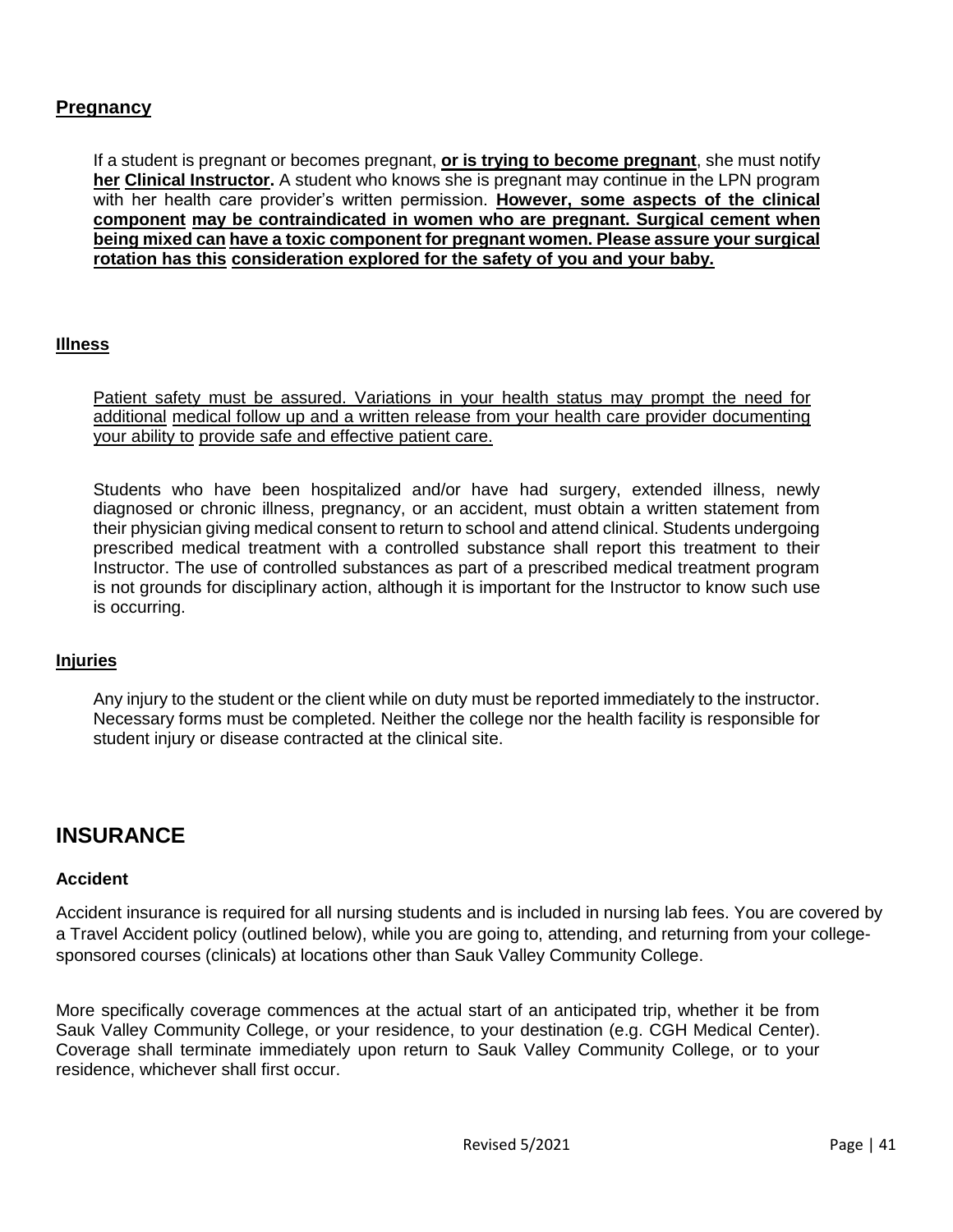#### **The policy is designed to give you two-fold protection:**

#### **I. DEATH AND DISMEMBERMENT - PRINCIPLE SUM - \$5,000.00**

If within one year from the date of accident, such injuries shall result in your death, dismemberment or loss of sight, the company will pay for loss of:

Life or Two Members (Hand, Foot, Eye) Principle Sum

One member One-Half Principle Sum

#### **II. MEDICAL EXPENSE - \$5000.00**

Should you sustain an accidental injury that shall require treatment by any practitioner of the healing arts (duly licensed by proper governmental authority and acting within the scope of his license) and/or confinement in a legally constituted hospital and/or x-ray examination and/or ambulance, the company will pay up to \$5,000.00 for the loss of such services within one year of the date of the accident provided that treatment begins within 90 days of the injury. **The policy has a \$25.00 deductible.**

Remember that this is an accident policy only and it is not designed to cover disease, illness (other than illness which results solely from the accidental ingestion or inhalation of a toxic substance) or bacterial infection (other than that occurring in consequence of an accidental cut or wound).

In the case of loss of life, the Principle Sum will be paid to the beneficiary that you have so designated and is on file with the company. If, at the time of payment, no such designation is then effective, such indemnity shall be paid to your estate.

This is a secondary policy so claims should be sent to your personal carrier, if applicable, first. Claims not paid by your personal carrier should be submitted to the Dean of Health Professions.

#### **Insurance**

#### **1. Liability**

Nursing students are covered by the college's professional liability insurance policy once tuition and fees for a course have been paid.

#### 2. **Comprehensive Health Insurance**

You will be notified if your clinical facility requires the student "maintain comprehensive health insurance." The clinical facility may terminate your clinical placement if documentation of the required coverage is not provided or your policy is cancelled.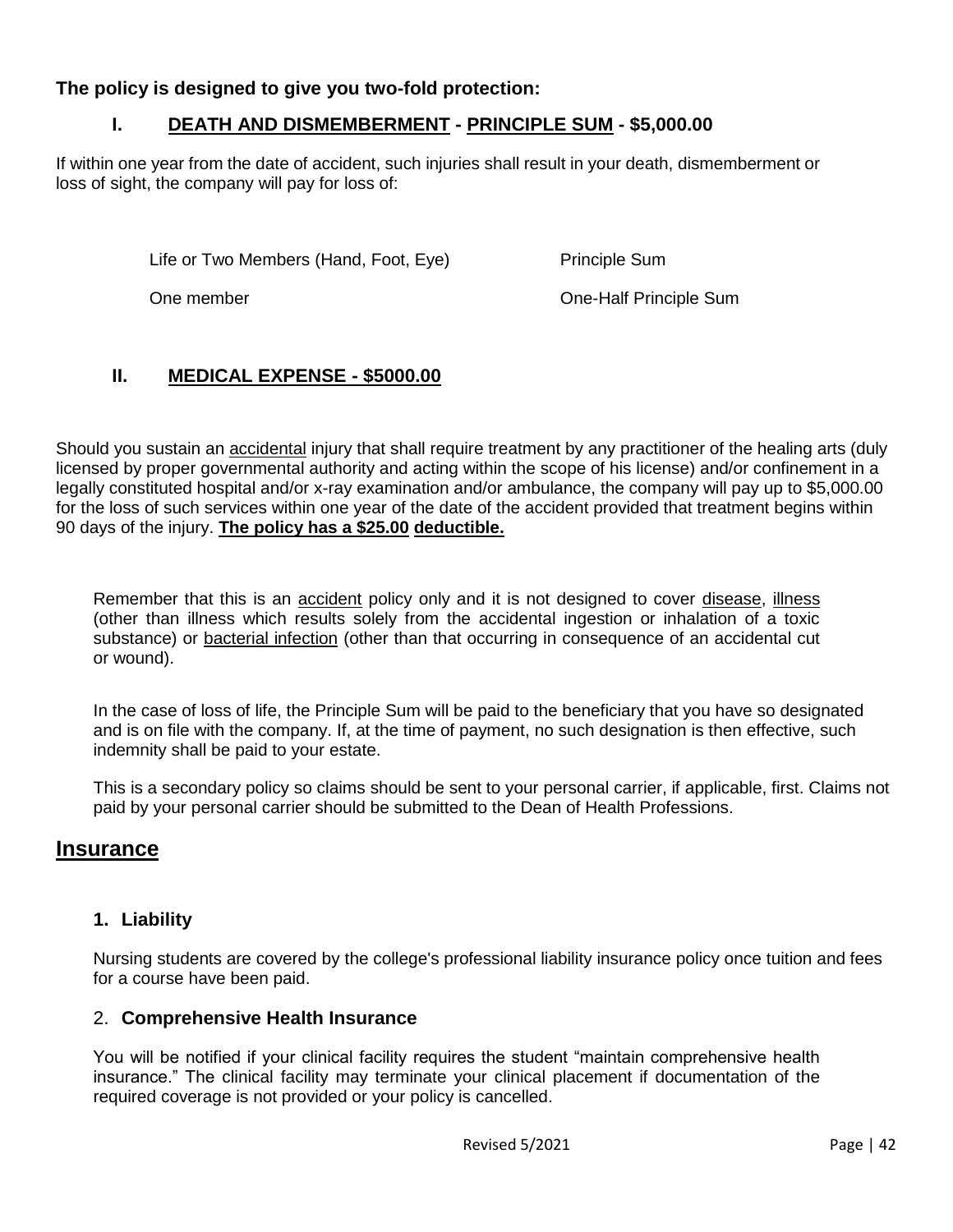# <span id="page-42-0"></span>**Blood Exposure/Contaminated Needle Sticks**

- 1. Student Exposure at Clinical Site
	- a. The student will notify the instructor/supervisor at once
	- b. The student will, under the direction of the instructor/supervisor, notify the manager/coordinator of the department/unit.
	- c. The student and instructor/supervisor, under the direction of the manager/coordinator, will follow the procedure of the institution at which the incident occurs.
	- d. Financial expenditures incurred as a result of the incident will be the responsibility of the individual student. (See accident insurance, pg. 40-41)
- 2. Student Exposure in the School Lab
	- a. The student will notify the instructor/supervisor at once.
	- b. The student, under the direction of the instructor/supervisor, will complete a Sauk Valley Community College Incident Report. The Director of Health Professions is to also be notified.
	- c. The student will report to their individual health care provider if necessary and follow the procedure recommended by the health care provider. The student will submit a report from the individual health care provider to the Dean of Health Professions.
	- d. Financial expenditures incurred as a result of the incident will be the responsibility of the individual student. (See accident insurance, pg. 40-41).

# <span id="page-42-1"></span>**Class Pictures**

All students may have their picture taken for the composite and individual photos with the class cohort they are progressing with at the time of the photo opportunity. Students with second chance contracts may also choose to be a part of the composite and individual photos for a subsequent year.

### <span id="page-42-2"></span>**Graduation Requirements**

Each student is responsible to fulfill the requirements of their program. (See college catalog for graduation requirements and procedures)

# <span id="page-42-3"></span>**Pinning Ceremony Guidelines**

Upon successful completion of the nursing program, the student is eligible to participate in the Health Professions Pinning Ceremony. Students with program progression changes that will necessitate graduation requirements not being met prior to December of the year of pinning may also participate in the ceremony. Example: October 2021 graduates may attend the May 2021 ceremony.

The following guidelines have been faculty-approved and will be enforced:

- 1. Professional attire (basic white nursing uniform and white uniform shoes) is expected of all nursing participants in the pinning ceremony. It is expected that hair and jewelry be conservative.
- 2. Students may select a speaker. The speaker and the speech will be approved by the Dean of Health Professions.
- 3. Nursing faculty or the person of your choice will perform the pinning.
- 4. Wearing of the official SVCC nursing cap is optional for female participants. No other caps or hats may be worn.

Rev. 6/93; 6/94; 6/96; 6/97; 6/98; 6/99; 6/00; 06/01; 6/02; 6/09; 6/11; 5/14; 4/18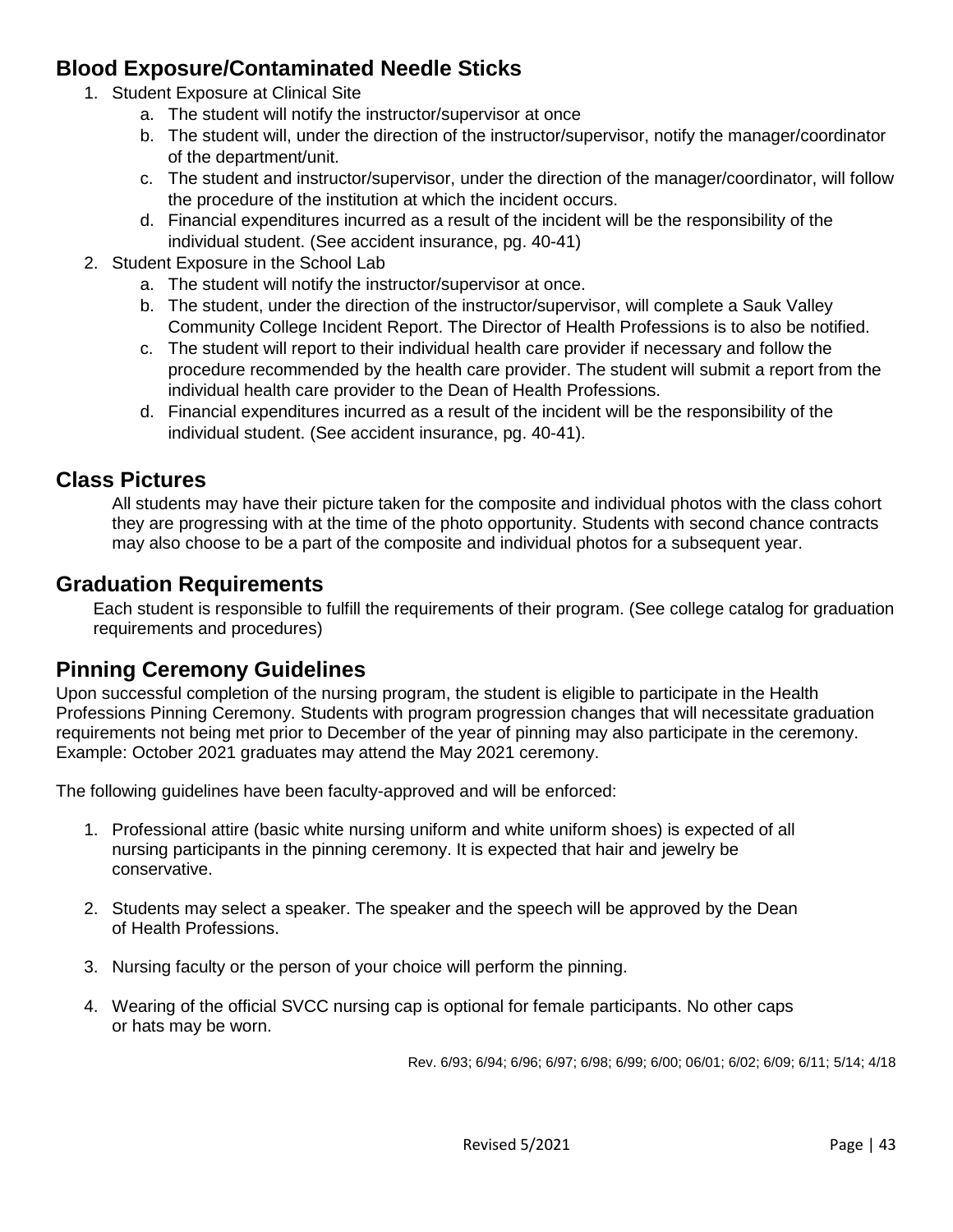# <span id="page-43-0"></span>**Nursing Department Personnel**

#### **Dean of Health Professions**

# **Christine Vincent**

Office 2G10, Ext. 376

#### **Nursing Faculty**

**Constance Arnold** Office 2F04, Ex. 361

### **Megan Dempsey**

Office 2G06, Ex. 292

#### **Kayla Gaffey**

Office 2G04, Ex. 277

#### **Meaghan Rivera** Office 2F06, Ex. 239

#### **Simulation Clinical Educator / Lab Coordinator/ Faculty**

**Kim Cole**  Office 2G08, Ext. 262

#### **Health Professions Retention Coordinator**

#### **Fall Semester**

**Jennie Frias** Office 2F16, Ext. 350

#### **Spring Semester**

**Pam Eubanks** Office 2F08, Ex.

#### **Health Professions l Science Assistant**

**Therese Wood** Office 2G10, Ext. 374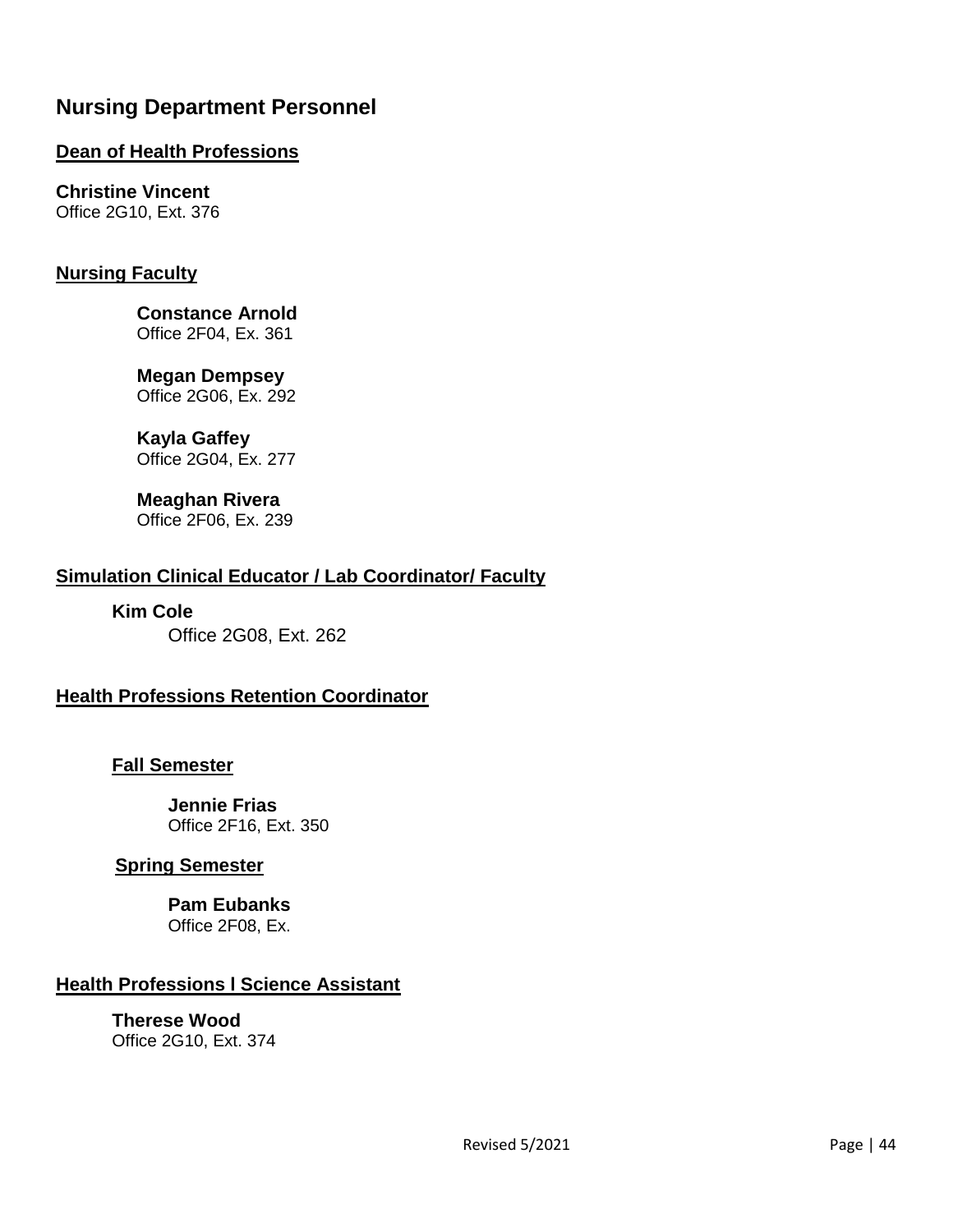# <span id="page-44-0"></span>**SAUK VALLEY COMMUNITY COLLEGE HEALTH INFORMATION RELEASE FORM HEALTH PROFESSIONS EDUCATION**

I, I. Government and the Health in the Health state of the Health in the Health in the Health in the Health in the Health Professions office of Sauk Valley Community College to release the information on the Student Health Form to clinical facilities where I will be engaged in clinical training activities.

I understand that this information will only be provided upon request of the clinical facility to fulfill contractual agreements between the facility and the college. Furthermore, I understand this information is required by the facility to ensure compliance with the regulating agencies of that facility.

Student Signature Date Date

D:\HANDBOOK\Health Information Release Form.doc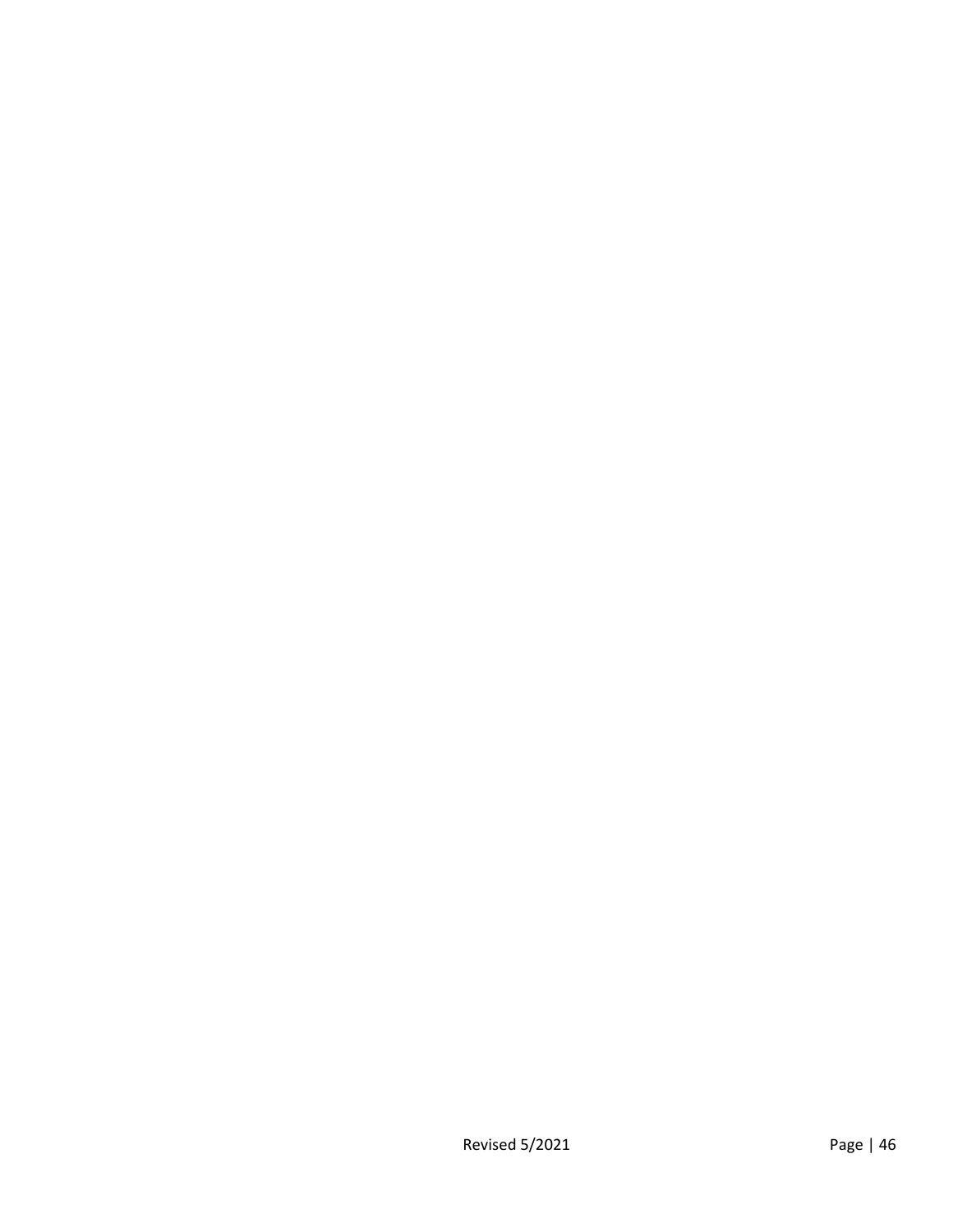# <span id="page-46-0"></span>**SVCC PRACTICAL NURSING ACKNOWLEDGEMENT OF RECEIPT OF NURSING HANDBOOK**

I, \_\_\_\_\_\_\_\_\_\_\_\_\_\_\_\_\_\_\_\_\_\_\_\_\_\_\_\_\_\_\_\_\_\_\_\_, acknowledge receipt of the Sauk

Valley Community College Practical Nursing Handbook for the 2020-2021 school year.

I have had the opportunity to read this handbook and I understand the rules and regulations explained within it.

**I understand that this signed receipt will become a part of my permanent record.**

Signature of Student **Date**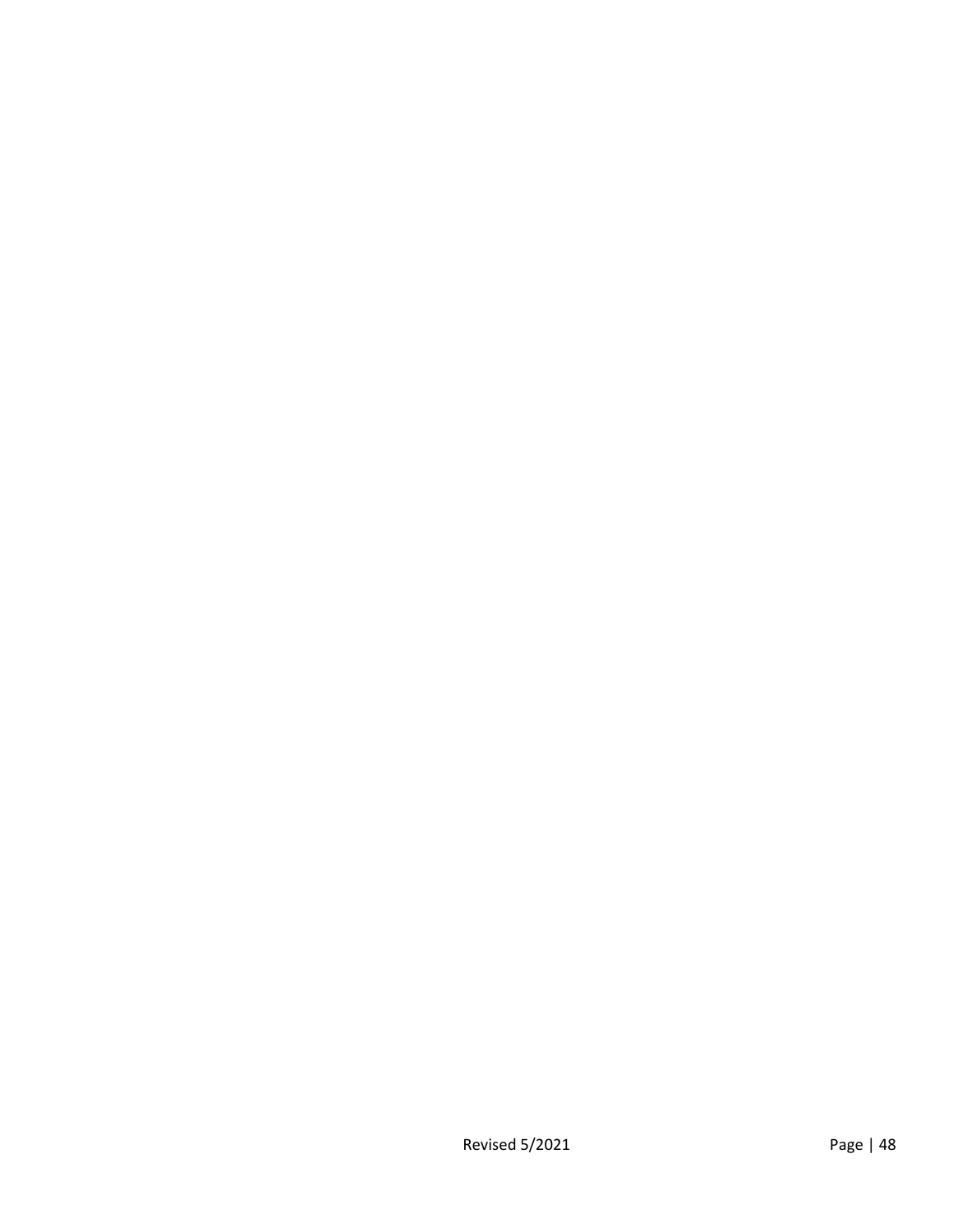### <span id="page-48-0"></span>**Sauk Valley Community College Write-up***/***Photograph***y/***Video RELEASE FORM**

I \_\_\_\_\_\_\_\_\_\_\_\_\_\_\_\_\_\_\_\_\_\_\_\_\_\_\_\_\_\_\_\_, do hereby give Sauk Valley Community College,

……................**.(***Print your full name)* 

Licensees and legal representatives the irrevocable right to use my name, words, picture, portrait, photograph, and*/*or

video image in all forms and media. I understand that materials will be used for the expressed purpose of marketing

Sauk Valley Community College.

*I waive any right to inspect or approve the finished version(s), including written copy that may be created in connection therewith.*

| Year in school if applicable ________                                                                                                                                                                                          |  |  |  |  |
|--------------------------------------------------------------------------------------------------------------------------------------------------------------------------------------------------------------------------------|--|--|--|--|
|                                                                                                                                                                                                                                |  |  |  |  |
| Have you ever been convicted of a felony? YES _______ NO ______                                                                                                                                                                |  |  |  |  |
| If you answered yes, please provide the following:                                                                                                                                                                             |  |  |  |  |
| **Conviction/Location/Year: example and a series of the series of the series of the series of the series of the series of the series of the series of the series of the series of the series of the series of the series of th |  |  |  |  |

\*\* This information is kept confidential. Sauk Valley Community College reserves the right to evaluate the use of submitted stories on a case by case basis,